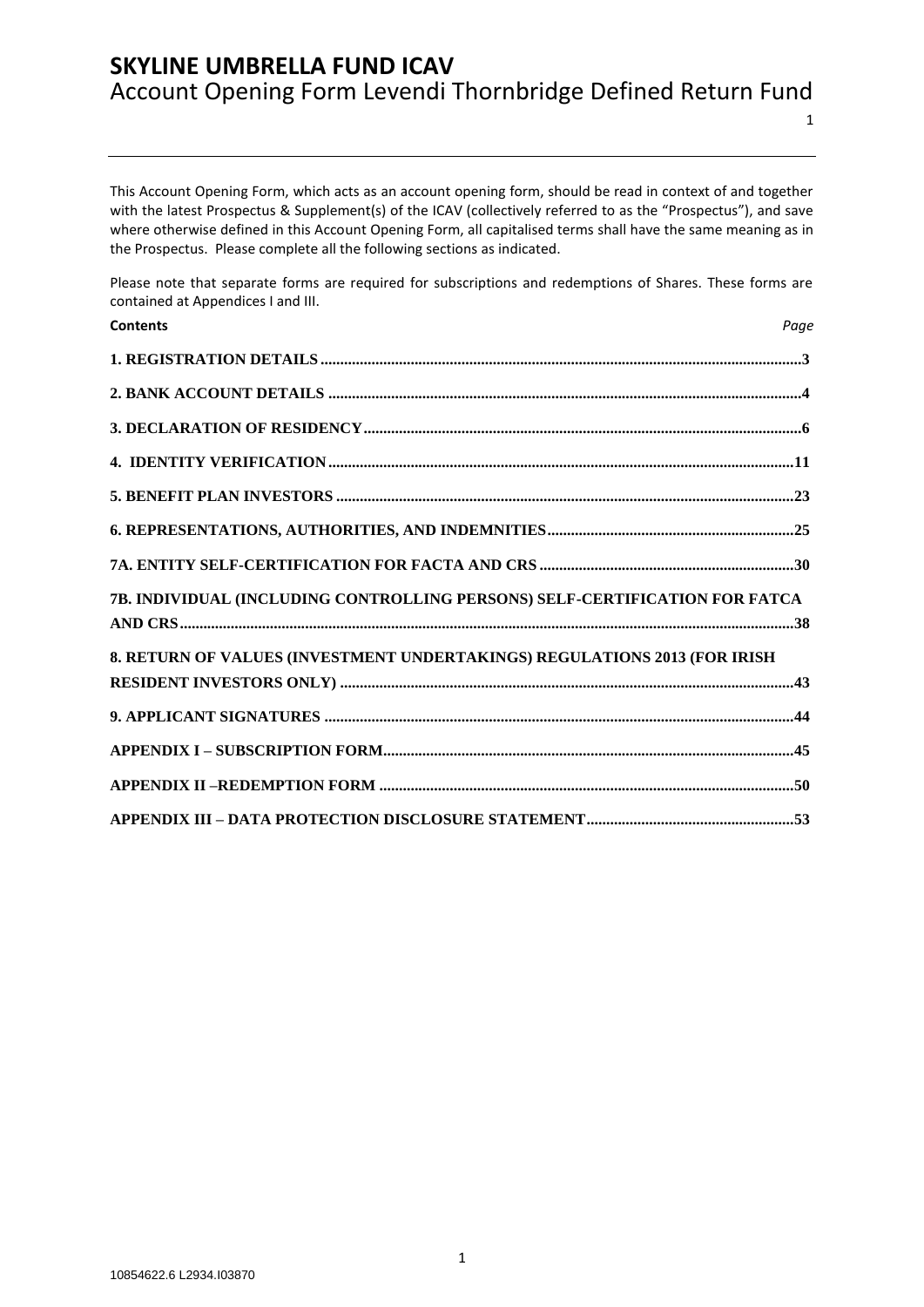2

**IMPORTANT:** You will need to contact the Distributor or the Administrator before completing this form if you are an Irish resident who is tax-exempt. You will need to request the specific declaration form.

This Account Opening Form constitutes your agreement to subscribe for Shares in the Levendi Thornbridge Defined Return Fund (the "Sub-Fund"). Once fully completed and signed, this Account Opening Form and full identity verification documentation should be sent to the following address and/or facsimile number, and **if sent by facsimile the original Account Opening Form and supporting documentation must follow by post**.

Once the signed Account Opening Form and complete identity verification documentation is received and verified, the Administrator will send you an account number that is unique to you, this account number should then be included on the subscription form (see Appendix I for dealing information). The account number must be specified on all subscription forms in order for the deal to be executed. Subscription (dealing) instructions and associated proceeds must not be forwarded until the account number is issued to you by the Administrator. Please note this may take up to 4 Business Days.

**Any deal instructions will be rejected until the Account Opening Form and supporting identity verification documentation has been processed and verified by the Administrator.**

**Account Opening Forms must be received by the Administrator by 10.30 am (Irish) time on the Dealing Day.**

**Skyline Umbrella Fund ICAV Attention: Davy TA Queries Team c/o Northern Trust International Fund Administration Services (Ireland) Limited 2 nd Floor, Block A City East Plaza Towlerton, Ballysimon Limerick V94 X2N9 Ireland T** +353 (0)1 434 5124 **F** +353 (0)1 434 5285 **E** [davy\\_ta\\_queries@ntrs.com](mailto:davy_ta_queries@ntrs.com)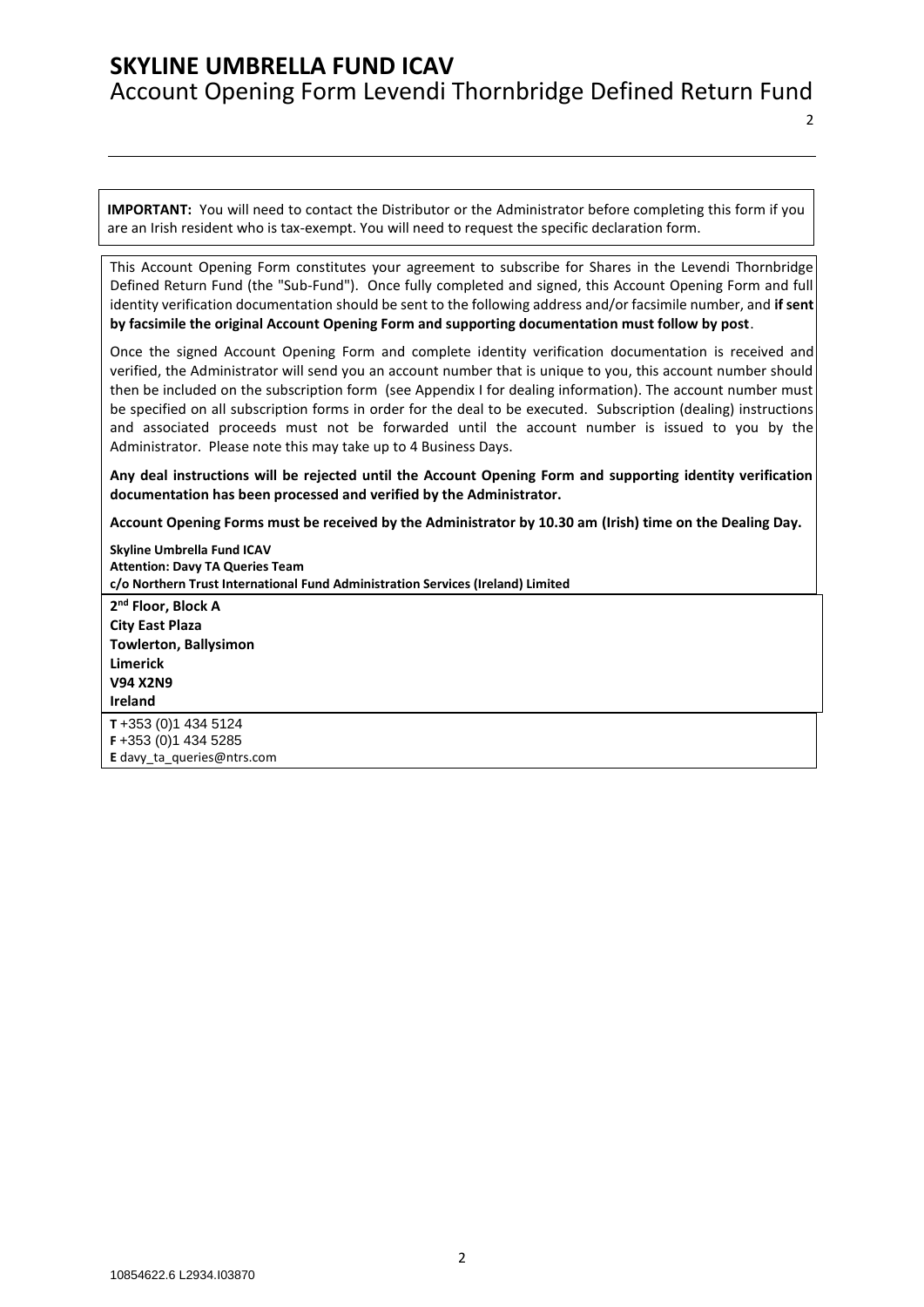Account Opening Form Levendi Thornbridge Defined Return Fund

3

<span id="page-2-0"></span>

| 1. Registration Details          |                                | Please complete in full |
|----------------------------------|--------------------------------|-------------------------|
| Full Name of Applicant:          |                                |                         |
| <b>Registered Office Address</b> | Mailing Address (if different) |                         |
|                                  |                                |                         |
|                                  |                                |                         |
|                                  |                                |                         |
| Telephone Number:                | Telephone Number:              |                         |
| Fax Number:                      | Fax Number:                    |                         |
| <b>Contact Name:</b>             | <b>Contact Name:</b>           |                         |
| E-mail Address:                  | E-mail Address:                |                         |

### **Details of Authorised Contactee/Agent\***

By ticking the box opposite and signing this Account Opening Form, I hereby authorise the Administrator to transfer to the authorised contactee/agent copies of contract notes, statements, investor reports and other documentation that may contain my personal details and/or information in relation to my investment in the Sub-Fund.  $\Box$ 

\*If you do not wish to appoint an authorised contactee/agent, please leave this section blank.

Full Name:

Relationship with the Applicant: (e.g. agent) Registered Office Address Mailing Address (if different) Telephone Number: Telephone Number: Fax Number: Fax Number: Contact Name: Contact Name: E-mail Address: E-mail Address: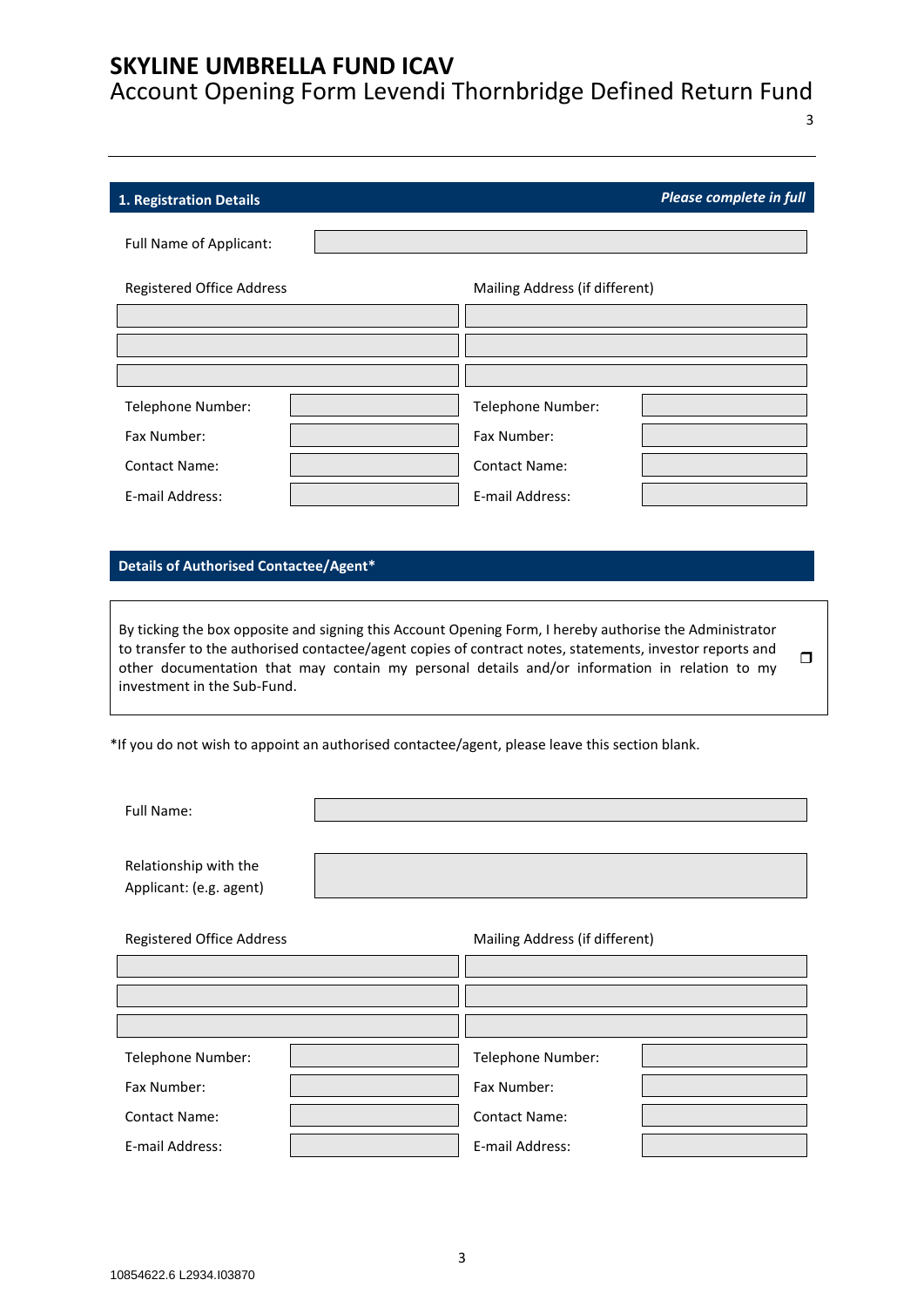Account Opening Form Levendi Thornbridge Defined Return Fund

### <span id="page-3-0"></span>**2. Bank Account Details** *Please complete in full*

4

#### **Applicant's Banking Information**

Important information regarding bank accounts for subscriptions and redemptions

Third party payments are not permitted for redemptions. Please confirm the details of the bank accounts from which and to which payments will be made below.

A copy of a recent bank statement (no more than 3 months old) or a banker's reference, must accompany the application to evidence the bank account details provided for subscriptions and redemption payments are for a bank account in the registered account name. Accounts in the name of regulated entities are exempt from this requirement

To meet anti-money laundering and counter terrorist financing obligations under the current legislation, all joint bank account holders will be required to complete identity and verification requirements, even where those joint bank account holders will not be registered holders of shares or units in the fund.

Failure to provide all the anti-money laundering identity and verification requirements, bank account information and documentation requested as part of this application will result in a failure in setting up the account and subscribing to the fund.

THIS SECTION MUST BE COMPLETED BY ALL INVESTORS OTHER THAN EQUIVALENTLY REGULATED ENTITIES OPENING AN ACCOUNT IN THEIR OWN NAME OR THE NAME OF THEIR NOMINEE COMPANY, EITHER FOR THEIR OWN BENEFIT OR THE BENEFIT OF ONE OR MORE THIRD PARTIES

A request to change bank account details MUST BE MADE IN WRITING TO THE ADMINSTRATOR AND MUST BE ACCOMPANIED BY a bank statement or banker's reference to evidence the new bank account details provided are for a bank account registered account name.

| Name of Bank     |                 |
|------------------|-----------------|
| A/c Name         |                 |
| Address of Bank  |                 |
| A/c Number       |                 |
| Sort Code        |                 |
| IBAN:            |                 |
| Swift Code / ABA | Reference Code: |

#### **BENEFICIARY BANK INFORMATION**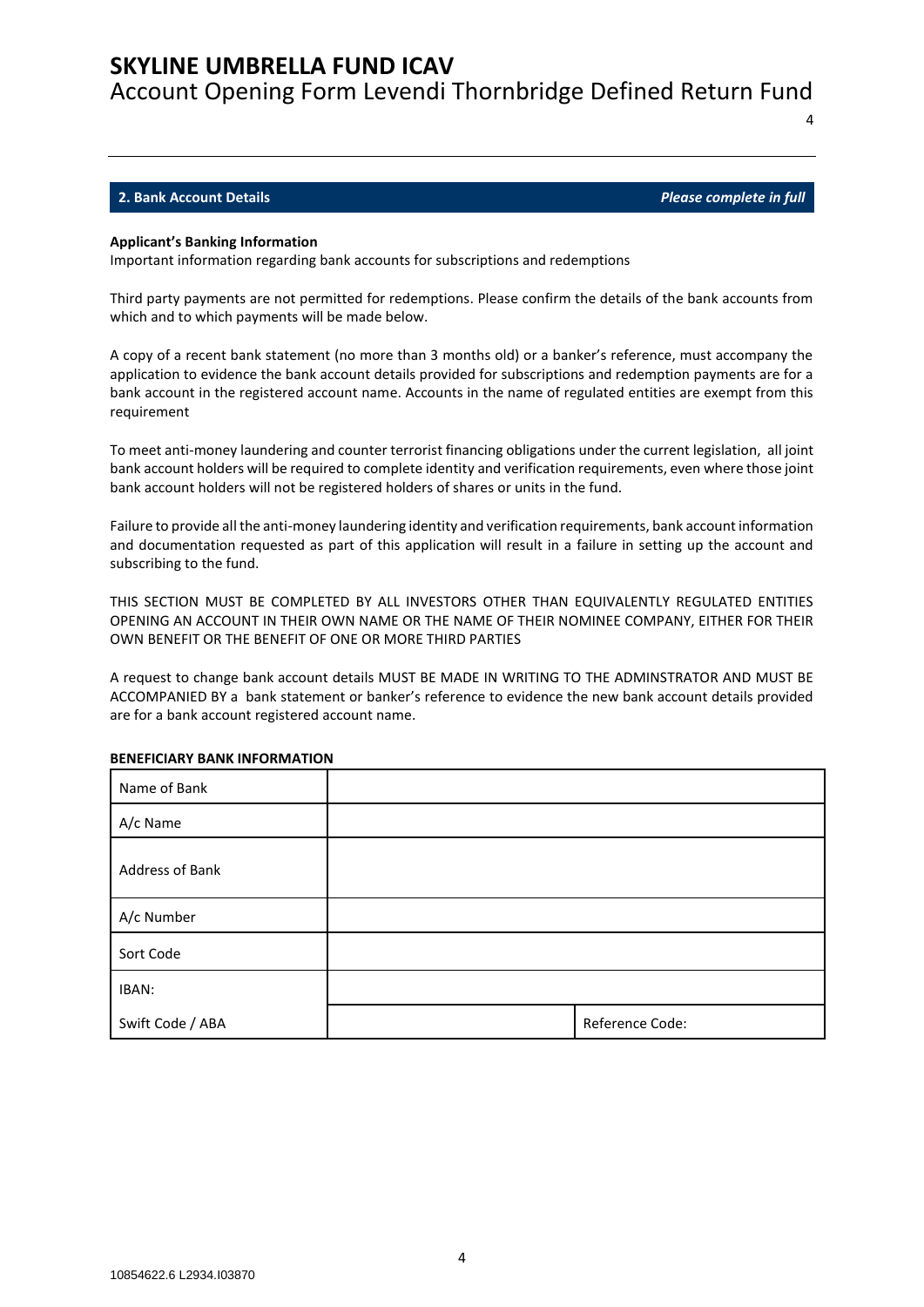5

### **CORRESPONDENT BANK INFORMATION**

**Note:** Required if Payment CCY differs to bank account residency or if your bank account does not support Multi currency payments

| Correspondent Bank Name                            |  |
|----------------------------------------------------|--|
| Correspondent BIC/SWIFT<br>Code/Sort Code/ABA Code |  |
| Correspondent A/c Name                             |  |
| Correspondent<br>Account<br>Number / IBAN          |  |
| Correspondent Bank Address                         |  |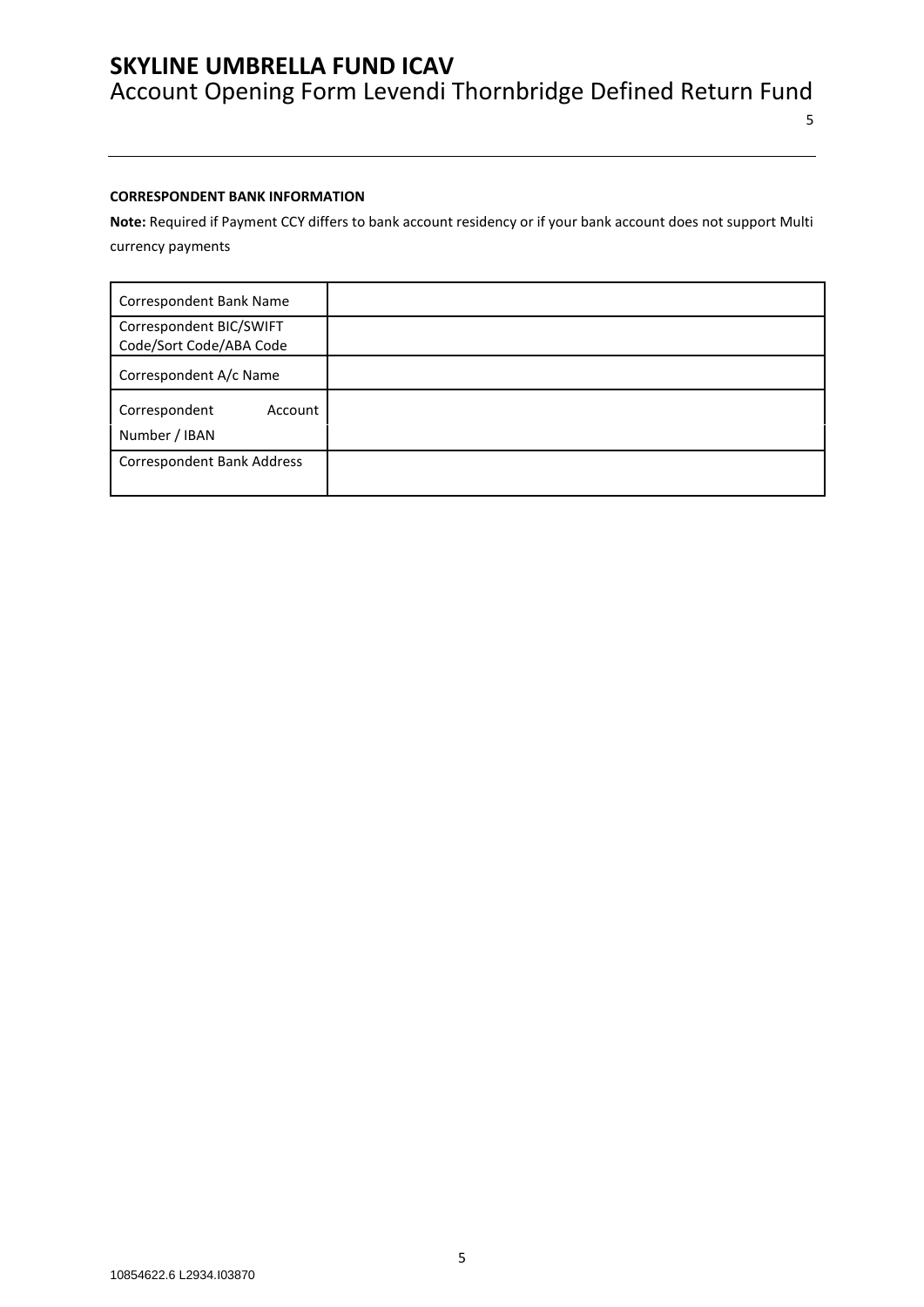Account Opening Form Levendi Thornbridge Defined Return Fund

6

### <span id="page-5-0"></span>**3. Declaration of Residency**

### **Investment Undertaking Tax - Declaration of Residence**

### **Declaration of Residence inside or outside Ireland (OWN BEHALF ONLY)**

Please tick (i), (ii) or (iii) as appropriate

### **(i) Irish residents**

I am/we are an Irish resident who will cause the Fund to have an obligation to deduct and pay tax to the Irish Revenue Commissioners. *Irish resident companies entitled to the lower rate of Investment Undertaking Tax are required to provide a statement on its letterhead confirming that the company is within the charge of corporation tax.*

**OR**

### **(ii) Exempt Irish residents**

I am/we are an Irish resident who will not cause the Fund to have an obligation to deduct and pay tax to the Irish Revenue Commissioners. *If this box is ticked, please also complete the declaration of exempt Irish residents below.*

**OR**

### **(iii) Non-Irish residents**

I am/we are not currently resident or ordinarily resident who will not cause the Fund to have an obligation to deduct and pay tax to the Irish Revenue Commissioners. *If this box is ticked, please also complete the declaration of residence outside Ireland below.*

### **Declaration of Residence for the beneficial owner inside or outside Ireland (INTERMEDIARIES ONLY)**

Please tick (i), (ii) or (iii) as appropriate

### **(i) Irish residents**

As an Intermediary, I/we declare that the person who will be beneficially entitled to the units is an Irish resident who will cause the Fund to have an obligation to deduct and pay tax to the Irish Revenue Commissioners. *Irish resident companies entitled to the lower rate of Investment Undertaking Tax are required to provide a statement on its letterhead confirming that the company is within the charge of corporation tax.*

**OR**

### **(ii) Exempt Irish residents**

As an Intermediary, I/we declare that the person who will be beneficially entitled to the shares/units is an Irish resident who will not cause the Fund to have an obligation to deduct and pay tax to the Irish Revenue Commissioners. *If this box is ticked, please also complete the declaration of exempt Irish residents below.*

**OR**

### **(iii) Non-Irish residents**

As an Intermediary, I/we declare that the person who will be beneficially entitled to the shares/units is not currently resident or ordinarily resident who will not cause the Fund to have an obligation to deduct and pay tax to the Irish Revenue Commissioners. *If this box is ticked, please also complete the declaration of residence outside Ireland below.*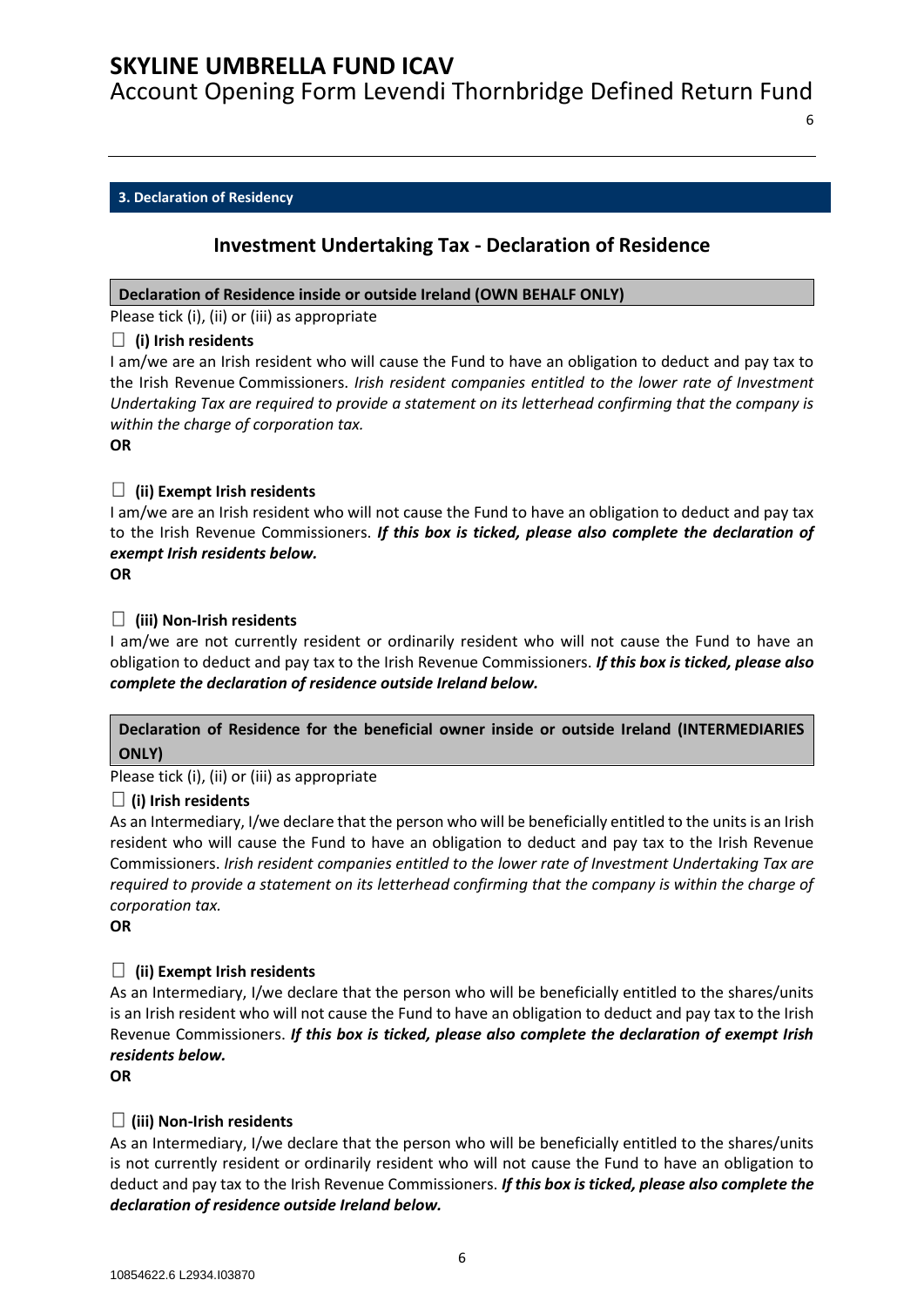Account Opening Form Levendi Thornbridge Defined Return Fund

7

**Authorised signatory: \_\_\_\_\_\_\_\_\_\_\_\_\_\_\_\_\_\_\_\_\_\_\_\_\_\_\_ Authorised signatory: \_\_\_\_\_\_\_\_\_\_\_\_\_\_\_\_\_\_\_\_\_\_\_\_\_\_\_** Date: \_\_\_\_ / \_\_\_\_ / \_\_\_\_

### **Declaration of exempt Irish resident entities**

### **Declaration referred to in Section 739D(6), Taxes Consolidation**

### **[It is important to note that this declaration, if it is then still correct, shall apply in respect of any subsequent acquisitions of shares/units.]**

- I declare that the information contained in this declaration is true and correct.
- I also declare that I am applying for the shares/units on behalf of the applicant named below who is entitled to the units in respect of which this declaration is made and is a person referred to in Section 739D(6) of the Taxes Consolidation Act, 1997, being a person who is: (*please tick as appropriate)*
- $\Box$  a pension scheme;
- $\Box$  a company carrying on life business within the meaning of section 706 TCA 1997;
- $\square$  an investment undertaking;
- $\Box$  an investment limited partnership;
- $\square$  a special investment scheme;
- $\Box$  a unit trust to which section 731(5)(a) TCA 1997 applies;
- $\Box$  a charity being a person referred to in section 739D(6)(f)(i) TCA 1997;
- $\Box$  a qualifying management company:
- $\Box$  entitled to exemption from income tax and capital gains tax by virtue of section 784A(2) TCA,
- 1997\* (see further requirement for Qualifying Fund Manager below);
- $\Box$  a PRSA Administrator:
- $\Box$  a credit union within the meaning of section 2 of the Credit Union Act 1997.

### **Additional requirements where the declaration is completed on behalf of a Charity**

- I also declare that at the time of making this declaration, the units in respect of which this declaration is made are held for charitable purposes only and
	- form part of the assets of a body of persons or trust treated by the Revenue Commissioners as a body or trust established for charitable purposes only, or
	- are, according to the rules or regulations established by statute, charter, decree, deed of trust or will, held for charitable purposes only and are so treated by the Revenue Commissioners.
- I undertake that, in the event that the person referred to in paragraph (7) of Schedule 2B TCA 1997 ceases to be a person referred to in Section 739D(6)(f)(i) TCA, 1997, I will, by written notice, bring this fact to the attention of the investment undertaking accordingly.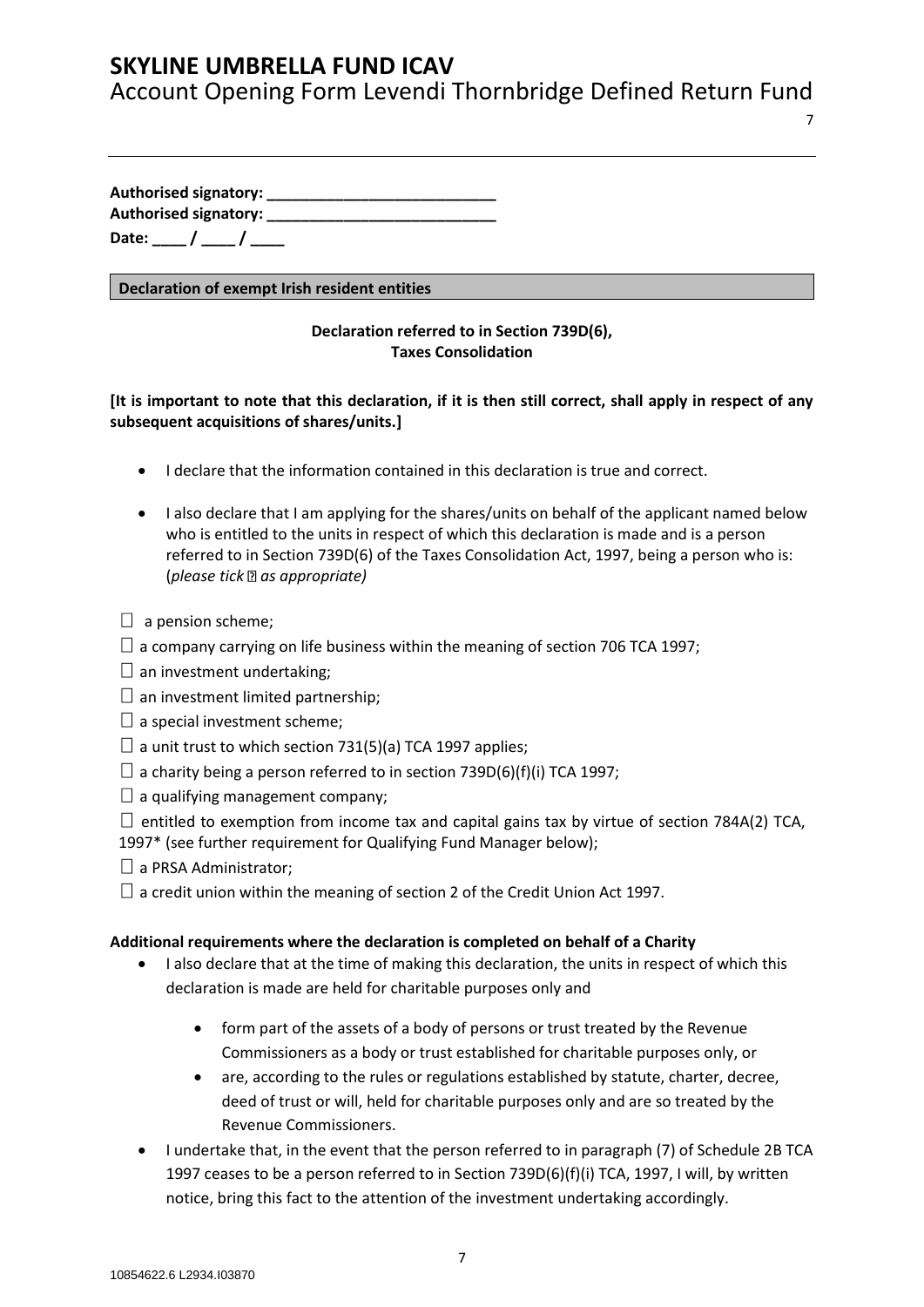Account Opening Form Levendi Thornbridge Defined Return Fund

### **Additional requirements where the declaration is completed by a qualifying fund manager / PRSA Administrator**

- I/we\* also declare that at the time this declaration is made, the units in respect of which this declaration is made
	- o are assets of \*an approved retirement fund/an approved minimum retirement fund or a PRSA, and

8

- $\circ$  are managed by the Declarant for the individual named below who is beneficially entitled to the units.
- I/we\* undertake that, if the units cease to be assets of \*the approved retirement fund/the approved minimum retirement fund or the PRSA, including a case where the units are transferred to another such fund or account, I/we\* will, by written notice, bring this fact to the attention of the investment undertaking accordingly.

\*Delete as appropriate

### **Additional requirements where the declaration is completed by an Intermediary**

- I/we\* also declare that I am/we are\* applying for shares/units on behalf of persons who
	- $\circ$  to the best of my/our\* knowledge and belief, have beneficial entitlement to each of the shares/units in respect of which this declaration is made, and
	- o is a person referred to in section 739D(6) TCA 1997.
- I/we\* further declare that
	- $\circ$  Unless I/we\* specifically notify you to the contrary at the time of application, all applications for shares/units made by me/us\* from the date of this application will be made on behalf of persons referred to in section 739D TCA 1997, and
	- o I/we\* will inform you in writing if I/we\* become aware that any person ceases to be a person referred to in section 739D(6) TCA 1997.

\* Delete as appropriate

**Name of applicant: \_\_\_\_\_\_\_\_\_\_\_\_\_\_\_\_\_\_\_\_\_\_\_\_\_\_\_\_\_\_\_\_\_\_**

**Irish tax reference number of applicant: \_\_\_\_\_\_\_\_\_\_\_\_\_\_\_\_\_\_\_\_\_\_\_\_\_\_**

**Authorised signatory: \_\_\_\_\_\_\_\_\_\_\_\_\_\_\_\_\_\_\_\_\_\_\_\_\_\_\_(declarant)**

**Capacity in which declaration is made: \_\_\_\_\_\_\_\_\_\_\_\_\_\_\_\_\_\_\_\_\_\_\_\_\_\_\_\_**

| Authorised signatory: | (declarant) |
|-----------------------|-------------|
|-----------------------|-------------|

Capacity in which declaration is made: **Letter and the set of the set of the set of the set of the set of the set of the set of the set of the set of the set of the set of the set of the set of the set of the set of the se** 

**Date: \_\_\_\_ / \_\_\_\_ / \_\_\_\_**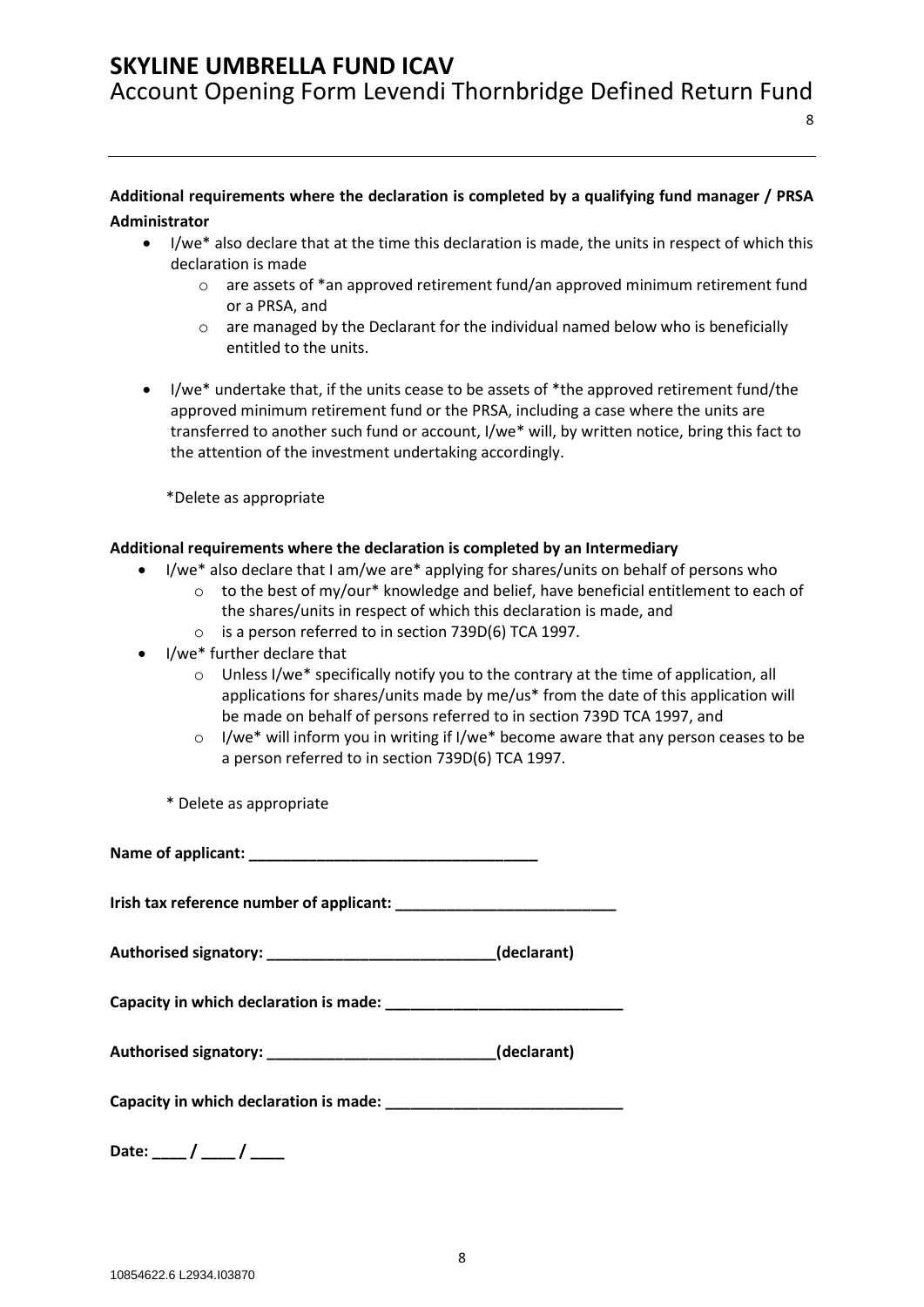9

#### **IMPORTANT NOTES**

1. This is a form authorised by the Revenue Commissioners which may be subject to inspection. It is an offence to make a false declaration.

2. Tax reference number in relation to a person has the meaning assigned to it by Section 885 TCA, 1997 in relation to a "specified person" within the meaning of that section. In the case of a charity, quote the Charity Exemption Number (CHY) as issued by Revenue. In the case of a qualifying fund manager, quote the tax reference number of the beneficial owner of the share/units.

3. In the case of, (i) an exempt pension scheme, the administrator must sign the declaration; (ii) a retirement annuity contract to which Section 784 or 785 applies, the person carrying on the business of granting annuities must sign the declaration; (iii) a trust scheme, the trustees must sign the declaration. In the case of a charity, the declaration must be signed by the trustees or other authorised officer of a body of persons or trust established for charitable purposes only within the meaning of Sections 207 and 208 TCA 1997. In the case of an approved retirement fund/an approved minimum retirement fund or a PRSA, it must be signed by a qualifying fund manager or PRSA administrator. In the case of an intermediary, the declaration must be signed by the intermediary. In the case of a company, the declaration must be signed by the company secretary or other authorised officer. In the case of a unit trust it must be signed by the trustees. In any other case it must be signed by an authorised officer of the entity concerned or a person who holds a power of attorney from the entity. A copy of the power of attorney should be furnished in support of this declaration.

#### **Declaration of residence outside Ireland**

It is important to note that this declaration, if it is then still correct, shall apply in respect of any subsequent acquisitions of shares/units. Terms used in this declaration are defined in the Prospectus.

#### **Declaration on own behalf**

I/we\* declare that I am/we are\* applying for the shares/units on my own/our own behalf/on behalf of a company\* and that I am/we are/the company\* is entitled to the shares/units in respect of which this declaration is made and that

- I am/we are/the company is\* not currently resident or ordinarily resident in Ireland, and
- Should I/we/the company\* become resident in Ireland I will/we will\* so inform you, in writing, accordingly.

\*Delete as appropriate

#### **Declaration as Intermediary**

I/we\* declare that I am/we are\* applying for shares/units on behalf of persons:

- who will be beneficially entitled to the shares/units; and
- who, to the best of my/our\* knowledge and belief, are neither resident nor ordinarily resident in Ireland.

\*Delete as appropriate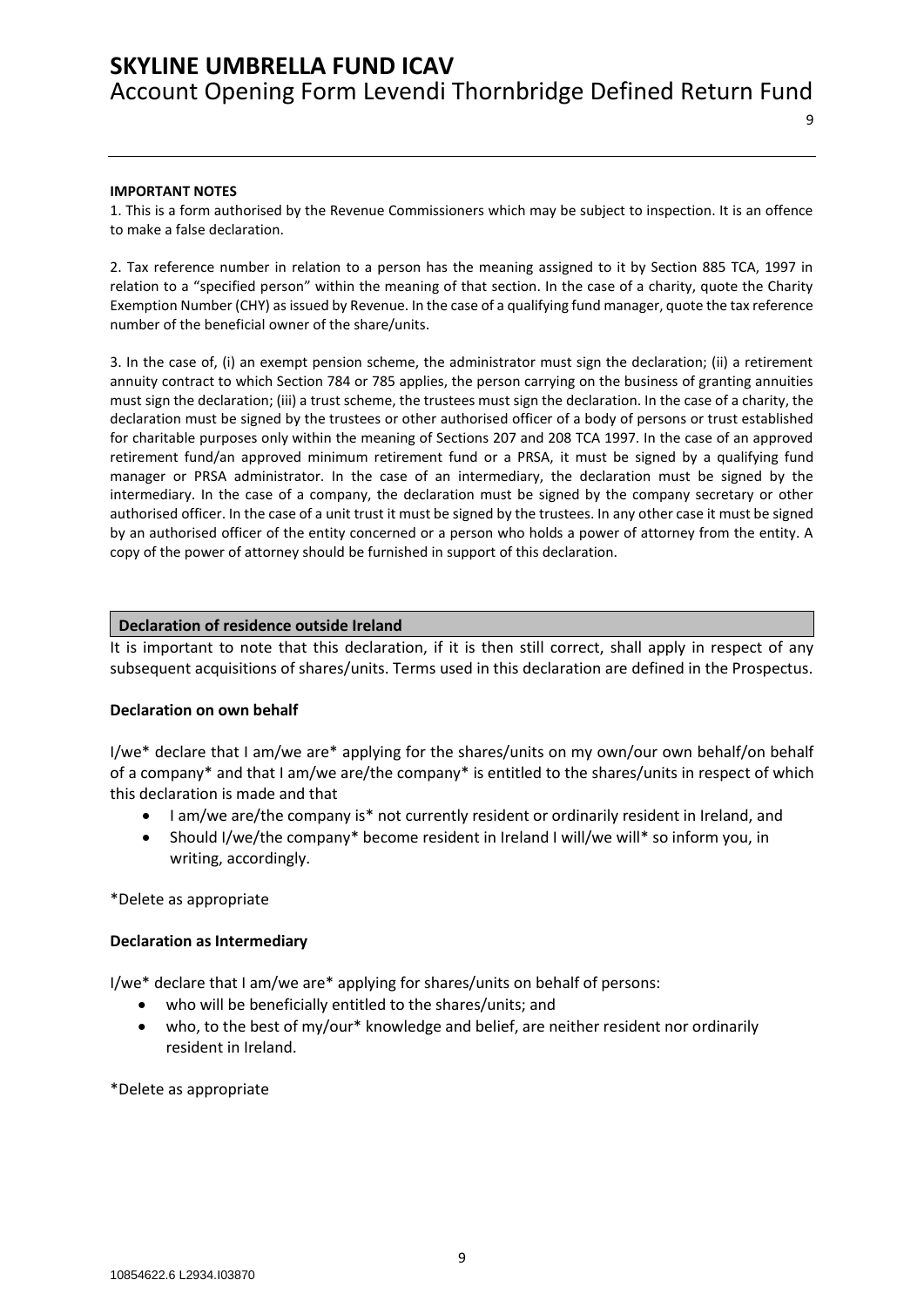## Account Opening Form Levendi Thornbridge Defined Return Fund

|                          | Signature of applicant or authorised signatory:___________________(declarant)    |  |  |
|--------------------------|----------------------------------------------------------------------------------|--|--|
|                          | Capacity of authorised signatory (if applicable): ______________________________ |  |  |
| Date: ___ / ___ / ___    |                                                                                  |  |  |
| <b>Joint Applicants:</b> |                                                                                  |  |  |
|                          | Names: _________________________________Signatures: ____________________________ |  |  |

IMPORTANT NOTES

1. Non-resident declarations are subject to inspection by the Irish Revenue Commissioners and it is a criminal offence to make a false declaration.

2. To be valid, the Account Opening Form (incorporating the declaration required by the Irish Revenue Commissioners) must be signed by the applicant. Where there is more than one applicant, each person must sign. If the applicant is a company, it must be signed by the company secretary or another authorised officer.

3. If the Account Opening Form (incorporating the declaration required by the Revenue Commissioners) is signed under power of attorney, a copy of the power of attorney must be furnished in support of the declaration.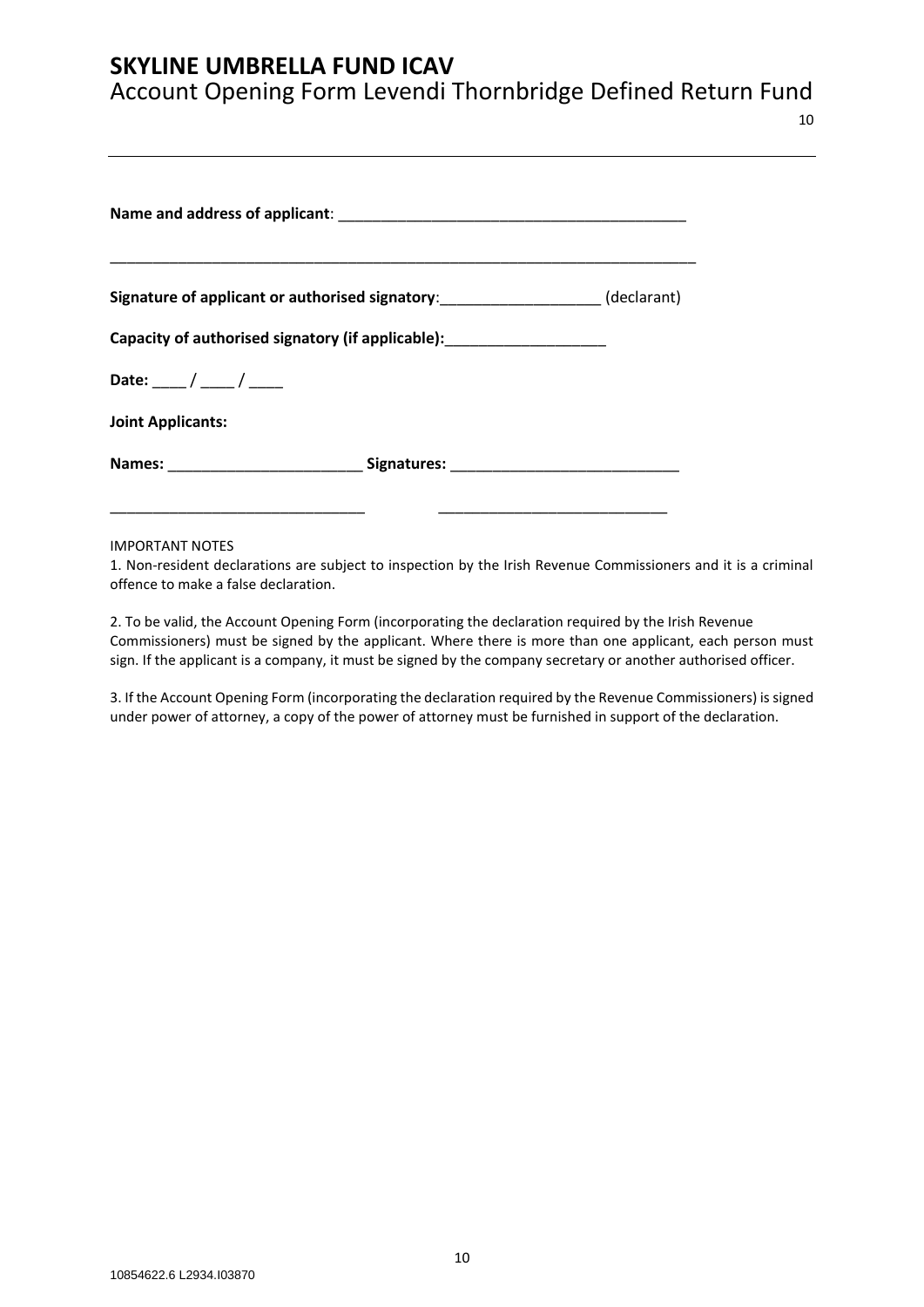#### <span id="page-10-0"></span>4**. Identity Verification**

In accordance with the Criminal Justice (Money Laundering and Terrorist Financing) Act 2010-2018 (the "**Act**"), please complete the area below applicable to you and provide the identity verification documentation initially requested.

**IMPORTANT: Be aware that the ICAV reserves the right to request additional information and documentation,** *including requiring that previously submitted documentation be certified as a true copy and re-submitted* **to ensure the ICAV's compliance with the Act and any associated regulations and authoritative guidance.**

Guide to completing this section:

- **Part I** Beneficial Ownership Detail must be provided by **All Applicants**
- **Part II** To be completed by any applicant which is a Recognised Regulated Entity; e.g. a bank, provider of financial services or nominee company investing on its own behalf or on behalf of a third party and if regulated for compliance with applicable Anti Money Laundering regulations in a Prescribed Country
- **Part III** To be completed by any **Individual (s) investing in their own name**
- **Part IV** To be completed by any **Unregulated Nominee Company** that does not fall within scope of Part II above.
- **Part V** To be completed by any **Politically Exposed Person(s)** investing into the Sub-Fund.
- **Part VI** To be completed by **Other Investors** investing into the Sub-Fund.

**Be aware that this may extend to identifying the beneficial owner and verifying their identity until such time that the ultimate natural persons beneficially owning the investment are identified.**

#### **Examples of Photographic Identity Documentation**

- ➢ Current passport.
- $\triangleright$  Current driving licence.
- $\triangleright$  Current national identity card.
- $\triangleright$  Identity document with photographic identity issued by a government department.

#### **Examples of Proof of Address**

- ➢ Bank statements/credit card statements.
- $\triangleright$  Utility bill.
- ➢ Household/motor insurance certificate and renewal notices.
- $\triangleright$  Correspondence from local authorities.
- $\triangleright$  Correspondence from the revenue commissioners or equivalent.
- $\triangleright$  Correspondence from any government body.
- ➢ Driving licence which confirms the address provided it has not also been used to satisfy the photographic identity requirement above.
- $\triangleright$  Payslip or salary advice dated within the previous 3 months.
- $\triangleright$  Confirmation of address from a lawyer or financial institution.

Note: All documentation must reflect the current residential address and must be dated within the previous 3 months other than in the case of an official document known to be issued only or typically at fixed intervals of more than 3 months, in which case such document may be accepted during that period, to a maximum of 12 months (e.g. correspondence from local authorities).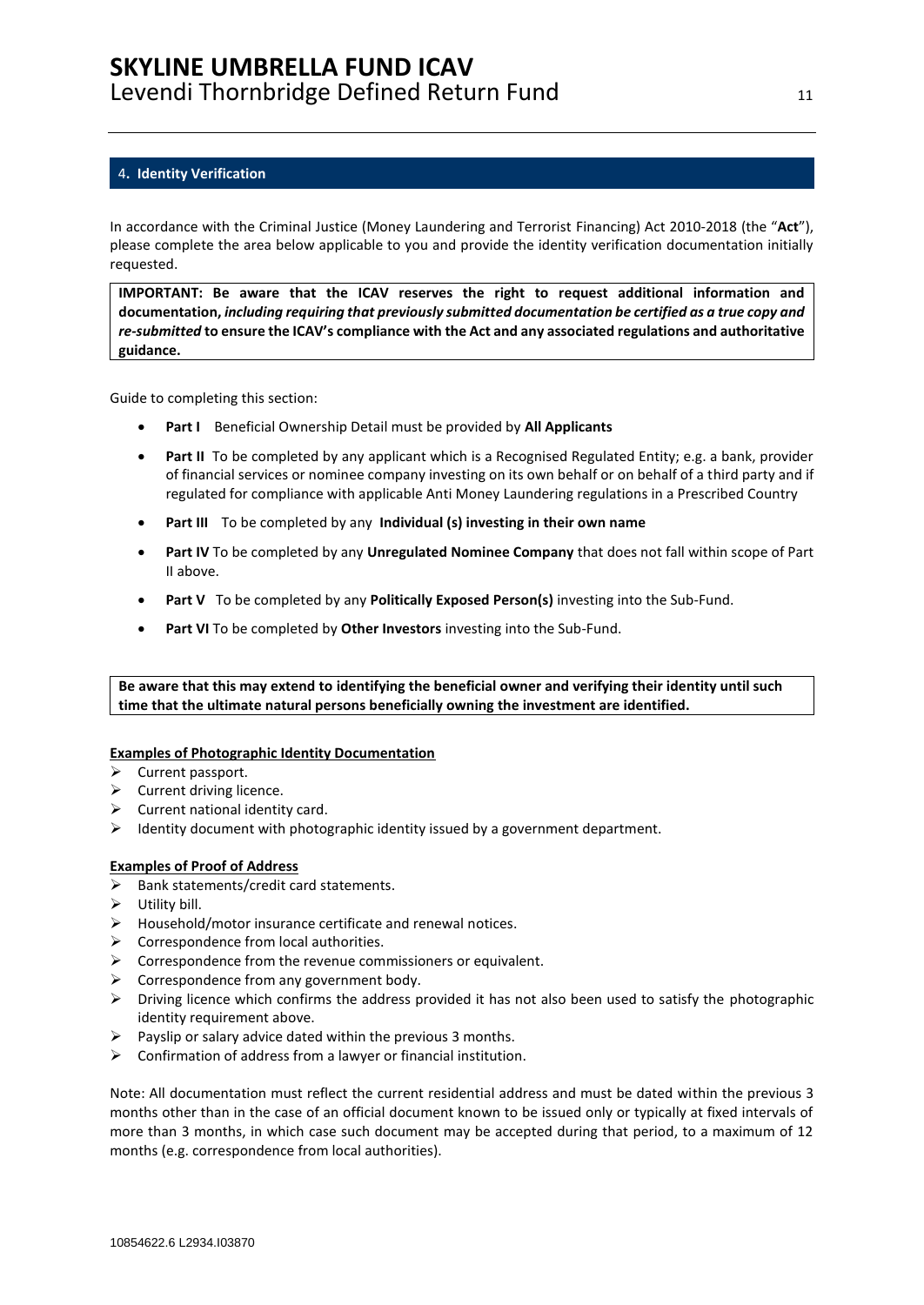**Note that, in all cases the Administrator or ICAV may, at its absolute discretion request further due diligence documentation/ information to satisfy applicable procedural and regulatory requirements.** 

**Please note that for certain types of investors (for example a politically exposed person ("PEP") 6 or a recognised regulated entity7) the administrator will require and request further information.**

#### **PART I – Beneficial Ownership Detail**

Full Name of any Individual with a beneficial interest (directly or indirectly) of 25% or more in this investment: or anyone who otherwise exercises control of the legal entity, where applicable:

| ____<br>______ |                                             |  |
|----------------|---------------------------------------------|--|
|                |                                             |  |
|                |                                             |  |
| ∽<br>≺<br>ັ    | _____<br>______<br>_____<br>____<br>_______ |  |

**Note:** If there is/ are no Individual(s) with a beneficial interest of 25% or more in this investment or anyone that otherwise exercises control of the legal entity, where applicable please check the box below:

If you are one of the following (tick where appropriate), you do not need to complete the Supplemental Investor Identification Information section, subject to (i) the ICAV's agreement and (ii) its right to request additional information and documentation.

| (b) We are a regulated credit or financial institution in this<br>□<br><b>Country Name</b><br>Country                  |  |
|------------------------------------------------------------------------------------------------------------------------|--|
| (c) We are a company listed on this stock exchange<br>Exchange Name<br>ш                                               |  |
| Company Name and Country                                                                                               |  |
| (d) We are a registered pension or superannuation fund in<br>□<br>this EU Member State<br>EU Member State Country Name |  |
| You may independently verify this registration on our<br>regulator's website named here or we attach a copy of         |  |
| our authorisation<br><b>Regulator Website</b>                                                                          |  |

Supplemental Investor Identification Information

1.\_\_\_\_\_\_\_\_\_\_\_\_\_\_\_\_\_\_\_\_\_\_\_\_\_\_\_\_\_\_\_\_\_\_ 2.\_\_\_\_\_\_\_\_\_\_\_\_\_\_\_\_\_\_\_\_\_\_\_\_\_\_\_\_\_\_\_\_\_\_\_\_\_ Tick, complete as appropriate and attach the documentation required. If there is insufficient space, attach the information to the application and indicate in the relevant box to see your attachments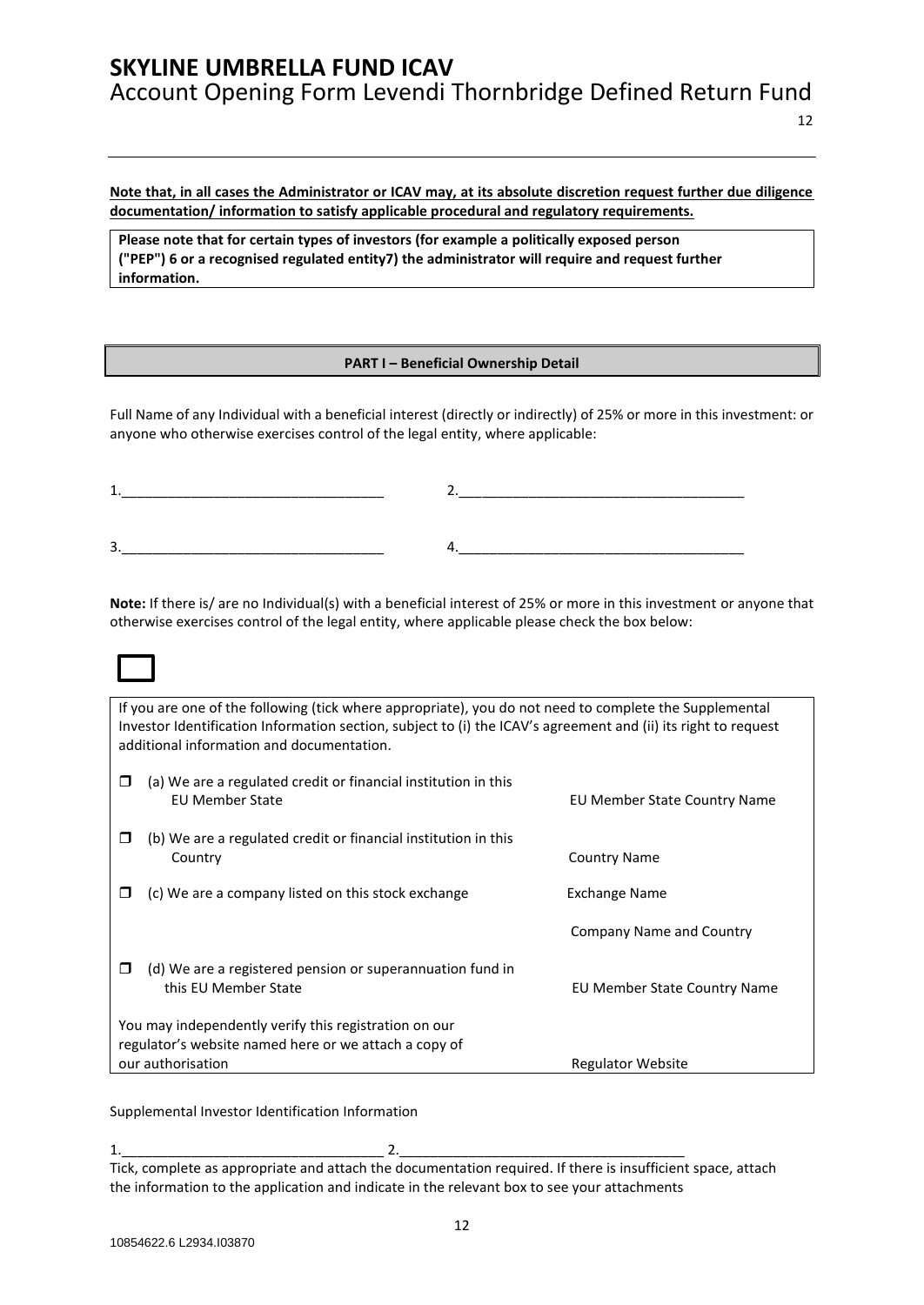Natural Persons

### **PART II – Recognised Regulated Entities**

Applicant is a Recognised Regulated Entity (as previously defined) acting on its own account or on behalf of a third party

\_\_\_\_\_\_\_\_\_\_\_\_\_\_\_\_\_\_\_\_\_\_\_\_\_\_\_\_\_\_\_\_\_\_\_\_\_\_\_\_\_\_\_\_\_\_\_\_\_\_\_\_\_\_\_\_\_\_\_\_\_\_\_\_\_\_\_\_\_\_\_\_\_\_\_\_\_\_\_\_\_\_\_\_\_\_

\_\_\_\_\_\_\_\_\_\_\_\_\_\_\_\_\_\_\_\_\_\_\_\_\_\_\_\_\_\_\_\_\_\_\_\_\_\_\_\_\_\_\_\_\_\_\_\_\_\_\_\_\_\_\_\_\_\_\_\_\_\_\_\_\_\_\_\_\_\_\_\_\_\_\_\_\_\_\_\_\_\_\_\_\_

YES

Name of Regulatory Authority:

Applicable Domestic Regulations:

Applicable Domestic Regulations:

- 1. A letter of assurance from the Regulated Credit or Financial Institution (see appendix 3 for template).
- 2. Identify any beneficial owner entitled to 25% or more (directly or indirectly) of the share capital, profit or voting rights or otherwise exercise control over the management of the entity. Where there is no beneficial owner entitled to 25% or more, then the natural person(s) who hold the position of director(s) of the entity must be identified (along with address, date of birth and nationality).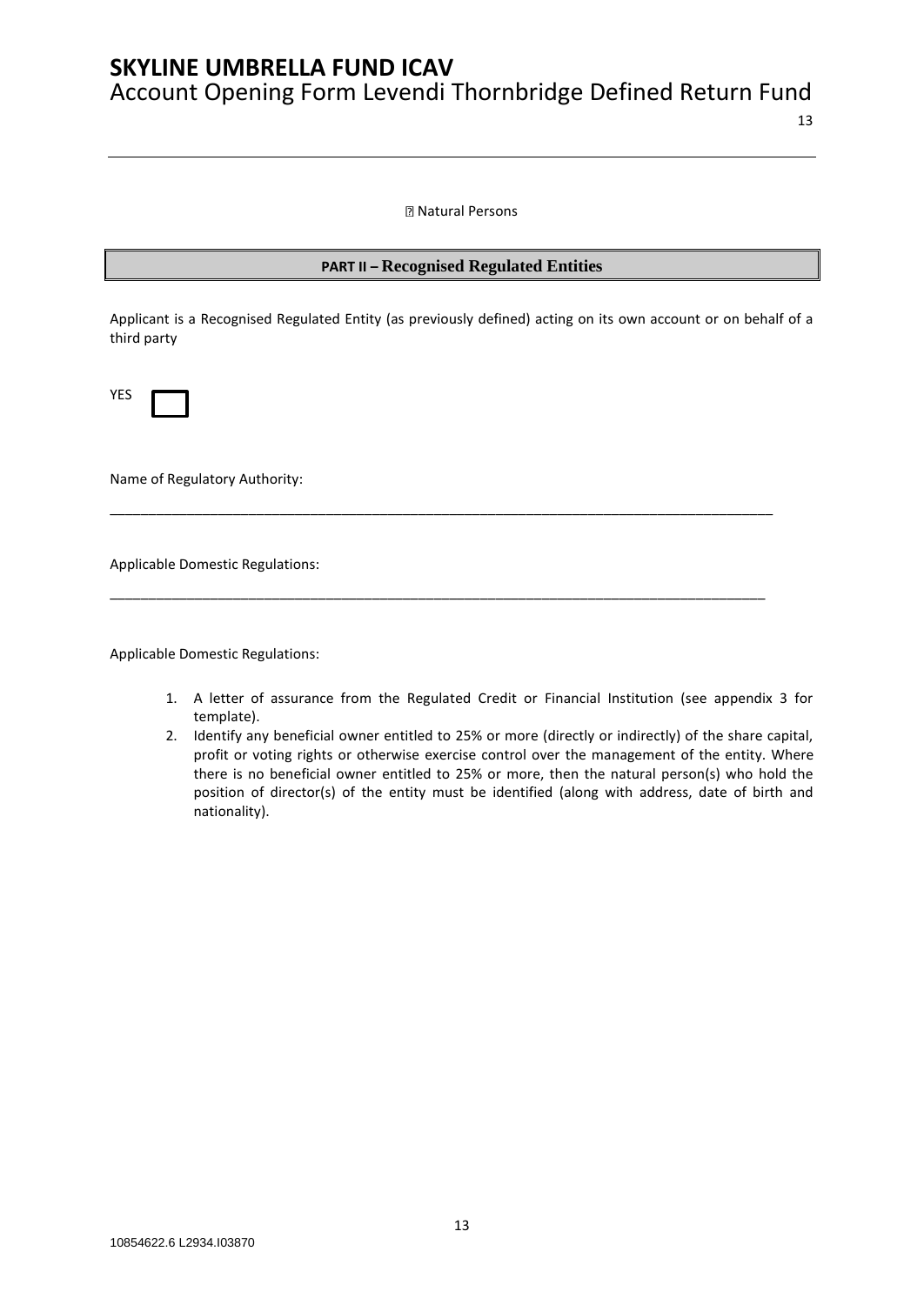Account Opening Form Levendi Thornbridge Defined Return Fund

14

### **PART III - Individual(s)**

#### **Please provide**

- **1.** A copy photographic identity document e.g. Passport or Driver's Licence and
- 2. One copies of non-photographic identity documents e.g.utility bill / bank statement dated within the last three months.

\_\_\_\_\_\_\_\_\_\_\_\_\_\_\_\_\_\_\_\_\_\_\_\_\_\_\_\_\_\_\_\_\_\_\_\_\_\_\_\_\_\_\_\_\_\_\_\_\_\_\_\_\_\_\_\_\_\_\_\_\_\_\_\_\_\_\_\_\_\_\_\_\_\_\_\_\_\_\_\_\_\_\_\_\_

\_\_\_\_\_\_\_\_\_\_\_\_\_\_\_\_\_\_\_\_\_\_\_\_\_\_\_\_\_\_\_\_\_\_\_\_\_\_\_\_\_\_\_\_\_\_\_\_\_\_\_\_\_\_\_\_\_\_\_\_\_\_\_\_\_\_\_\_\_\_\_\_\_\_\_\_\_\_\_\_\_\_\_\_\_

Current Occupation (s)

Date of Birth

In the case of joint account holders, please supply the relevant documentation and information in respect of all holders.

#### **PART IV – Unregulated Nominee Company**

#### **Please provide**

- 1. Standard Reliance Letter and
- 2. Proof of Regulatory Status of Parent Company **or**
- 3. Documentation in accordance with the legal form of the Nominee Company (see Part VI)

#### **PART V – Politically Exposed Persons**

Please confirm whether you are a politically exposed person. A politically exposed person is defined as an individual who is or was, at any time in the preceding year,12 months entrusted with a prominent public functions, and their function or immediate family members, of such persons or persons known to be close professional associates of such persons:

Please confirm whether you are a **Politically Exposed Person (PEP)** YES: NO:

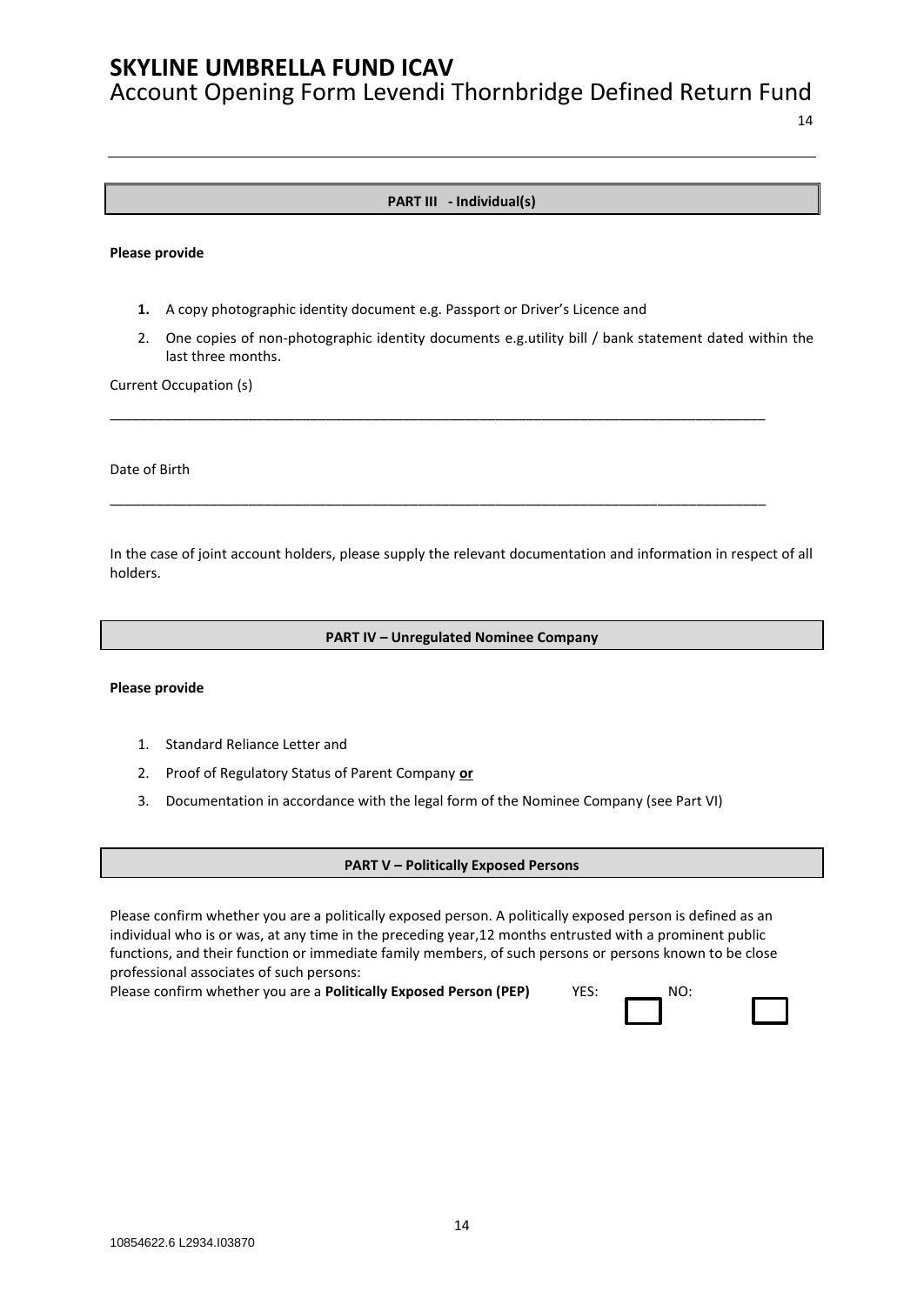Account Opening Form Levendi Thornbridge Defined Return Fund

### 15

#### **Required Identity Verification Documentation**

- **1.** Certified Copy Photographic Identity Document e.g. Passport or Driver's Licence and
- **2.** One Certified Copy of Proof of Residential Address Verification e.g.utility bill / bank statement dated within the last three months
- **3.** Source of Funds
- **4.** Source of Wealth

**Note:** In terms of certified documents, this means that there is an original signature on the document from a suitable person confirming the documents are a true copy of the original, and they will need to sign and date it, printing their name, occupation, address, telephone number and email address. Suitable persons include any of the following; police officer, practicing solicitors, embassy consular staff, financial institutions, medical professions, notaries public. The person certifying the documents should be independent of the investor.

## **Required Identity Verification Documentation**

Please provide:

- A photocopy of a photographic identity documents such as a passport or driver's license and
- One non-photographic identity document (such as a utility bill) dated within the previous three months

Corporate Entities

Country of Registration: \_\_\_\_\_\_\_\_\_\_\_\_\_\_\_\_\_\_\_\_\_\_\_\_\_\_\_\_\_\_\_\_\_\_\_\_\_\_\_\_\_\_\_\_\_\_\_\_\_\_\_\_\_\_\_\_\_\_\_

Registration Number:

### **A. Source of Funds**

Principal Business Address (if different to application address)

Names of all Directors (attach a sheet if necessary)

#### **Please provide details**

Name of beneficial owners who own more than 25% of the share capital or voting right or indicate if none (attach a sheet if necessary)

| Earnings from Employment/Self Employment | Inheritance or Gift |  |
|------------------------------------------|---------------------|--|
| Investment Income                        | Matured Investment  |  |
| Lump Sum Retirement                      | Court Award         |  |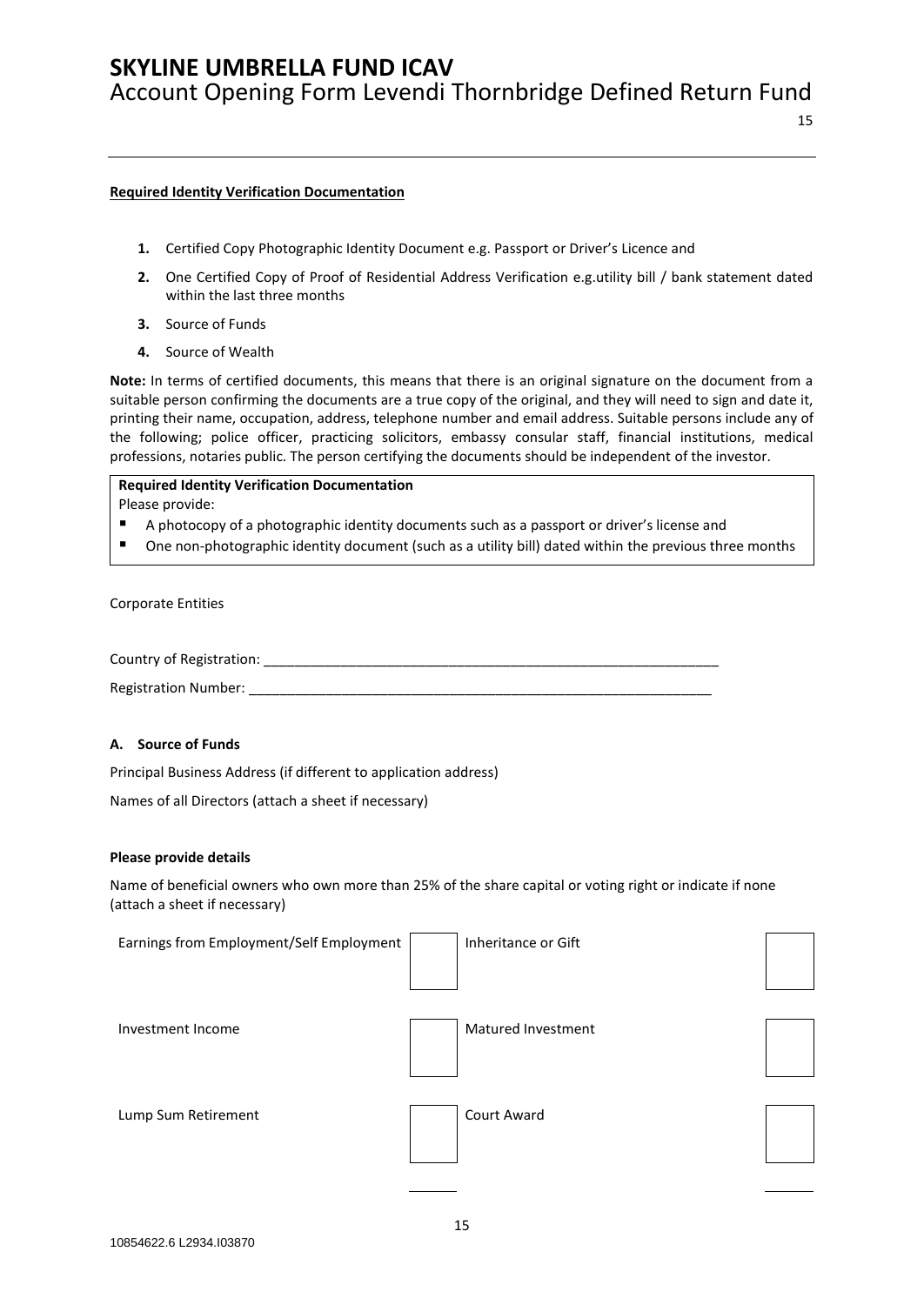## Account Opening Form Levendi Thornbridge Defined Return Fund

16

| Sale of Property | Other - please specify below |  |
|------------------|------------------------------|--|
| Other            |                              |  |

### **B. Source of Wealth**

**Please provide a brief description of your source of wealth** (source of total accumulated net worth)

#### **PART VI – OTHER INVESTORS (Standard Customer Due Diligence)**

**Required Identity Verification Documentation** Please provide

A copy of one of (i) certificate of incorporation (or equivalent), or (ii) the memorandum & articles of association (or equivalent) or, (iii) the latest audited financial statements, and

■ For each of two (2) directors of the company, please provide:

A photocopy of a photographic identity document such as passport or driver's license and

Two non-photographic identity documents (such as a utility bill)

**If you fall under one of the investor categories outlined below please provide documents evidencing the requested information.** 

**Partnerships, Limited Liability Companies, Limited Liability Partnerships, and Equivalents Country of Domicile**

**Note that, in all cases this is an indicative list only and the Administrator or ICAV may, at its absolute discretion request further due diligence documentation/ information to satisfy applicable procedural and regulatory requirements.**

- Principal Business Address if different to application address
- Name and address of General Partner (or equivalent)
- Name of all partners/members (attach a sheet if necessary)

#### **Listed Company on a Recognised Exchange**

1. Please provide Proof of Listing on a recognised stock exchange in a Prescribed Country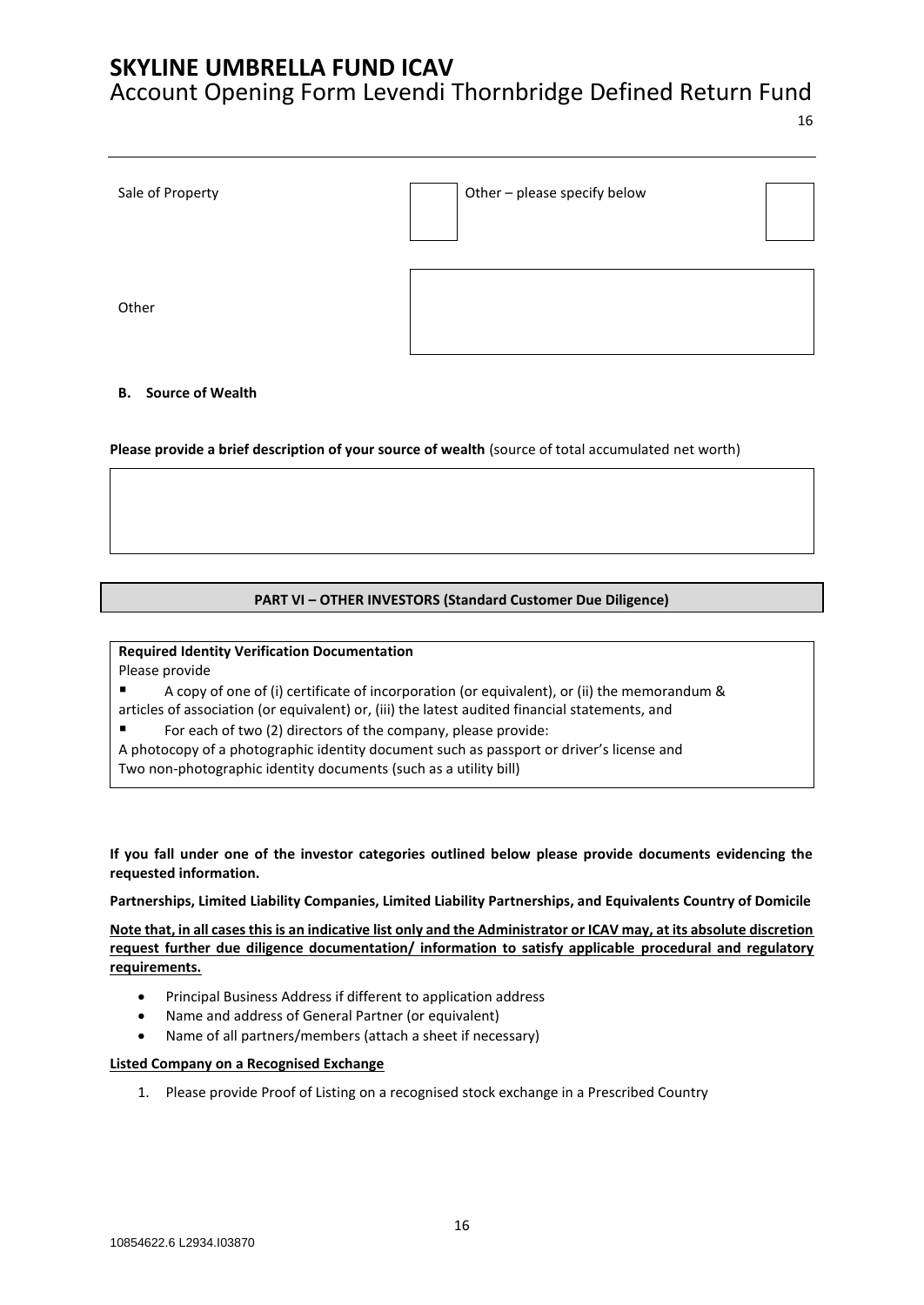Account Opening Form Levendi Thornbridge Defined Return Fund

#### **Listed Company – Not Appearing on a Recognised Exchange**

#### **Please provide:**

- 1. Proof of listing of the company.
- 2. Full name of the company.
- 3. Registered number of the company.
- 4. Registered office address of the company.
- 5. Principal business address of the company.
- 6. Details of Directors of the company- including name, residential address and date of birth & verification of identity of two directors or where applicable one director and one authorised signatory.
- 7. Identification and verification of any beneficial owners who are natural persons, who own 25% or more (directly or indirectly) of the share capital, profit or voting rights or otherwise exercise control over the management of the company.
- 8. Confirmation as to whether the company is investing on its own behalf or on behalf of underlying investors and (as applicable) identify any Beneficial Owner
- 9. Verification of identity of Company by providing one of the below:
- Search of the relevant company registry; or
- Copy of Certificate of incorporation or equivalent; or
- Copy of Memorandum and Articles of Association or equivalent; or
- Copy of latest audited financial statements.

Name of beneficial owners who own more than 25% of the entity or its voting rights or indicate if none (attach a sheet if necessary)

#### **Wholly Owned Subsidiary of a Listed Company**

- 1. Full name of the subsidiary company.
- 2. Registered number of the subsidiary company.
- 3. Registered office address of the subsidiary company.
- 4. Principal business address of the subsidiary company
- 5. Details of Directors of the company - including name, residential address and date of birth & verification of identity of two directors or where applicable one director and one authorised signatory.
- 6. Identification and verification of any Beneficial Owner beneficially entitled to 25% or more (directly or indirectly) of the share capital, profit or voting rights or otherwise exercise control over the management of the entity. Where the Beneficial Owner is deemed high risk per NT risk rating requirements, the identity should be verified in line with its legal form.
- 7. Confirmations as to whether the company is investing on its own behalf or on behalf of underlying investors and (as applicable) provide identity detail for any Beneficial Owner.
- 8. Verification of identity of the subsidiary company by providing one of the below:
- Search of the relevant company registry; or
- Copy of Certificate of incorporation or equivalent; or
- Copy of Memorandum and Articles of Association or equivalent; or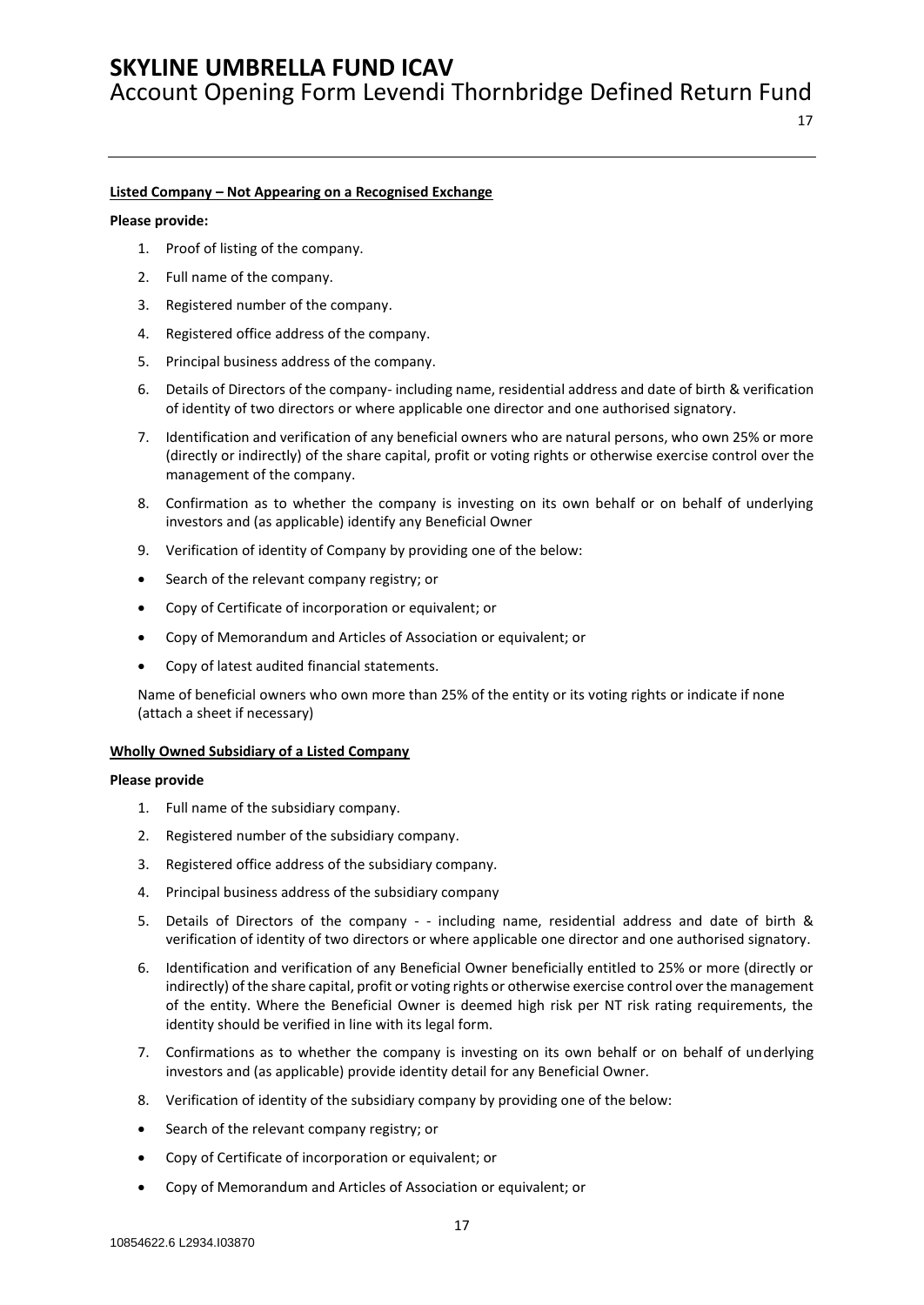18

- Copy of latest audited financial statements.
- Name of beneficial owners who own 25% or more (directly or indirectly)of the entity or its voting rights or indicate if none (attach a sheet if necessary)

#### **Private Company**

#### **Please provide**

- 1. Full name of the company.
- 2. Registered number of the company.
- 3. Registered office address of the company.
- 4. Principal business address of the company.
- 5. Details of directors of the company- including name, residential address and date of birth.
- 6. Documentation to verify the identity of two directors or one director and one authorised signatory in line with legal form (If individuals, one proof of ID and one proof of address is required).
- 7. Identification and verification of any beneficial owners who are natural persons, own 25% or more ( directly or indirectly) of the share capital, profit or voting rights or otherwise exercise control over the management of the company. Where the Beneficial Owner is deemed high risk per NT risk rating requirements, the identity should be verified in line with its legal form.
- 8. Verification of identity of the company by providing one of the below:
- Search of the relevant company registry; or
- Copy of Certificate of incorporation or equivalent; or
- Copy of Memorandum and Articles of Association or equivalent; or
- Copy of audited financial statements.

#### **Partnership**

- 1. Full name of the partnership.
- 2. Registered office address
- 3. Principal business address of the partnership.
- 4. Detail of all partners- including name, residential address and date of birth.
- 5. Documentation to verify the identity of two partners general partner and a second partner or one partner and one authorised signatory (If individuals, one proof of ID and one proof of address is required).
- 6. Identification and verification of any partners who own 25% or more (directly or indirectly) of the partnership capital, profit or voting rights or otherwise exercise control over the management of the partnership. Where the Beneficial Owner is deemed high risk per NT risk rating requirements, the identity should be verified in line with its legal form. Note: Where the beneficial owner is a corporate entity, Northern Trust requires details of ultimate beneficial owners (this can be demonstrated through an organisation chart signed by an authorised signatory or shareholder register or other company documentation etc.).
- 7. Constitutional Document for the partnership (e.g. Partnership Agreement).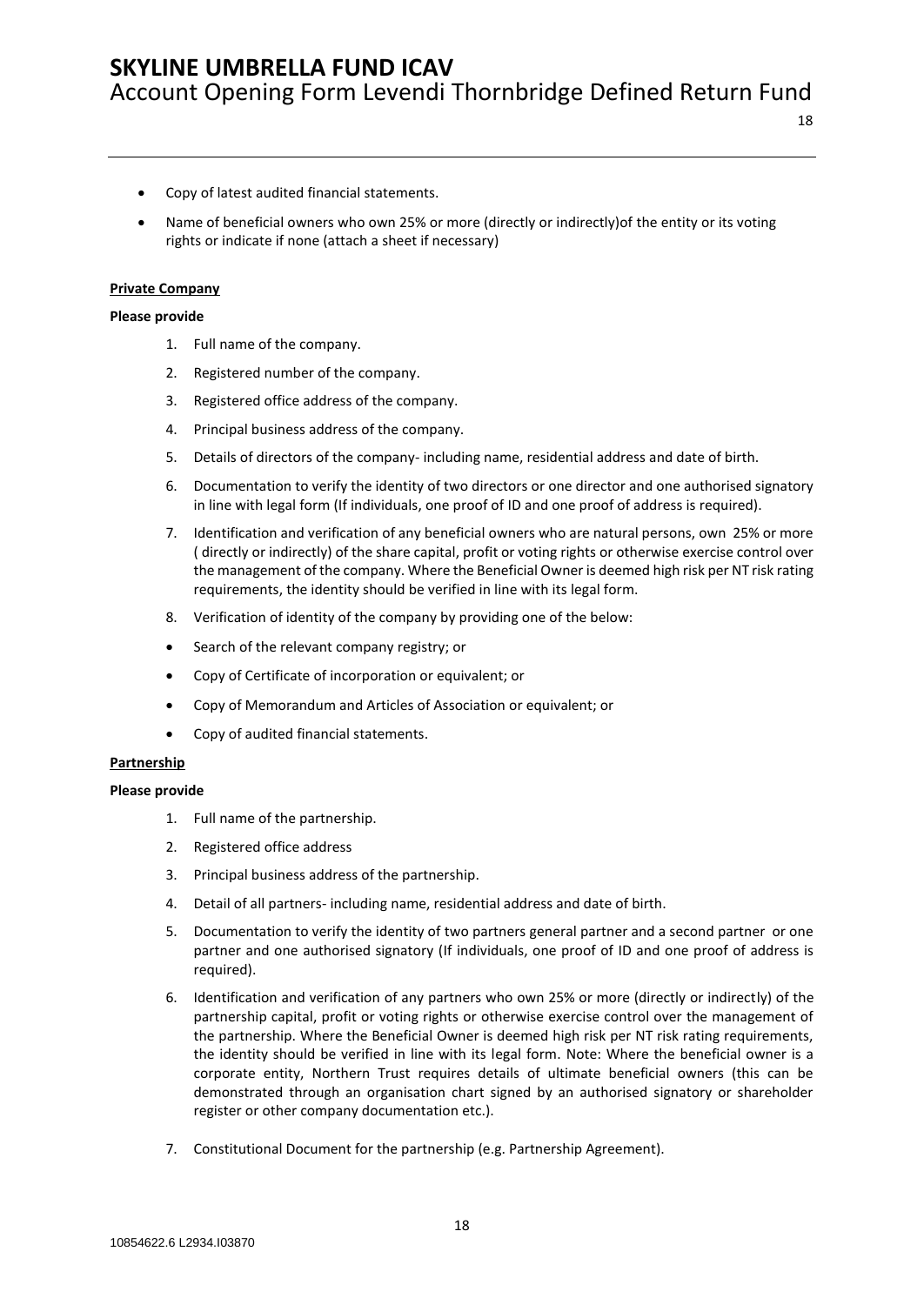Account Opening Form Levendi Thornbridge Defined Return Fund

#### **Required Identity Verification Documentation**

Please provide

- copy of the partnership agreement or equivalent, and
- The appropriate identity verification documentation\*, depending on their legal nature, for: The General Partner (or equivalent), or Any two partners, or Any one partner and one authorised signatory

*\* i.e. if they are a corporate entity, see Required Identity Verification Documentation within the Corporate Entities section above, or if they are a natural person, then the following is required: A photocopy of a photographic identity document such as passport or driver's license and Two non-photographic identity documents (such as a utility bill)*

#### **Limited Liability Company**

#### **Please provide**

- 1. Full name of the LLC.
- 2. Registered office address of the LLC.
- 3. Principal business address of the LLC.
- 4. Details of all Managing Members- including name, residential address and date of birth.
- 5. Documentation to verify the identity of two Managing Members or one Managing Member and one authorised signatory (If individuals, one proof of ID and one proof of address is required).
- 6. Identification and verification of any Member beneficially entitled to 25% or more (directly or indirectly) of the entity's share capital or otherwise exercise control over the management of the entity. Where the Beneficial Owner is deemed high risk per NT risk rating requirements, the identity should be verified in line with its legal form.
- 7. Constitutional Document
- 8. Operating Agreement.

#### **Collective Investment Scheme ('CIS')**

- 1. Full name of CIS.
- 2. Registered address of CIS.
- 3. Prospectus or equivalent.
- 4. Name and address of scheme promoter.
- 5. Name and address of scheme administrator.
- 6. Name and address of entity carrying out anti-money laundering checks upon the scheme investors and confirmation that entity is regulated for AML purposes.
- 7. Identity detail for any investors who own more than 25% or more (directly or indirectly) of the share capital.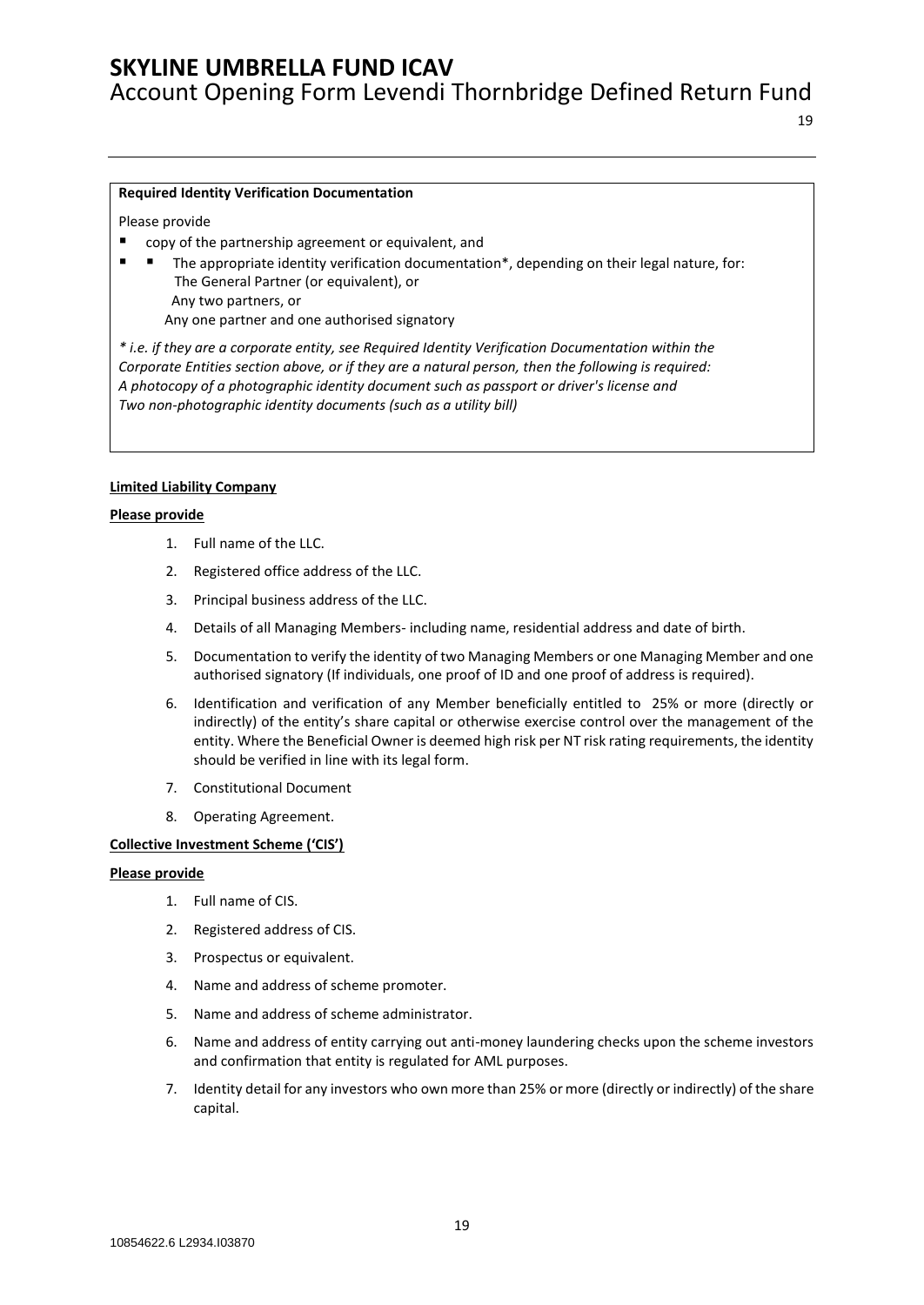Account Opening Form Levendi Thornbridge Defined Return Fund

#### **Employee/ Superannuation Pension Scheme**

#### **Please provide**

1. Proof of registration from the relevant tax authorities

#### **General Pension Scheme**

#### **Please provide**

- 1. Full name of the pension scheme.
- 2. Registered office address of the pension scheme.
- 3. Confirmation of registration (as appropriate) from the relevant tax authorities or pension's board **or**
- 4. Documentation to verify the identity of two Trustees / Directors/Governors/Board Members or one Trustee/ Director/Governor/ Board Member and one authorised signatory (If individuals, one proof of ID and one proof of address is required)
- 5. Constitutional/Formation Document (e.g. Trust Deed).

#### **Pensions Only — please confirm the following:**

| <b>B</b> and | The scheme provides retirement benefits to employees                     | $Yes \Box No \Box$ |  |
|--------------|--------------------------------------------------------------------------|--------------------|--|
|              | ■ Contributions are made by an employer or by way of deduction from an   |                    |  |
|              | employee's wages                                                         | $Yes \Box No \Box$ |  |
|              | ■ The scheme's rules do not permit the assignment of a member's interest |                    |  |
|              | under the scheme                                                         | $Yes \Box No \Box$ |  |
|              |                                                                          |                    |  |

#### **Registered Charity**

#### **Please provide**

1. Extract from the relevant Charities Register e.g. UK Charities Commission

#### **Unregistered Charity**

- 1. Full name of the charity.
- 2. Nature/purpose including the nature of the funding of the charity.
- 3. Registered office address of the charity.
- 4. Principal business address of the charity.
- 5. Details of Trustees/Directors/ Governors/Board Members or equivalent.- including name, residential address and date of birth.
- 6. Documentation to verify the identity of two Trustees / Directors/Governors/Board Members or one Trustee/ Director/Governor/ Board Member and one authorised signatory (If individuals, one proof of ID and one proof of address is required)
- 7. Details of beneficiaries (where ascertainable).
- 8. Constitutional/Formation Document for the charity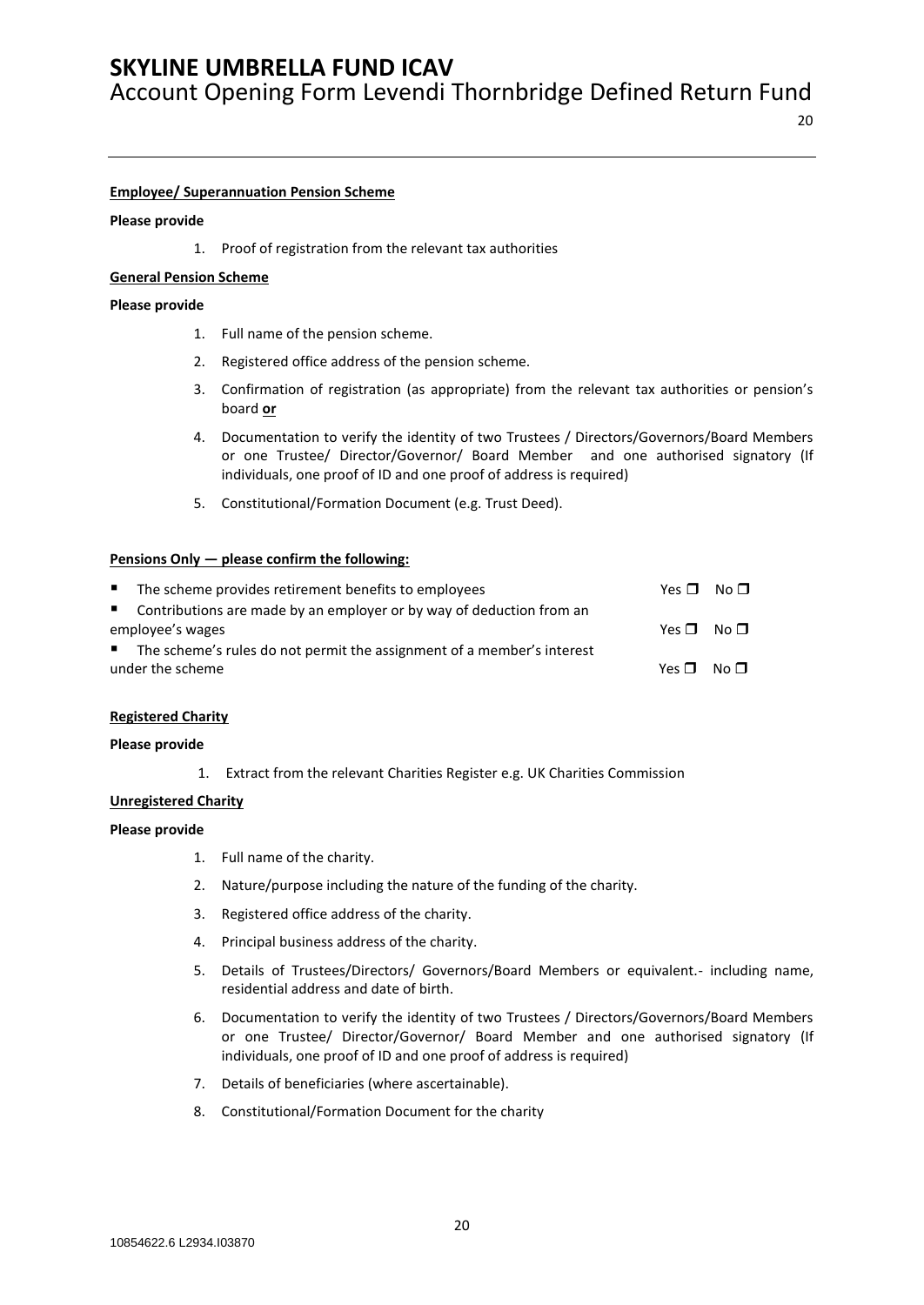Account Opening Form Levendi Thornbridge Defined Return Fund

#### **Trust, Foundation or similar entity**

#### **Please provide**

- 1. Full name of trust, foundation or similar entity.
- 2. Registered address of trust, foundation or similar entity.
- 3. Legal form of the trust, foundation or similar entity.
- 4. Trust deed or equivalent or confirmation of the entity to an appropriate register.
- 5. Detail of Nature / purpose of the Trust, foundation or similar entity.
- 6. Details of all trustees- including name, residential address and date of birth.
- 7. Documentation to verify the identity of two trustees or one trustee and one authorised signatory (If individuals, one proof of ID and one proof of address is required).
- 8. Identification and verification for any beneficial owners who own 25% or more of the share capital or voting rights or otherwise exercises control over the trust. Where the Beneficial Owner is deemed high risk per NT risk rating requirements, the identity should be verified in line with its legal form. Note: Where the beneficial owner is a corporate entity, the Administrator requires details of ultimate beneficial owners (this can be demonstrated through an organisation chart signed by an authorised signatory or shareholder register or other company documentation etc.).
- 9. Identification and verification of settlor- including name, residential address and date of birth, as applicable.
- 10. Identification and verification of protector (as appropriate)- including name, residential address and date of birth, as applicable.

#### **Required Identity Verification Documentation**

#### Please Provide

- A copy of the trust deed (or equivalent) or confirmation of the entity to an appropriate register, and
- The appropriate identity verification documentation\*, depending on their legal nature, for:

Any two trustees / directors / governors / equivalent, or

Any one trustee / director / etc. and one authorised signatory

*\*i.e. if they are a corporate entity, see Required Identity Verification Documentation within the Corporate Entities section above, or if they are a natural person, then the following is required:*

*A photocopy of a photographic identity document such as passport or driver's license and*

*Two non-photographic identity documents (such as a utility bill)*

#### **None of the Above**

Please contact the Distributor or Administrator for requirements

#### **Club or Society**

- 1. Full name of the club/society.
- 2. Registered office address of the club/society.
- 3. Nature/Purpose including the nature of funding of the club/society.
- 4. Confirmation of the legal status of the club/society.
- 5. Constitutional/Formation Document (e.g. Trust Deed) and / or copy of audited financial statements (if available).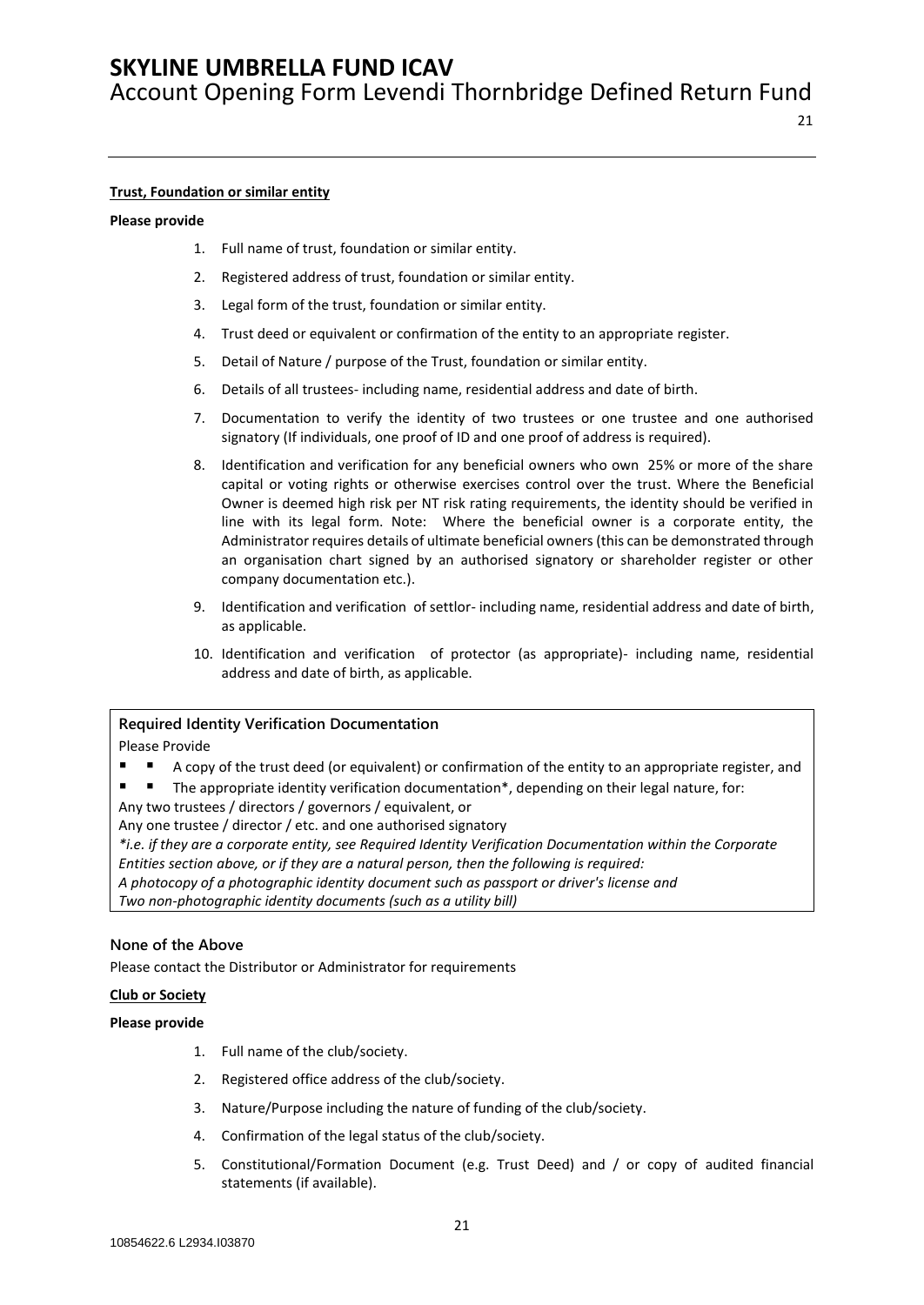- 6. Details of officers of the club/society.
- 7. Documentation to verify the identity of two officers of the Club/Society or one officer and one authorised signatory (If individuals, one proof of ID and one proof of address is required).
- 8. Names or classes of persons who stand to benefit from the Club or Society.
- 9. Where there is a named individual beneficiary with a 25% interest or more, verification of identity will be required.

#### **Government / Public Body in a Prescribed Country**

#### **Please provide**

1. Background from a reliable source (e.g. internet search).

#### **Government/ Public Body in Non Prescribed Country**

#### **Please provide**

- 1. Full name of the government/public authority.
- 2. Nature and status the government/public authority.
- 3. Registered office address of the government/public authority.
- 4. Name of the home state authority and nature of its relationship with the government/public authority.
- 5. Detail of ownership of the government/public authority.
- 6. Details of main public body officials- including name, residential address and date of birth & verification of identity of two officials or where applicable, one official and one authorised signatory.
- 7. Identity detail for all persons who own or control 25% or more of the entity's share capital, profit or voting rights or otherwise exercises control over the management of the entity.

Note: Where the beneficial owner is a corporate entity, the Administrator requires details of ultimate beneficial owners (this can be demonstrated through an organisation chart signed by an authorised signatory or shareholder register or other company documentation etc.).

8. Appropriate background information on the entity (e.g. via internet search).

#### **School, College or University**

- 1. Full name of school, college or university.
- 2. Registered office address school, college or university.
- 3. Detail to allow verification of identity of school, college or university from relevant registers and/or from obtaining appropriate background information (e.g. via internet search).
- 4. Documentation to verify the identity of two officials or one official and one authorised signatory (If individuals, one proof of ID and one proof of address is required) or 6 and 7 below.
- 5. Confirmation of ownership of the entity. In particular, confirmation of public ownership or independent ownership.
- 6. Where independently owned, identity detail of all persons who own or control 25% or more of the entity's share capital, profit or voting rights. Where the Beneficial Owner is deemed high risk per NT risk rating requirements, the identity should be verified in line with its legal form.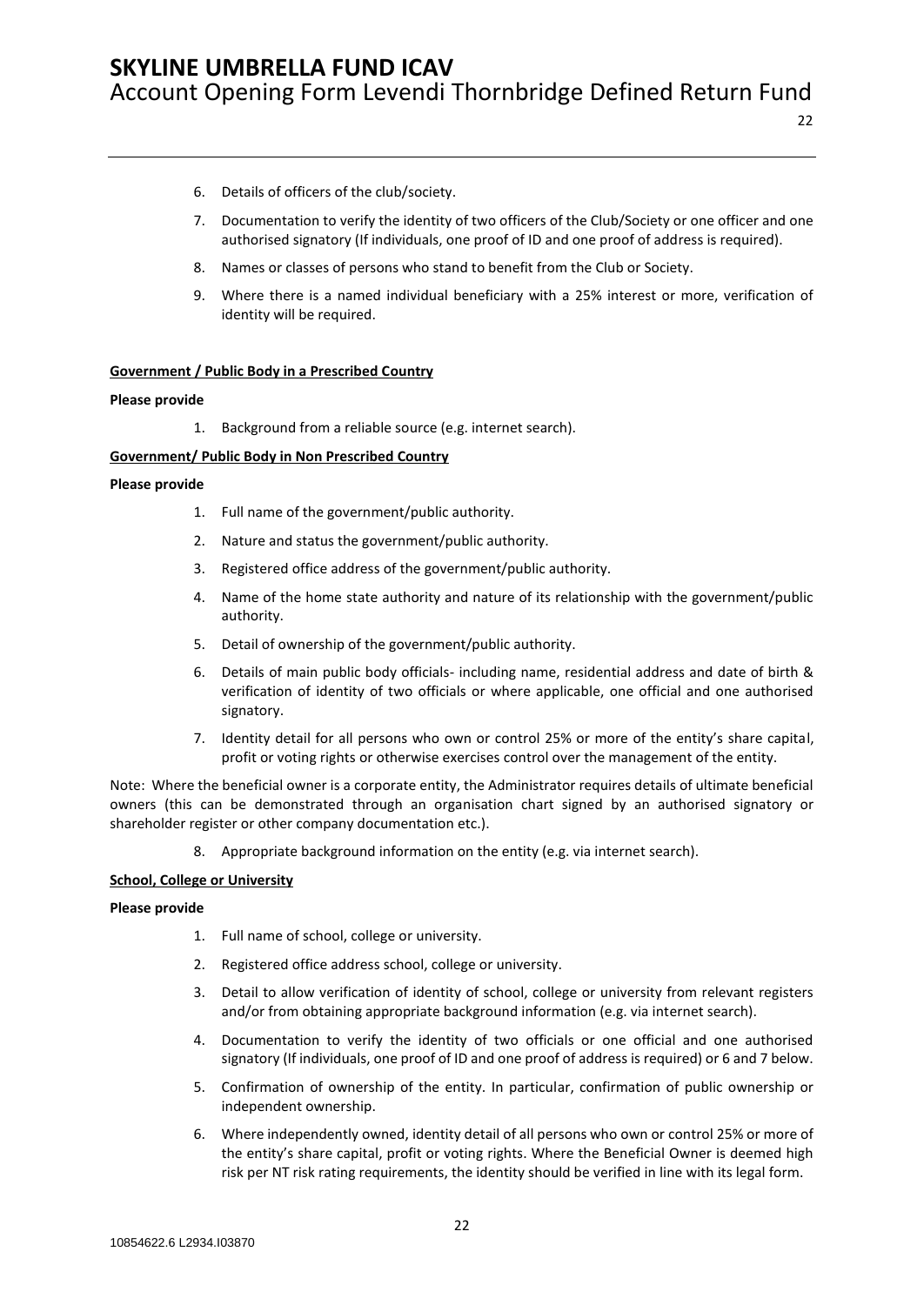7. Detail of main officials of school, college or university- including name, residential address and date of birth.

23

#### <span id="page-22-0"></span>5**. Benefit Plan Investors**

In order for the ICAV and each Fund to accurately monitor its "Benefit Plan Investor" participation, please review the following definition and make the appropriate representations by checking all applicable boxes following the definition

The Subscriber represents that it is:

- A.  $\Box$  not a Benefit Plan Investor<sup>[1]</sup>; or
- $B. \Box$  a Benefit Plan Investor that is:

1.  $\Box$  subject to Part 4 of Title I of the Employee Retirement Income Security Act of 1974, as amended ("**ERISA**");

- 2. □ subject to Section 4975 of the Internal Revenue Code of 1986, as amended (the "**Code**") (that has not checked B1);
- 3. an entity whose underlying assets include "**plan assets**". The Subscriber also represents that the percentage of its "plan assets" compared to the value of its total assets is not more than:

|     |                | $10\%$ * $\Box$ $20\%$ * $\Box$ $30\%$ $\Box$ |  | 40% |
|-----|----------------|-----------------------------------------------|--|-----|
|     |                | 50% □   60% □    70% □                        |  | 80% |
| - 0 | $90\%$ 0 100%; |                                               |  |     |

(\* applicable to entities with multiple classes, one of which exceeds the 25% threshold for Benefit Plan Investors)

<sup>[1]</sup> A Benefit Plan Investor means (1) an "employee benefit plan" within the meaning of Section 3(3) of the Employee Retirement Income Security Act of 1974, as amended, that is subject to the provisions of Part 4 of Title I of ERISA, (2) an individual retirement account, Keogh plan or other plan described in Section 4975(e)(1) of the US Internal Revenue Code of 1986, as amended, (3) an entity whose underlying assets include "plan assets" by reason of 25% or more of any class of equity interests in the entity being held by plans described in (1) or (2) above, or (4) any other entity (such as an insurance company separate or general account or a group or common trust) whose underlying assets include "plan assets" by reason of an investment in the entity by plans described in (1) or (2) above.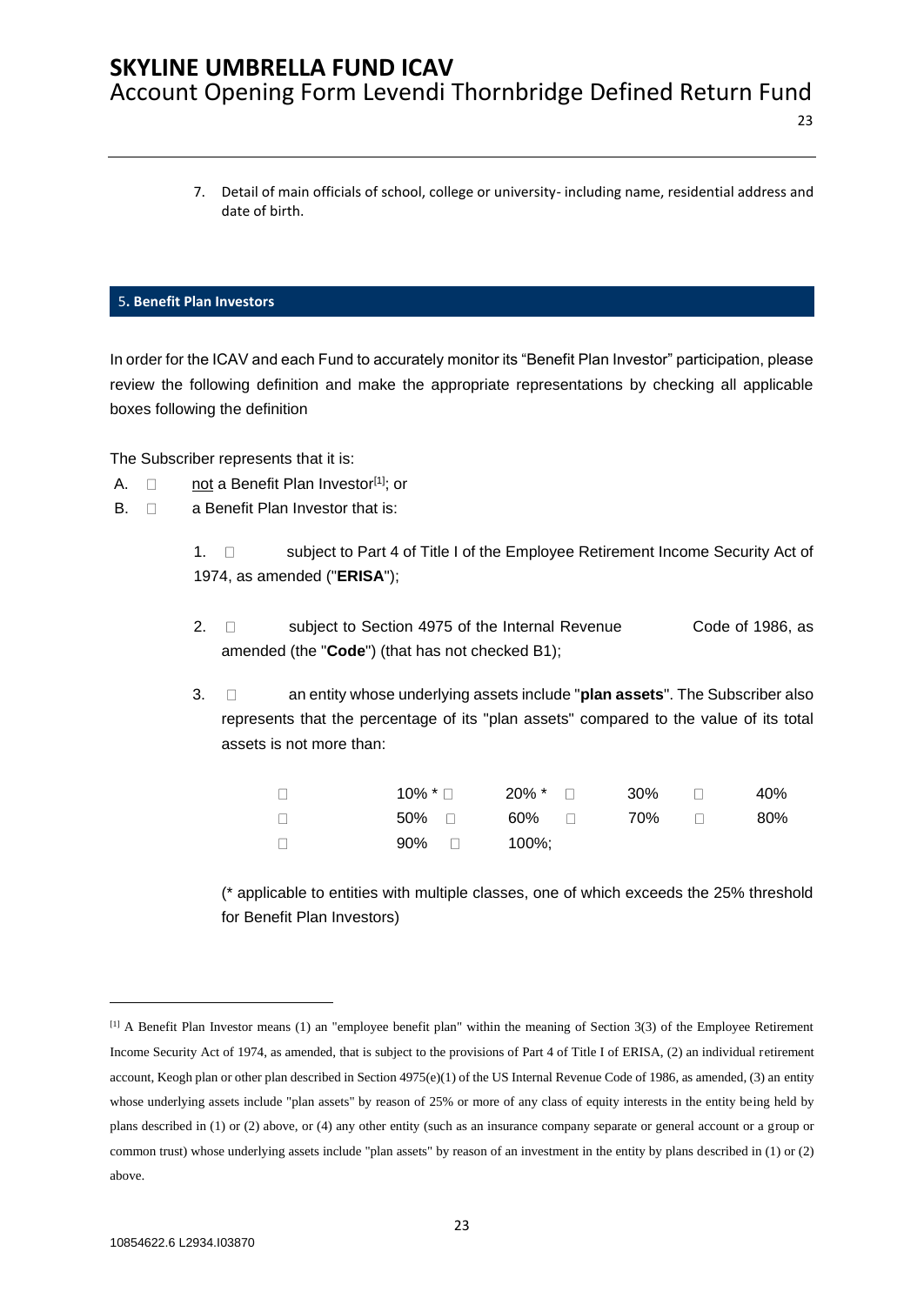24

4.  $\Box$  an insurance company general account (or is investing general account assets under the U.S. Department of Labor Advisory Opinion Letter 2005-19A). The Subscriber also represents that the percentage of "plan assets" included in the general account is not more than:

| 10% | $\Box$ | - 20%                              | $\Box$ | 30% | $\Box$                    | 40% |
|-----|--------|------------------------------------|--------|-----|---------------------------|-----|
|     |        | $50\%$ $\Box$ $60\%$ $\Box$ $70\%$ |        |     | <b>The Contract State</b> | 80% |
| 90% | $\Box$ | 100%.                              |        |     |                           |     |

The Subscriber agrees to promptly notify the Manager and the Administrator immediately if the above response changes and to provide any other information reasonably requested by the Fund, the Manager or the Administrator for the purposes of determining whether or not the Fund is holding "plan assets".

If the Subscriber is, or is acting on behalf of, an employee benefit plan (a "**Plan**") which is subject to ERISA, the Subscriber represents and warrants that: (a) it is aware of and has taken into consideration any applicable diversification requirements of Section 404(a)(1)(C) of ERISA; (b) it has concluded that its proposed investment in the Fund is a prudent one and has independently decided to invest in the Fund; (c) the fiduciary or other person signing this Subscription Agreement is independent of the Fund and parties providing services to the Fund (including without limitation the Manager); (d) this subscription and the investment contemplated hereby is in accordance with all requirements applicable to the Plan under its governing instruments and under ERISA; (e) the Subscriber acknowledges and agrees that parties providing services to the Fund shall not be a "fiduciary" (within the meaning of Section 3(21) of ERISA) with respect to any assets of the Plan by reason of the Subscriber's investment in the Fund; (f) the Subscriber represents and warrants that neither the Manager nor any affiliate thereof has acted as a fiduciary to the Subscriber with respect to the decision to invest in the Fund nor have such persons provided investment advice or a recommendation with respect to the decision of the Subscriber to invest in the Fund; and (g) the investment by the Subscriber in the Fund will not result in a "prohibited transaction" under Section 406 of ERISA or Section 4975(c) of the Code.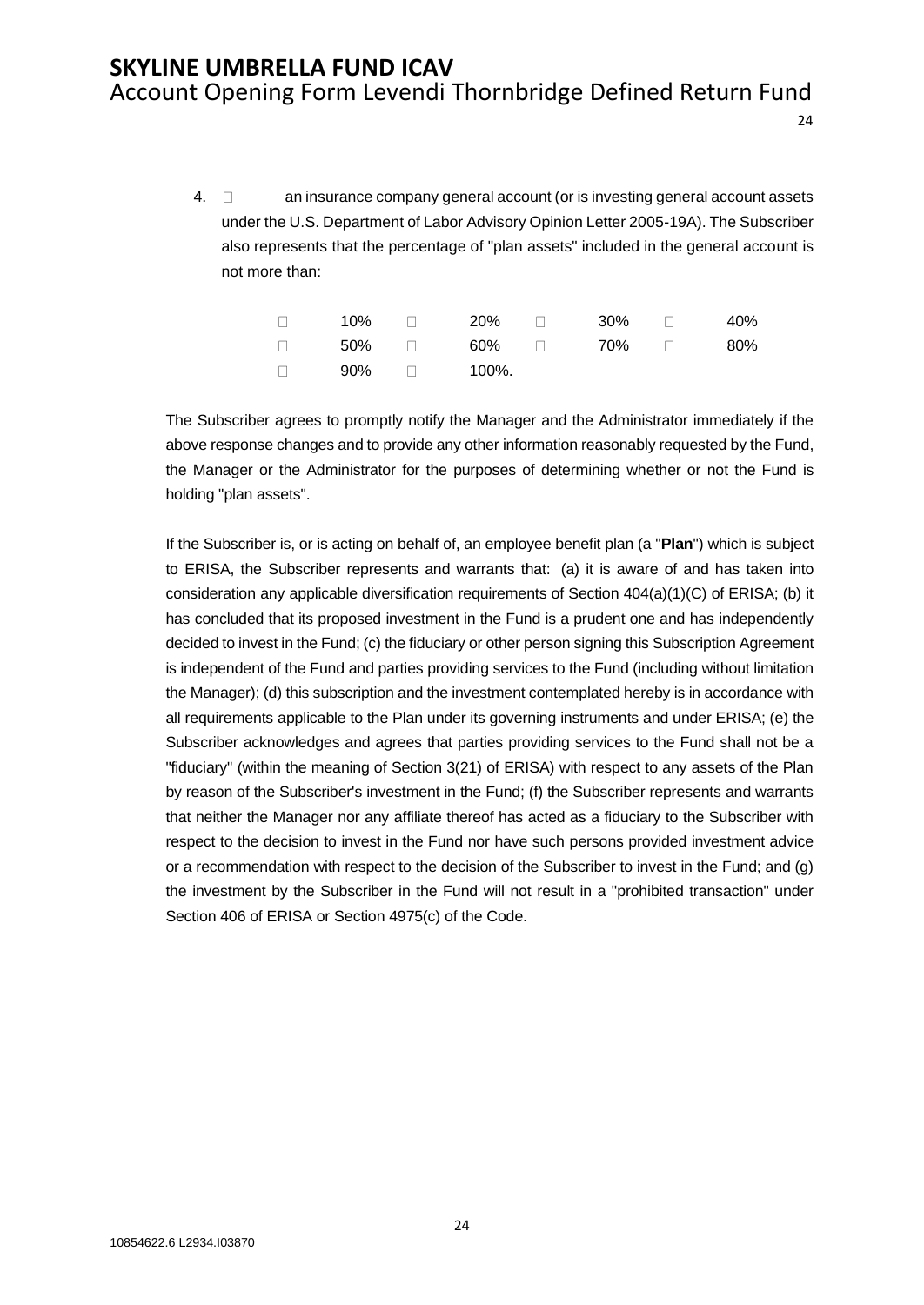Account Opening Form Levendi Thornbridge Defined Return Fund

#### <span id="page-24-0"></span>6**. Representations, Authorities, and Indemnities**

- 1. I/we confirm that I am / we are 18 years of age or over (delete if you are not a natural person).
- 2. If you are joint applicants We direct that, on the death of one of us, the Shares for which we are applying shall be held in the name of and to the order of the survivor(s) or the executor(s) or administrator of the last such survivor (delete if you are not a natural person or you are a sole investor).
- 3. I/we confirm that I am / we are not a US Person (as defined in the Prospectus) and am/are not acquiring Shares on behalf of, or for the benefit of, a US Person, nor do I/we intend transferring any Shares which I/we may purchase to any person who is a US Person. I/we confirm that I/we have the authority to make this investment whether the investment is our own or is made on behalf of another person or institution.
- 4. I/we indemnify the ICAV, Investment Manager, Depositary, Administrator and other Shareholders for any loss suffered by them as a result of me/us acquiring or holding Shares in the ICAV where, by virtue of my / our holding, I am / we are in breach of the laws of any competent jurisdiction.
- 5. I/we hereby acknowledge as part of this application that I/we have been provided with a copy of the Prospectus and applicable Supplement and where applicable the most recent annual or half-yearly reports and accounts for the ICAV and furthermore that this application is made on the terms thereof and subject to the provisions of the Instrument of Incorporation of the ICAV. In particular, I/we acknowledge that I am/we are aware of the potential risks associated with this investment and where appropriate have sought professional advice on matters of taxation and such other consequences applicable to the investment.
- 6. I/we hereby agree to indemnify and hold harmless the ICAV, the Manager, the Administrator, the Depositary, the Investment Manager, and their respective directors, officers and employees against any loss, liability, cost or expense (including without limitation legal fees, taxes and penalties) which may result directly or indirectly, from any misrepresentation or breach of any warranty, condition covenant or agreement set forth herein or in any document delivered to by me/us to the ICAV or the Administrator. The ICAV, the Investment Manager, and the Administrator will not be responsible or liable for the authenticity of instructions received from us or any authorised person and may rely upon any instruction from any such person representing himself to be a duly authorised person reasonably believed to be genuine.
- 7. The Administrator, the Investment Manager, and the ICAV are each authorised and instructed to accept and execute any instructions in respect of the Shares to which this Account Opening Form relates given by me/us in written form, or by facsimile.
- 8. I/we agree to indemnify each of the Administrator, the Manager, the Investment Manager, and the ICAV and agree to keep each of them indemnified against any loss of any nature whatsoever arising to any of them as a result of any of them acting upon a facsimile instruction. In circumstances where such instructions relate to a change in the Applicant's Banking Information referred to above, I/we confirm that I/we will provide you with an original instruction.
- 9. The Administrator, the Manager, the Investment Manager, and the ICAV may rely conclusively upon and shall incur no liability in respect of any action taken upon any notice, consent, request, instruction or other instrument believed in good faith to be genuine or to be signed by properly authorised persons.
- 10. I/we acknowledge that the ICAV and/or Administrator may refuse to accept any application to subscribe if a prospective investor delays in producing or fails to produce any information required for the purpose of verification as requested by the Administrator and, in that event, any funds received will be returned without interest to the account from which the moneys were originally debited. The ICAV and the Administrator shall not be held liable in this regard.
- 11. I/we acknowledge that the repurchase proceeds of Shares will only be paid on receipt by the Administrator of a repurchase request from me/us together with such other documentation that the Administrator may reasonably require. I/we further acknowledge that any failure to supply the ICAV or the Administrator with any documentation requested by them may result in a delay in the settlement of redemption proceeds. I/we

25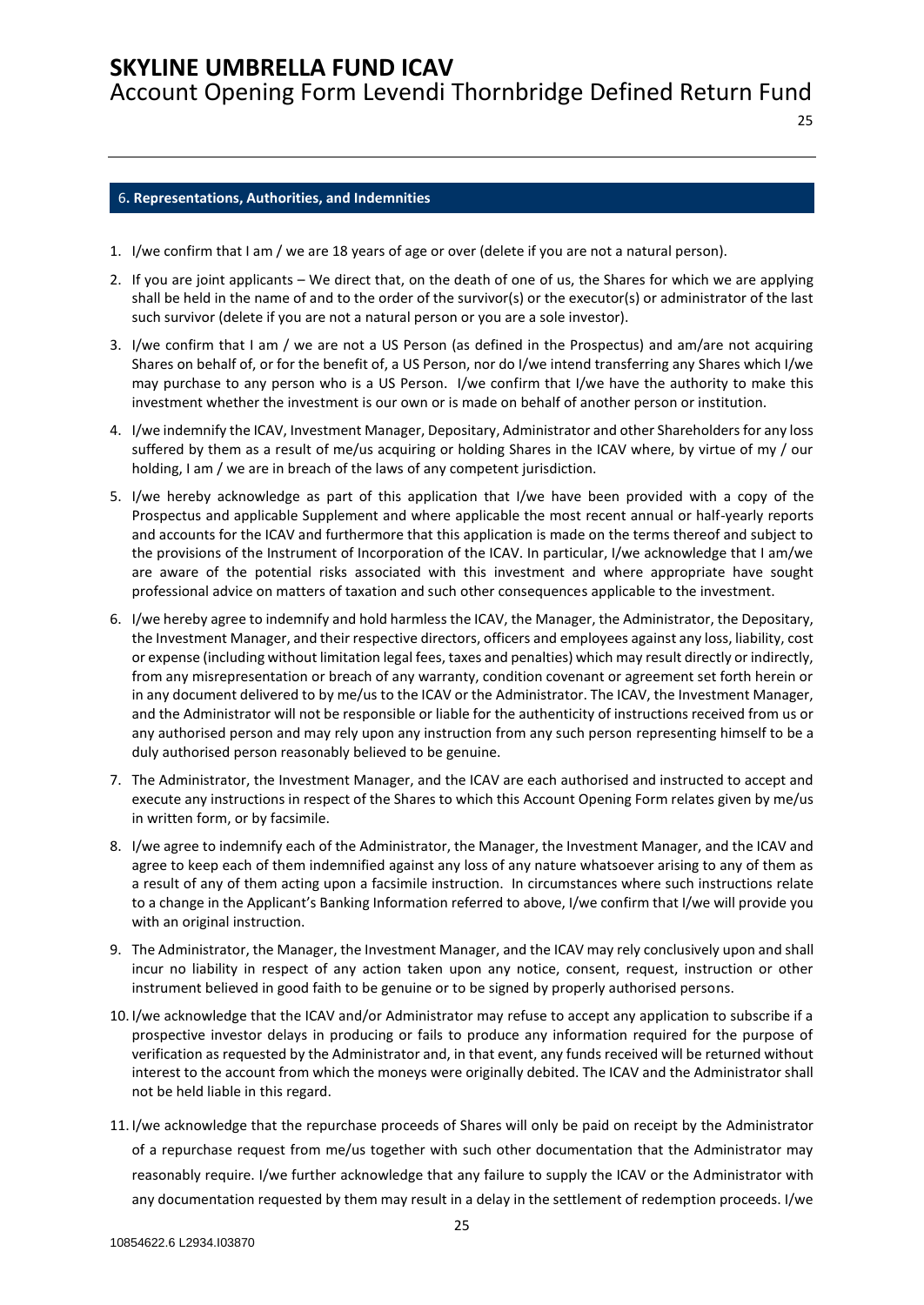acknowledge that in such circumstances, the Administrator will process any redemption request submitted by me/us and by doing so I/we will no longer be considered a Shareholder/s notwithstanding that I/we have not received the redemption proceeds.

26

- 12. I/we confirm that I/we will notify the ICAV and the Administrator if there are any material changes during the lifetime of this investment in the Beneficial Owner Detail which I/we have provided.
- 13. I/we acknowledge that the ICAV must obtain and hold details of its beneficial owners for the purposes of compliance with the European Union (Anti-Money Laundering: Beneficial Ownership Of Corporate Entities) Regulations 2016 (S.I. No. 560 of 2016) and that my/our personal details may be provided to a central register of beneficial ownership as part of this process.
- 14. I/we confirm that I/we have the capacity and am/are duly authorised to make this application and to make the representations and give the indemnities referred to in this Account Opening Form.
- 15. I/we shall provide the ICAV, the Manager and the Administrator, with any additional information which it may reasonably request in connection with tax and or/FATCA and/or CRS regulations/reporting requirements or other similar requirements in order to substantiate any representations made by me/us or otherwise and I/we authorise the ICAV or its agents to disclose such information relating to this application to such persons as they consider appropriate. For the purposes of the Tax Reporting Services, the Administrator may assume that the Sub-Fund has obtained any and all effective consents, agreements, waivers or approvals that may be required from Shareholders or others to whom a duty of confidentiality is owed and the Administrator shall not be obliged to enquire further but shall be entitled to rely on any representation made by the Sub-Fund or its duly authorised representatives in this respect.

I/we agree to provide to the ICAV, the Manager and the Administrator at such times as each of them may request such declarations, certificates or documents as each of them may reasonably require (the "Tax Information") in connection with this investment (including for the purposes of tax and/or FATCA and/or CRS regulations/reporting requirements). Should any information furnished to any of them become inaccurate or incomplete in any way, I/we hereby agree to notify the ICAV or the Administrator immediately of any such change and further agree to request the redemption of Shares in respect of which such confirmations have become incomplete or inaccurate where requested to do so by the ICAV.

In addition to any information required to the Tax Information, I/we agree to promptly provide, and periodically update, at any times requested by the ICAV, any information (or verification thereof) the ICAV deems necessary to comply with any requirement imposed by Sections 1471-1474 of the U.S. Internal Revenue Code of 1986, as amended (the "Code"), and any Treasury Regulations, forms, instructions, or other guidance issued pursuant thereto in order to reduce or eliminate FATCA withholding taxes. The information required to be provided by the preceding sentence may include, but shall not be limited to, (A) information the ICAV deems necessary to determine whether the Shareholder is a "foreign financial institution" ("FFI") as defined in Code 1471(d)(4) or a "non-financial foreign entity" ("NFFE") as defined in Code 1472(d), (B) if I/we am/are an FFI, any certification, statement or other information the ICAV deems necessary to determine whether I/we meet the requirements of Code 1471(b) (including entering into an agreement with the IRS pursuant to Code 1471(b) (an "FFI Agreement") and complying with the terms thereof or, if the FFI is in a jurisdiction that has signed an intergovernmental agreement ("IGA") with the United States, complying with the terms of the IGA and any local laws or regulations implementing its terms) or is otherwise exempt from withholding required under Code 1471, (C) if I/we am/are an FFI, including an FFI in a jurisdiction that has signed an IGA, a Global Intermediary Identification Number ("GIIN") assigned by the IRS; and (D) if I/we am/are an NFFE, any certification, statement or other information the ICAV deems necessary to determine whether a shareholder meets the requirements of Code 1472(b) (which information may be given to the U.S. Internal Revenue Service ("IRS") pursuant to Code 1472(b)(3)) or is otherwise exempt from withholding required under Code 1472.

In addition to the Tax Information, I/we agree to promptly provide, at any times requested by the ICAV, any information (or verification thereof) the ICAV deems necessary for the ICAV to comply with the terms of the IGA and any Irish laws, regulations or other guidance implementing the IGA, and any information required to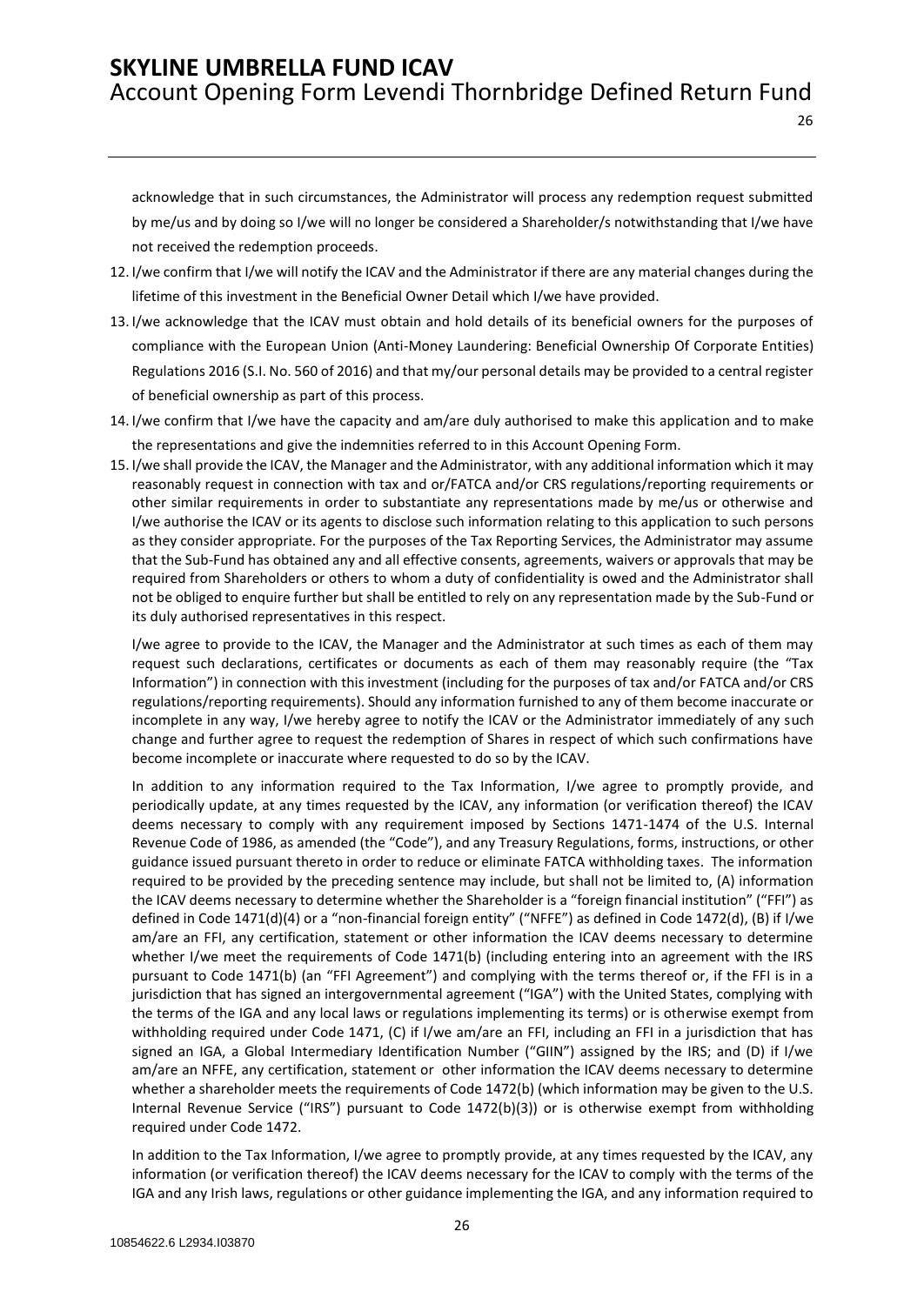27

comply with the terms of that agreement on an annual or more frequent basis. I/we agree to waive any provision of foreign law that would, absent such a waiver, prevent compliance with such requests and acknowledges that, if it fails to provide such waiver, it may be required by the ICAV to withdraw from the Sub-Fund if necessary to comply with FATCA and/or CRS and the IGA.

By providing the Tax Information, I/we represent and warrant the completeness and accuracy of such information (as at the date of submission) and authorise the ICAV to act upon such information in good faith, including, but not limited to, disclosing or submitting such information to the Irish tax authorities. The ICAV shall have no obligation to carry out any investigation with respect to the truth, accuracy or completeness of the Tax Information provided by us and I/we will, on demand, hold the ICAV harmless from any liability resulting from the my/our failure to provide complete and accurate Tax Information.

I/we hereby acknowledge that if I/we fail to provide the Tax Information on a timely basis, I/we may be subject to 30% U.S. withholding tax on the investor's share of "withholdable payments" (as defined for purposes of FATCA) received by the ICAV.

I/we hereby acknowledge that if I/we fail to provide the Tax Information and such failure results in the ICAV being unable to comply with FATCA, the IGA or CRS, the ICAV may exercise its right to completely redeem an applicant (at any time upon any or no notice). I/we further acknowledge and agree to indemnify the ICAV and its other investors for any losses resulting from our failure to meet its obligations under this Section, including any U.S. withholding tax imposed on the ICAV.

- 16. I/we hereby acknowledge that any notice or document may be served by the ICAV or Administrator on me/us in the manner specified from time to time in the Prospectus and, for the purposes of the Electronic Commerce Act 2000, if I have provided an e-mail address or fax number to the ICAV or its delegate, consent to any such notice or document being sent to me/us by fax or electronically to the fax number or e-mail address previously identified to the ICAV or its delegate which I/we acknowledge constitutes effective receipt by me/us of the relevant notice or document. I/we acknowledge that I/we am/are not obliged to accept electronic communication and may at any time choose to revoke my/our agreement to receive communications by fax or electronically by notifying the ICAV in writing at the above address, provided that my/our agreement to receive communications by fax or electronically shall remain in full force and effect pending receipt by the ICAV of written notice of such revocation.
- 17. I/we request that the Shares issued pursuant to this application are registered in the name and address set out on page 1 hereof.
- 18. I/we accept such lesser number of Shares if any, than may be specified above in respect of which this application may be accepted.
- 19. I/we acknowledge that all telephone calls with the Investment Manager, the Manager, the Administrator or Depositary may be recorded and consent to such recording.
- 20. I/we agree (i) to provide these representations to the ICAV and/or the Manager at such times as the ICAV and/or the Manager may request, and (ii) to provide on request such certifications, documents or other evidence as the ICAV and/or the Manager may reasonably require to substantiate such representations.
- 21. I/we agree to notify the ICAV and/or the Manager immediately if I/we become aware that any of the representations made is no longer accurate and complete in all respects. I/we agree immediately either to sell or to tender to the ICAV for redemption of a sufficient number of Shares to allow the representations to be made again.
- 22. I/we acknowledge that in respect of a fund which has invested in equity related securities, all or part of that fund's fee and expenses may be charged to the capital of the fund and that this policy will have the effect of lowering the capital value of my/our investment.
- 23. I/we understand that the confirmations, representations, declarations and warranties made herein are continuing and apply to all subsequent purchases of Shares by me/us in the ICAV.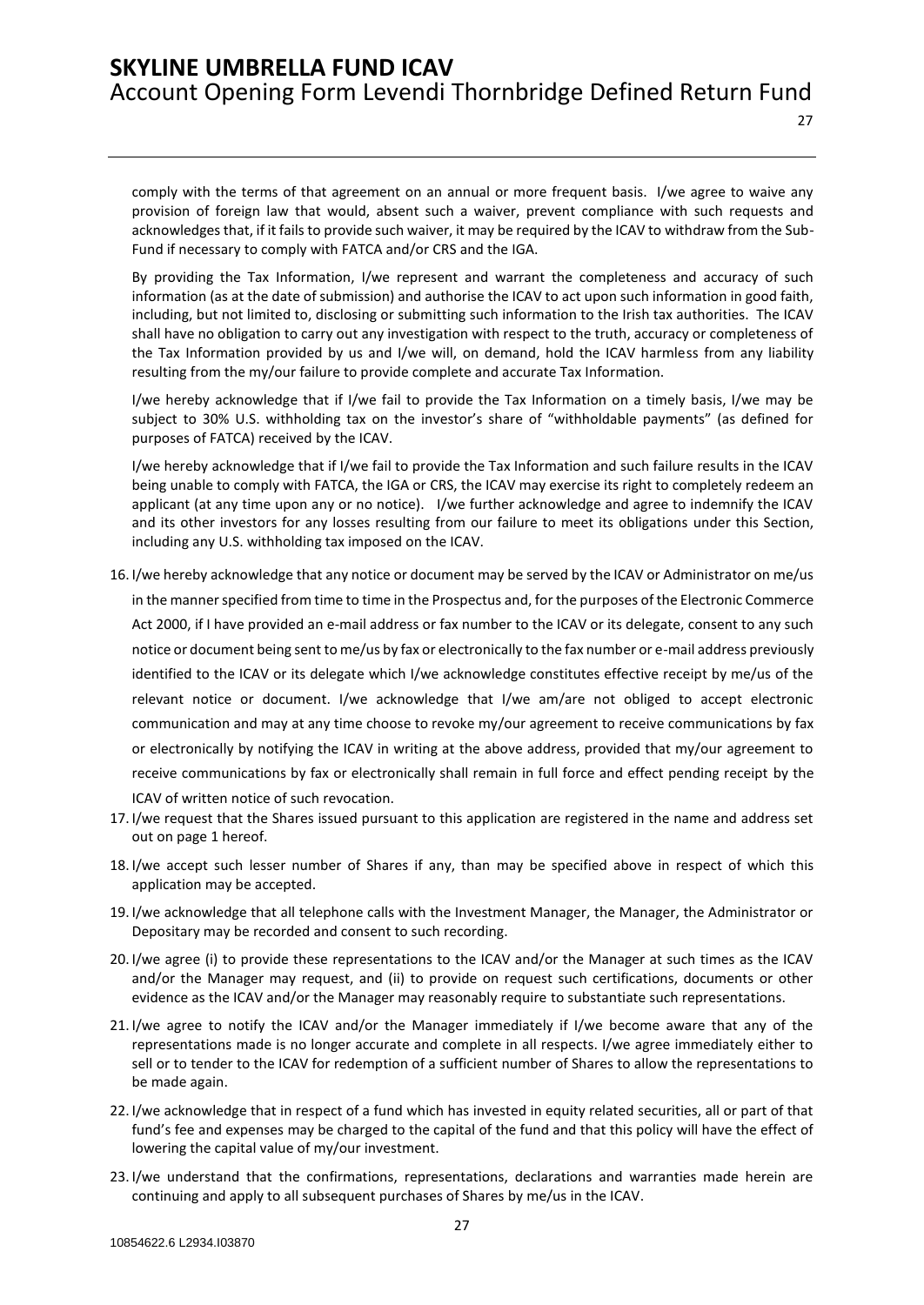28

- 24. I/we understand that subscription monies paid by me/us into a Subscription/Redemption account will become the property of the Sub-Fund upon receipt and during the period between receipt of subscription monies and the Dealing Day on which Shares are issued, I/we will be treated as an unsecured creditor of the Sub-Fund.
- 25. I/we understand that any redemption proceeds held for any time in a Subscription/Redemption account shall remain an asset of the Sub-Fund. In the event of the insolvency of the ICAV or the Sub-Fund, I/we will rank as an unsecured creditor of the ICAV until such time as the Administrator is satisfied that its anti-moneylaundering procedures have been fully complied with, following which redemption proceeds will be released to me/us.

#### **Key Investor Information Document ("KIID")**

- 1. I/we hereby acknowledge and confirm that I/we have received, read and understood the KIID for the Sub-Fund and Class(es) to which this Account Opening Form relates in good time prior to completing this Account Opening Form. I/we hereby confirm that for any subsequent investments I/we will obtain and read the latest version of the appropriate KIID prior to each subscription and that any future investments to any other subfund or share class of the ICAV can also be transacted based on this confirmation. The KIID is available on [https://www.davygfm.com/funds-factsheets/management-company-services.](https://www.davygfm.com/funds-factsheets/management-company-services)
- 2. I/we represent and acknowledge that:

I/we have regular access to the internet and acknowledge and agree that the provision of the KIID by way of email or website is appropriate in the context in which the business between the ICAV, its delegate(s) and me/us is, or is to be, carried on and that the provision by me/us of my/our email address to the ICAV or its delegate(s) is evidence of this.

I/we have been offered the choice of receiving the prospectus and the KIID on paper and in electronic form by means of a website or by email and hereby specifically consent to receiving the KIID in electronic form by email or by accessing the latest version of the document online at [https://www.davygfm.com/funds](https://www.davygfm.com/funds-factsheets/management-company-services)[factsheets/management-company-services](https://www.davygfm.com/funds-factsheets/management-company-services) (or such other website as may be notified to me/us from time to time).

I/we have also been notified electronically of this website address and the place on the website where the KIID can be accessed.

I/we received or accessed by electronic means the KIID.

I/we consent to accessing the KIID by electronic means before making any subsequent and/or future subscriptions for Shares in any Class of the Sub-Fund.

The KIID shall be reviewed at least every 12 months and that the up-to-date version of the KIID at any given time shall be made available on [https://www.davygfm.com/funds-factsheets/management-company](https://www.davygfm.com/funds-factsheets/management-company-services)[services](https://www.davygfm.com/funds-factsheets/management-company-services) (or such other website as may be notified to me/use from time to time. I/We agree that I/we will inspect the KIID by accessing the website in good time before making any subsequent and/or future subscriptions for Shares in any Class of the Sub-Fund. I/We agree that I/we bear sole responsibility for ensuring that I/we have inspected the up-to-date version of the KIID and that, in any event, I/we consent to be, and shall be deemed to have been, provided with the up-to-date KIID by means of the website in good time before any subsequent or future subscriptions.

Where I/we are acquiring the Shares for or on behalf of any person in my/our capacity as a sub-distributor of the ICAV, I/we certify that prior to accepting any order for the acquisition of Shares, I/we will ensure that the investor will be provided with the current KIID for the relevant Share Class. Where permitted by applicable law, "provided" shall include informing the investor of the applicable website where the KIID may be obtained, which is <https://www.davygfm.com/funds-factsheets/management-company-services> (or such other website address as may be notified to me/us from time to time).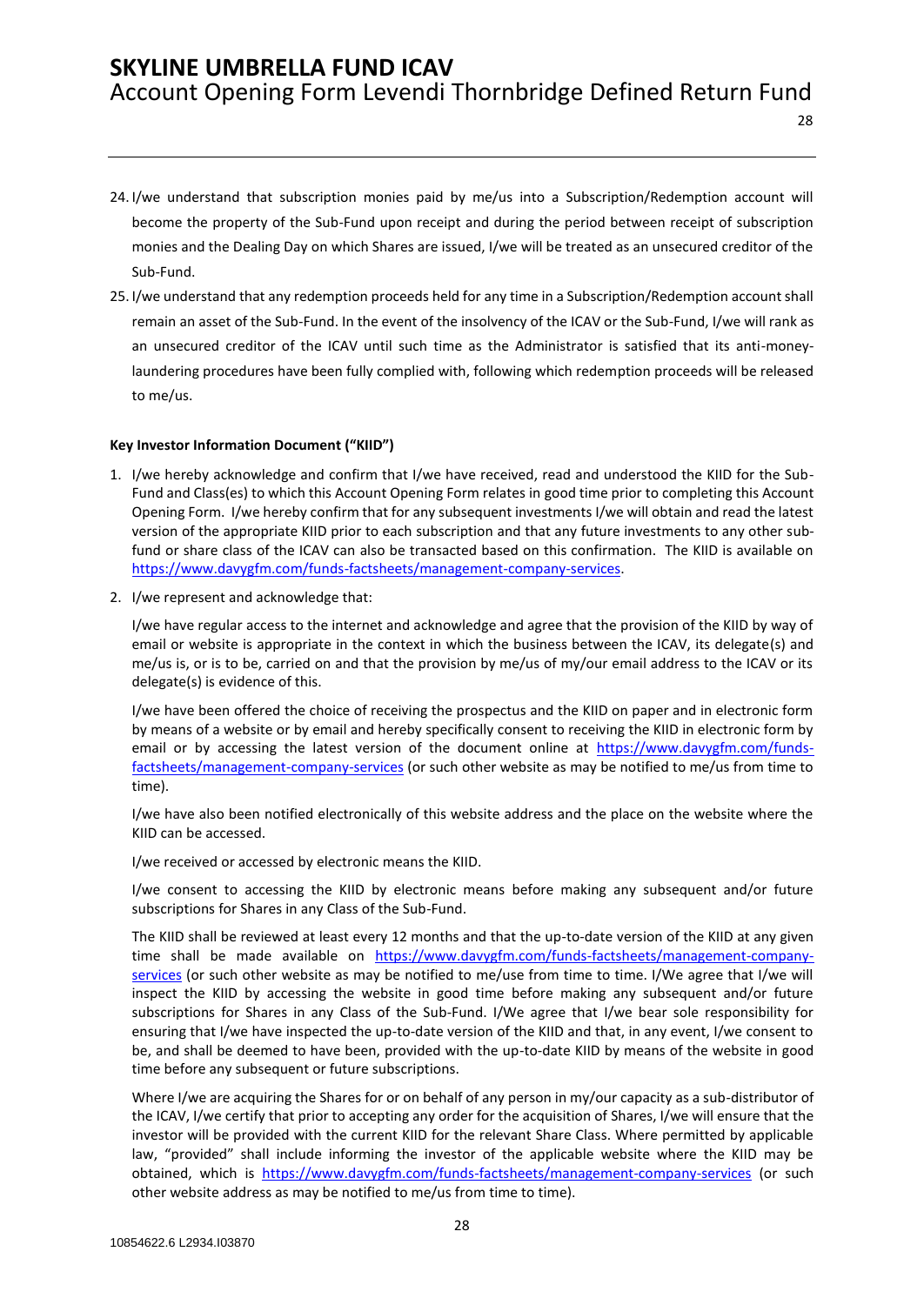29

I/we may at any time request a hard copy of any such documentation from the Sub-Fund free of charge and/or revoke, in writing or other authorised manner, the consent given to receive such information electronically or to subscribe or redeem Shares of the Sub-Fund electronically.

#### **Data Protection**

- A. I/We consent to personal information obtained in relation to me/us being handled by the Administrator, the ICAV, the Manager or the Investment Manager and their delegates, agents or affiliates in accordance with the Irish Data Protection Acts 1988 to 2003. Information in relation to me/us will be held, used, disclosed and processed for the purposes of (a) managing and administering my/our holdings in the Sub-Fund and any related account on an ongoing basis; (b) for any other specific purposes where I have given specific consent to do so; (c) to carry out statistical analysis and market research (d) to comply with any applicable legal, tax or regulatory obligations including legal obligations under company law, tax law and anti-money laundering legislation and (e) for disclosure and transfer whether in Ireland or elsewhere (including companies situated in countries outside of the European Economic Area which may not have the same data protection laws as in Ireland) to third parties including my/our financial adviser (where appropriate), regulatory bodies, taxation authorities, auditors, technology providers or to the Sub-Fund and its delegates and its or their duly appointed agents and any of their respective related, associated or affiliated companies for the purposes specified above; (f) For other legitimate business interests of the Sub-Fund. I/We hereby acknowledge my/our right of access to and the right to amend and rectify my/our personal data, as provided herein. I/We understand that the Sub-Fund is a data controller and will hold any personal information provided by me/us in confidence and in accordance with the Data Protection Act 1988 to 2003. The Administrator may only transfer personal data outside of the EEA by using an EU-approved 'model contract' by means of which the non-EEA data receiver agrees to abide by the instructions of the data controller (the Administrator), and agrees to comply with security measures which are appropriate to the circumstances of the data transfer, and which are specified in the contract itself.
- B. I/We consent to the recording of telephone calls that I/we make to and receive from the Administrator, the ICAV, the Manager or the Investment Manager and their delegates or duly appointed agents and any of their respective related, associated or affiliated companies for record keeping, security and/or training purposes. I/We consent to the ICAV, the Manager or the Investment Manager sending information about other investment services to me/us by letter, telephone or other reasonable means of communication. I/We understand that I/we have a right to request not to receive such information. The Administrator or ICAV may disclose personal information to the Depositary and/or the Investment Manager and/or the Manager and/or third parties where necessary or for legitimate business interests. This may include disclosure to third parties such as auditors and the Central Bank of Ireland or agents of the Administrator who process the personal information for anti-money laundering purposes or for compliance with foreign regulatory requirements. The Administrator may and will hold all or part of the information in relation to your shareholding in accordance to legal and regulatory requirements even after you have fully redeemed from the fund.
- C. I/we consent to the processing of my/our information and the disclosure of my/our information as outlined above and to the Manager and/or Investment Manager and where necessary or in the ICAV's legitimate interests to any company in the Investment Manager's group of companies or agents of the ICAV including companies situated in countries outside the European Economic Area, which may not have the same data protection laws as in Ireland.
- D. From time to time, the Manager and/or Investment Manager may send you information about other products or services which they offer. You have a right to request not to receive such information. If you do wish to receive such information and/or marketing material, **please tick here**: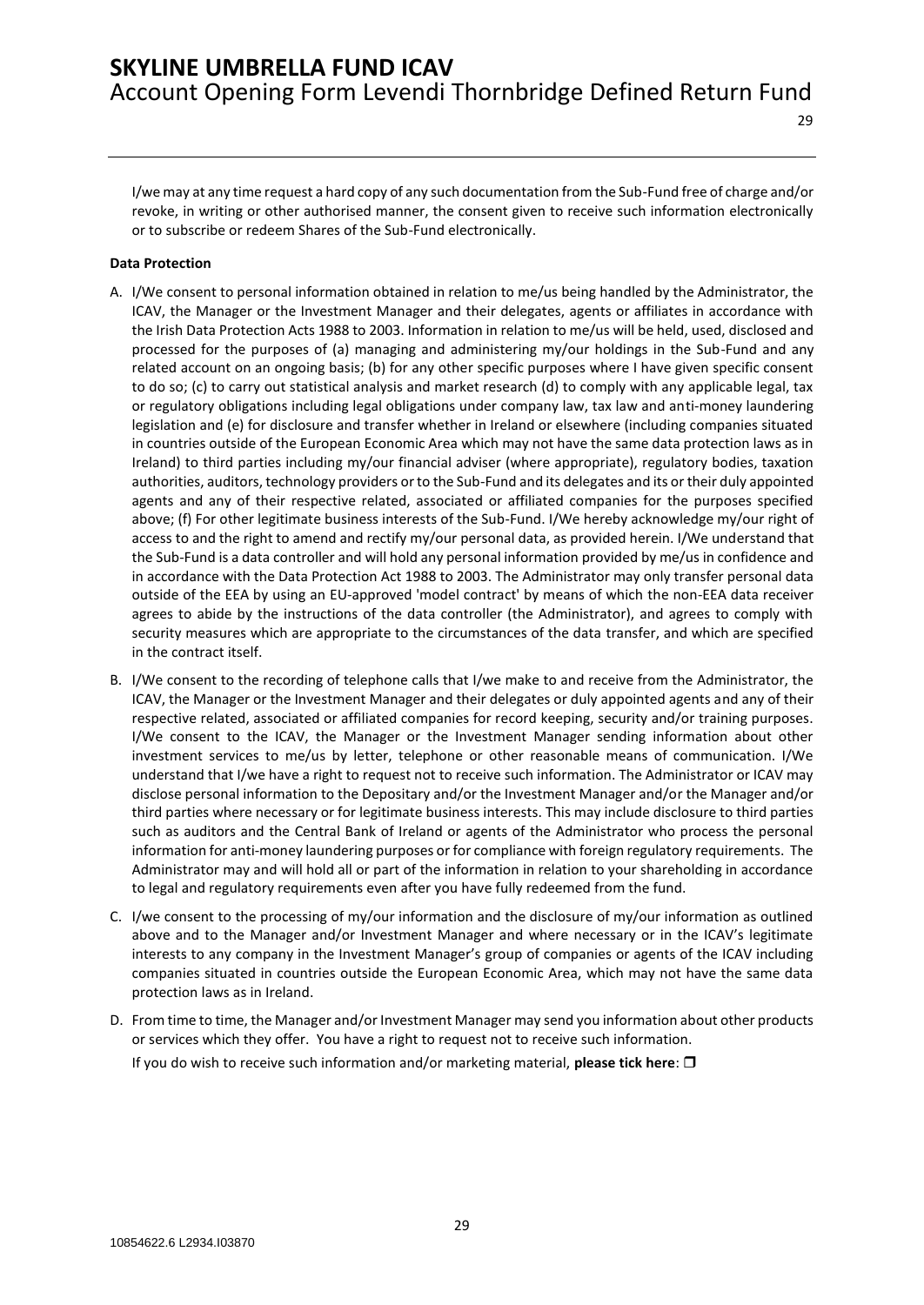Account Opening Form Levendi Thornbridge Defined Return Fund

 $30$ 

### <span id="page-29-0"></span>**7a. Entity Self-Certification for FACTA and CRS**

#### **Instructions for completion and data protection notice.**

We are obliged under Section 891E, Section 891F, and Section 891G of the Taxes Consolidation Act 1997 (as amended) and regulations made pursuant to those sections to collect certain information about each account holder's tax arrangements. Please complete the sections below as directed and provide any additional information that is requested. Please note that by completing this application form you are providing personal information, which may constitute personal data within the meaning of the Data Protection Acts, 1988 and 2003 of Ireland. Please note that in certain circumstances we may be legally obliged to share this information, and other financial information with respect to an account holder's interests in the Sub-Fund, with the Irish tax authorities, the Revenue Commissioners. They in turn may exchange this information, and other financial information with foreign tax authorities, including tax authorities located outside the EU.

If you have any questions about this form or defining the account holder's tax residency status, please speak to a tax adviser or local tax authority.

For further information on FATCA or CRS please refer to the Irish Revenue or the OECD website at: http://www.revenue.ie/en/business/aeoi/index.html or the following link:

*http://www.oecd.org/tax/automatic-exchange/* in the case of CRS only.

*If any of the information below about the account holder's tax residence or FATCA/CRS classification changes in the future, please ensure that we are advised of these changes promptly.*  (Mandatory fields are marked with an \*)

#### *Account holders that are Individuals or Controlling Persons should not complete this form and should complete the form entitled "Individual (including Controlling Persons) Self-Certification for FATCA and CRS".*

| *Current (Resident or Registered) Address:                                       |  |
|----------------------------------------------------------------------------------|--|
|                                                                                  |  |
|                                                                                  |  |
| Postal/ZIP Code: ______________________Country: ________________________________ |  |
| Mailing address (if different from above):                                       |  |
|                                                                                  |  |
|                                                                                  |  |
| Postal/ZIP Code: _____________________Country: _________________________________ |  |
|                                                                                  |  |

\***Section 2: FATCA Declaration:**

**\*Section 1**: **Account holder Identification**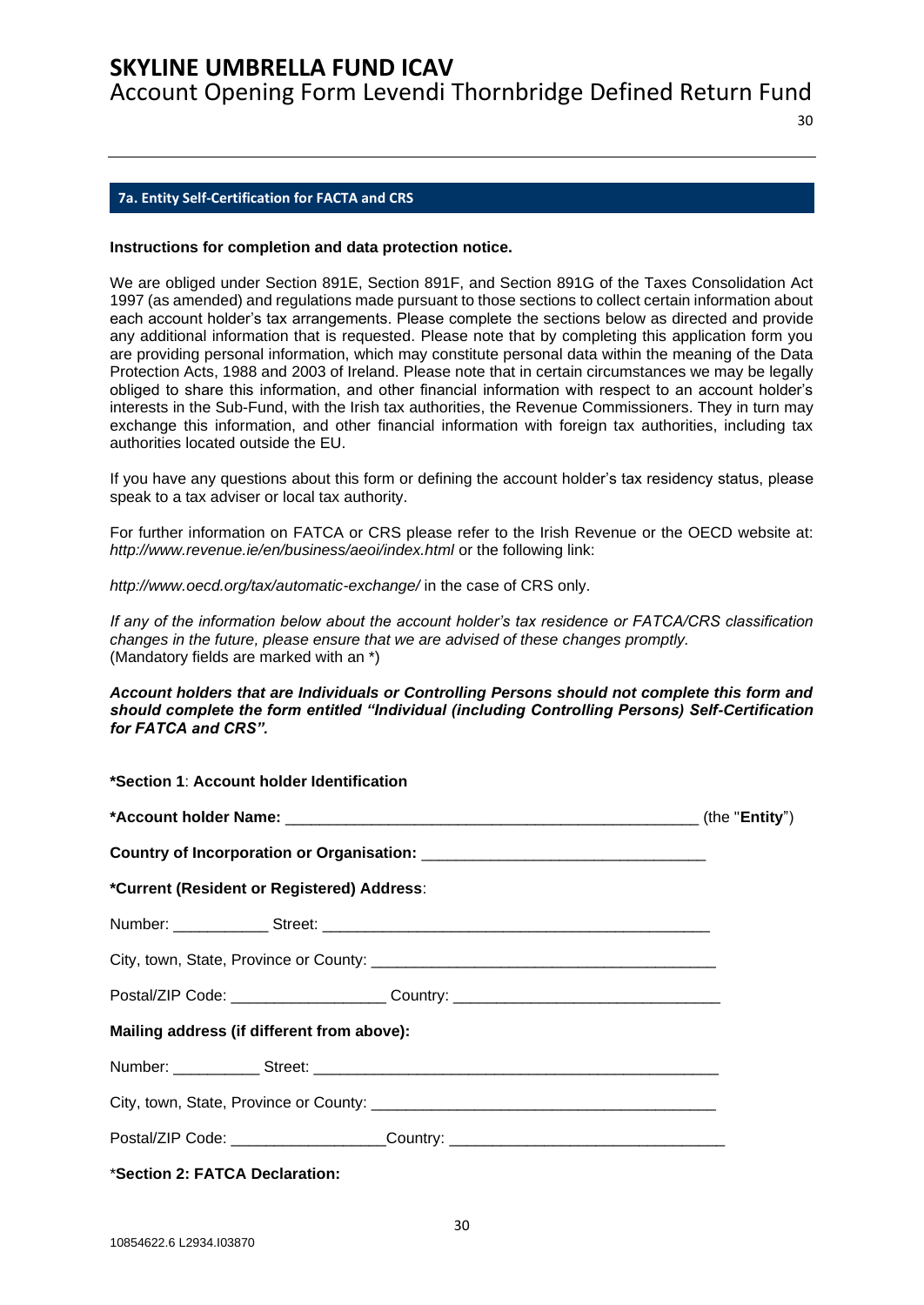Account Opening Form Levendi Thornbridge Defined Return Fund

31

Please tick either (a), (b) or (c) below and complete as appropriate.

**a)** The Entity **is** a *Specified U.S. Person* and the Entity's U.S. Federal Taxpayer Identifying number (U.S. TIN) is as follows:

| <b>U.S. TIN:</b>                                                                                        |  |
|---------------------------------------------------------------------------------------------------------|--|
| Or                                                                                                      |  |
| b) The Entity is not a Specified U.S. Person (Please also complete Sections 3, 4 and 5)                 |  |
| Or                                                                                                      |  |
| c) The Entity is a US person but not a Specified U.S. Person (Please also complete<br>Sections 4 and 5) |  |

Indicate exemption:

**\*Section 3: Entity's FATCA Classification (the information provided in this section is for FATCA, please note your FATCA classification may differ from your CRS classification in Section 5):** 

### **3.1 Financial Institutions under FATCA:**

If the Entity is a *Financial Institution***,** please tick one of the below categories and provide the Entity's GIIN at 3.2 or indicate at 3.3 the reason why you are unable to provide a GIIN.

|     | Irish Financial Institution or a Partner Jurisdiction Financial Institution |  |
|-----|-----------------------------------------------------------------------------|--|
| ΙΙ. | Registered Deemed Compliant Foreign Financial Institution                   |  |
| Ш.  | Participating Foreign Financial Institution                                 |  |

**3.2** Please provide the Entity's *Global Intermediary Identification number ("GIIN")* 

### ⎕⎕⎕⎕⎕⎕.⎕⎕⎕⎕⎕.⎕⎕.⎕⎕⎕

**3.3 If the Entity is a** *Financial Institution* **but unable to provide a** *GIIN***,** please tick one of the below reasons:

| The Entity has not yet obtained a GIIN but is sponsored by another entity<br>which does have a GIIN∞ Please provide the sponsor's name and sponsor's<br>GIIN : |  |
|----------------------------------------------------------------------------------------------------------------------------------------------------------------|--|
| <b>Sponsor's Name:</b>                                                                                                                                         |  |
|                                                                                                                                                                |  |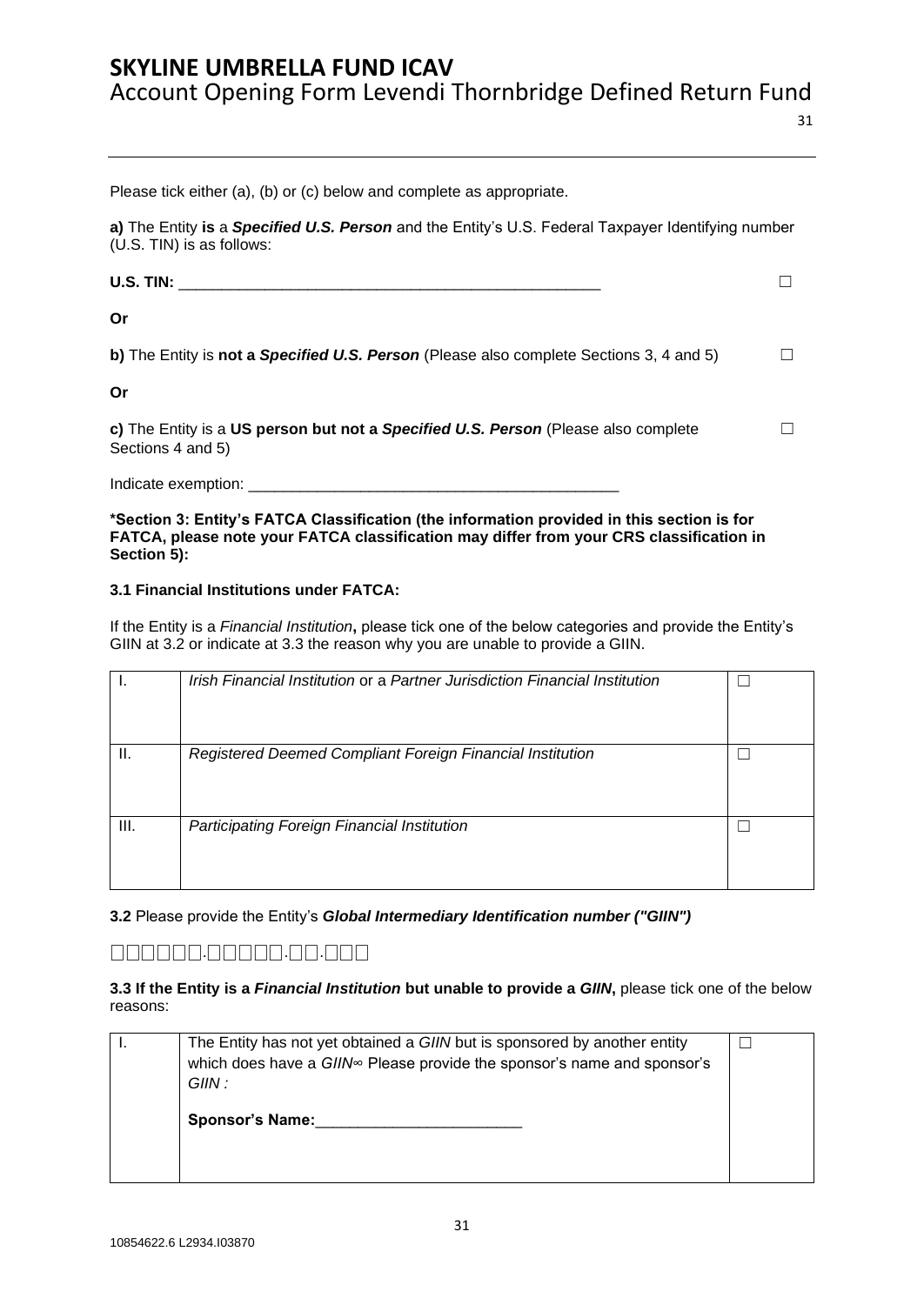32

|     | Sponsor's GIIN: A                                                                                                                                                                                                                                                                                                 |        |
|-----|-------------------------------------------------------------------------------------------------------------------------------------------------------------------------------------------------------------------------------------------------------------------------------------------------------------------|--------|
|     |                                                                                                                                                                                                                                                                                                                   |        |
|     | <b>«NOTE:</b> this option is only available to Sponsored Investment Entities in<br>Model 1 IGA jurisdictions. Sponsored Investment Entities that do not have<br>U.S. reportable accounts are not required to register and obtain a GIIN with<br>the IRS unless and until U.S. reportable accounts are identified. |        |
| ΙΙ. | The Entity is an Exempt Beneficial Owner,                                                                                                                                                                                                                                                                         | $\Box$ |
|     |                                                                                                                                                                                                                                                                                                                   |        |
|     | Please tick and confirm the category of Exempt Beneficial Owner;                                                                                                                                                                                                                                                  |        |
|     | I. <b>Government Entity</b>                                                                                                                                                                                                                                                                                       |        |
|     | II. □International Organisation                                                                                                                                                                                                                                                                                   |        |
|     | III. □Foreign Central Bank                                                                                                                                                                                                                                                                                        |        |
|     | IV.□ Exempt Retirement Fund                                                                                                                                                                                                                                                                                       |        |
|     | V. □ Collective Investment Vehicle Wholly Owned by Exempt Beneficial<br>Owners.                                                                                                                                                                                                                                   |        |
|     |                                                                                                                                                                                                                                                                                                                   |        |
| Ш.  | The Entity is a Certified Deemed Compliant Foreign Financial Institution<br>(including a deemed compliant Financial Institution under Annex II of the IGA<br>Agreement)                                                                                                                                           | П      |
|     |                                                                                                                                                                                                                                                                                                                   |        |
| IV. | The Entity is a Non-Participating Foreign Financial Institution                                                                                                                                                                                                                                                   | П      |
|     |                                                                                                                                                                                                                                                                                                                   |        |
| V.  | The Entity is an Excepted Foreign Financial Institution                                                                                                                                                                                                                                                           | П      |
|     |                                                                                                                                                                                                                                                                                                                   |        |
|     |                                                                                                                                                                                                                                                                                                                   |        |
|     |                                                                                                                                                                                                                                                                                                                   |        |
| VI. | The Entity is a Trustee Documented Trust. Please provide your                                                                                                                                                                                                                                                     | П      |
|     | <b>Trustee's name and GIIN</b>                                                                                                                                                                                                                                                                                    |        |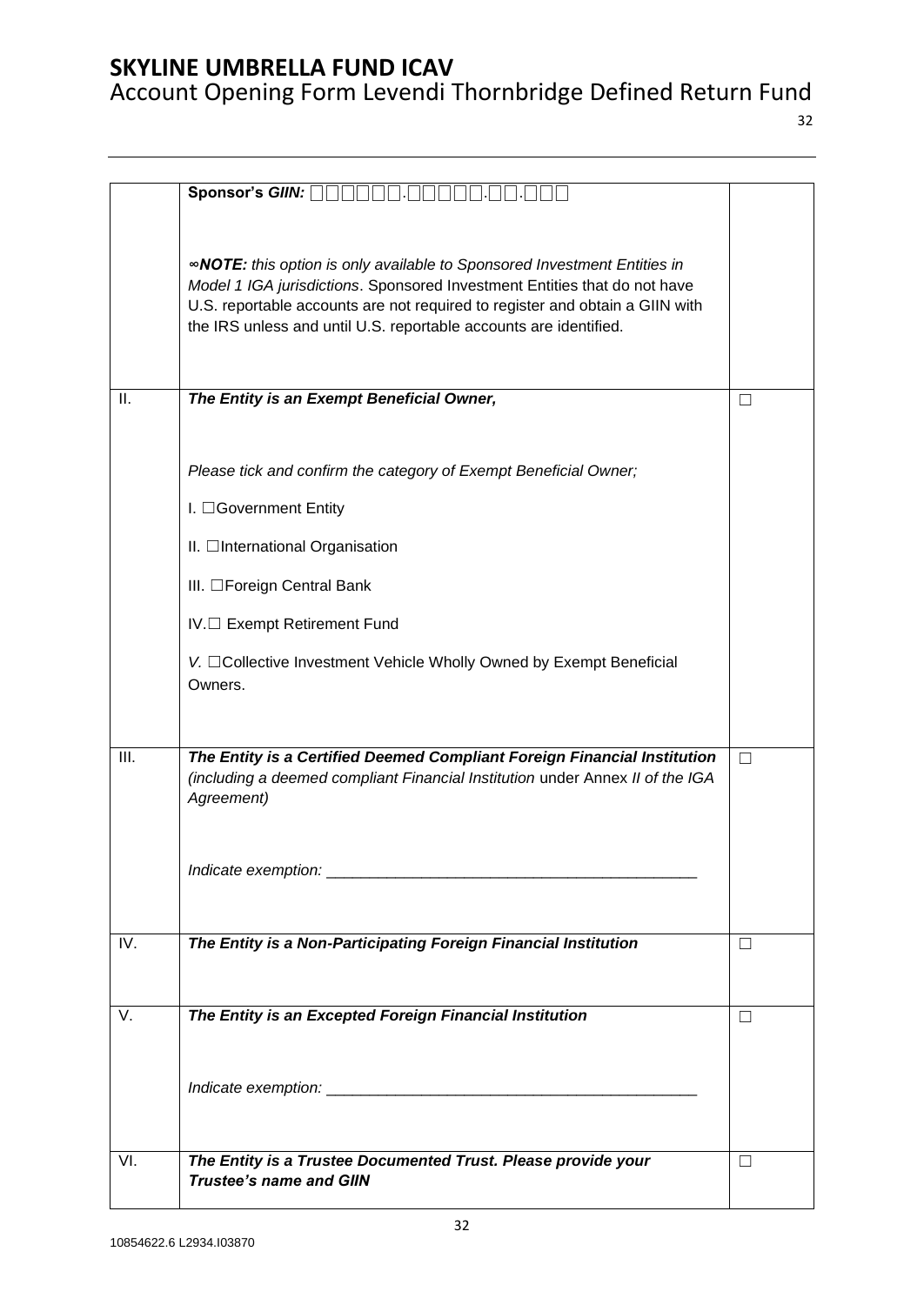Account Opening Form Levendi Thornbridge Defined Return Fund

33

*Trustee's Name:* \_\_\_\_\_\_\_\_\_\_\_\_\_\_\_\_\_\_\_\_\_\_\_\_\_\_\_\_\_\_\_\_\_\_\_\_\_\_\_\_\_\_\_

*Trustee's GIIN:* ⎕⎕⎕⎕⎕⎕.⎕⎕⎕⎕⎕.⎕⎕.⎕⎕⎕

### **3.4. Non-Financial Institutions (Non-Foreign Financial Entity/NFFE) under FATCA:**

If the Entity is **not** a Financial Institution, please confirm the Entity's FATCA classification below by ticking one of the categories

| $\mathsf{I}$ . | <b>Active Non-Financial Foreign Entity</b>                                                                                                                                                                                                                  | $\Box$ |
|----------------|-------------------------------------------------------------------------------------------------------------------------------------------------------------------------------------------------------------------------------------------------------------|--------|
|                |                                                                                                                                                                                                                                                             |        |
| Ш.             | <b>Passive Non-Financial Foreign Entity (NFFE)</b>                                                                                                                                                                                                          | П      |
|                | (Please tick the box that applies)                                                                                                                                                                                                                          |        |
|                | I. Passive Non-Financial Foreign Entity with no Controlling Persons that<br>are specified U.S Persons.                                                                                                                                                      |        |
|                | II. Passive Non-Foreign Financial Entity with Controlling Persons that<br>are specified U.S Persons. (If this box is ticked, please indicate the name of<br>all natural Controlling Person(s) of the Entity in section 6.1 below and<br>separately complete |        |
| Ш.             | <b>Excepted Non-Financial Foreign Entity</b>                                                                                                                                                                                                                | П      |
| IV.            | <b>Direct Reporting NFFE</b>                                                                                                                                                                                                                                | П      |
|                | Please provide your GIIN                                                                                                                                                                                                                                    |        |
|                |                                                                                                                                                                                                                                                             |        |
|                |                                                                                                                                                                                                                                                             |        |
|                |                                                                                                                                                                                                                                                             |        |

**\*Section 4: Common Reporting Standard ("CRS") Declaration of Tax Residency (Note that Entities may have more than one country of Tax Residence)** 

**Please indicate the Entity's country of tax residence for CRS purposes**, (if resident in more than one country please detail all countries of tax residence and associated tax identification numbers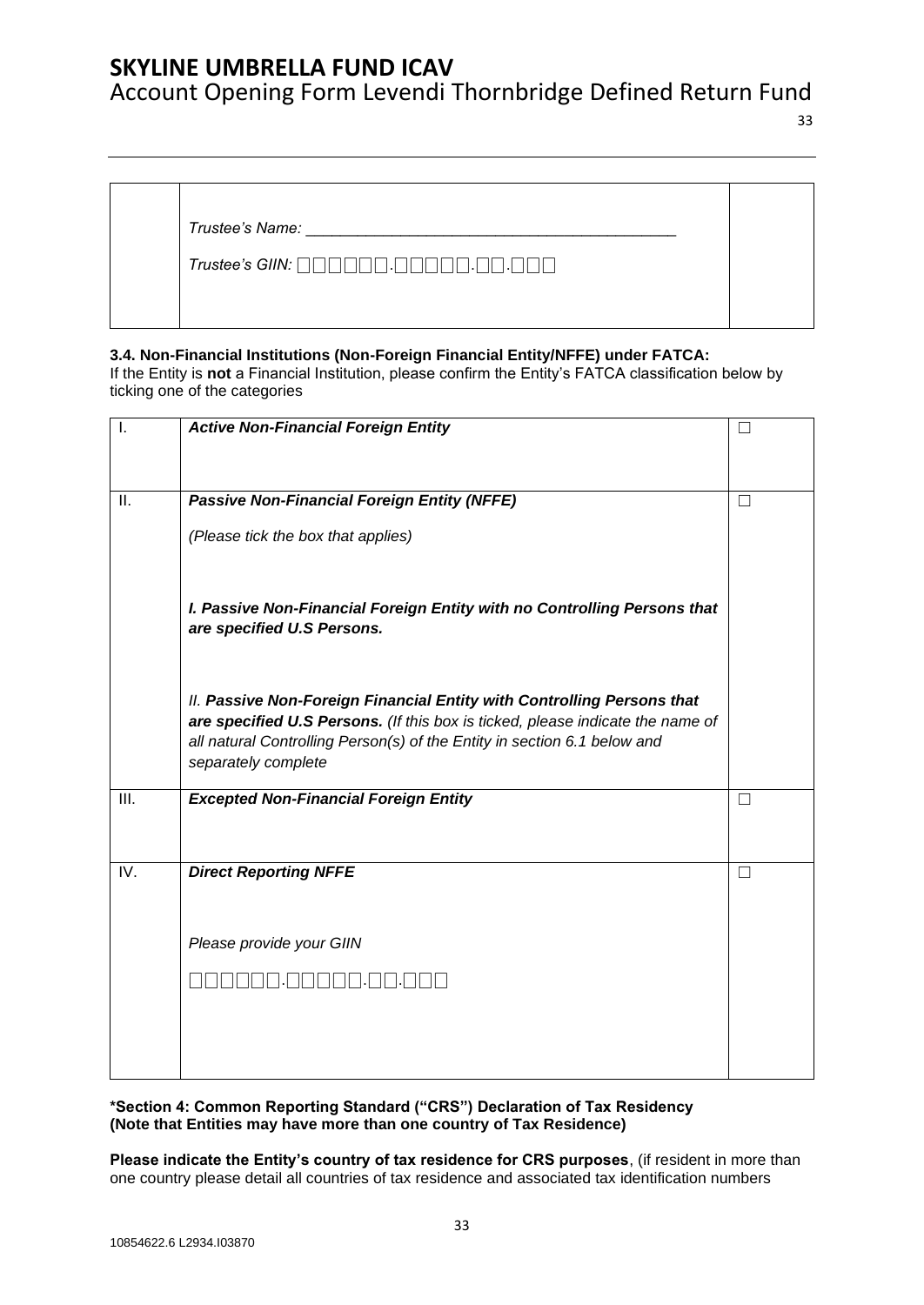("**TIN**")). Please refer to the OECD CRS Web Portal for AEOI for more information on Tax Residence and TIN.

[https://www.oecd.org/tax/automatic-exchange/crs-implementation-and-assistance/tax-identification](https://www.oecd.org/tax/automatic-exchange/crs-implementation-and-assistance/tax-identification-numbers/)[numbers/](https://www.oecd.org/tax/automatic-exchange/crs-implementation-and-assistance/tax-identification-numbers/)

If the Entity is not tax resident in any jurisdiction (e.g., because it is fiscally transparent), please indicate that below and provide its place of effective management or country in which its principal office is located.

**NOTE:** Under the Irish legislation implementing the CRS, provision of a Tax ID number (TIN) is required to be provided unless:

**a)** You are tax resident in a Jurisdiction that does not issue a (TIN)

Or

**b)** You are tax resident in a non-reportable Jurisdiction (i.e. Ireland or the USA)

| <b>Country of Tax Residency</b> | <b>Tax ID Number</b> | ∞If TIN unavailable Select (A, B or C)<br>and check box below |
|---------------------------------|----------------------|---------------------------------------------------------------|
|                                 |                      |                                                               |
|                                 |                      |                                                               |
|                                 |                      |                                                               |

**∞If a TIN is unavailable**, please provide the appropriate reason **A, B** or **C where indicated below**:

- ☐ *Reason A -* The country/jurisdiction where the Account Holder is resident does not issue TINs or TIN equivalents to its residents
- ☐ *Reason B -* The Account Holder is otherwise unable to obtain a TIN *(Please explain why you are unable to obtain a TIN if you selected Reason B) \_\_\_\_\_\_\_\_\_\_\_\_\_\_\_\_\_\_\_\_\_\_\_\_\_\_\_\_\_\_\_\_\_\_\_\_\_\_\_\_\_\_\_\_\_\_\_\_\_\_\_\_\_\_\_\_\_\_\_\_\_\_\_\_\_\_\_\_\_\_\_\_\_\_\_\_\_\_\_\_*
- ☐ *Reason C -* No TIN is required. (Note: Only select this reason if the domestic law of the relevant country/jurisdiction does not require the collection of the TIN issued by such country/jurisdiction)

**\*Section 5: Entity's CRS Classification** (The information provided in this section is for CRS. Please note an Entity's CRS classification may differ from its FATCA classification in Section 3 above). In addition please note that the information that the Entity has to provide may differ depending on whether they are resident in a participating or non-participating CRS Jurisdiction. For more information please see the OECD CRS Standard and associated commentary. http://www.oecd.org/tax/automatic-

\_\_\_\_\_\_\_\_\_\_\_\_\_\_\_\_\_\_\_\_\_\_\_\_\_\_\_\_\_\_\_\_\_\_\_\_\_\_\_\_\_\_\_\_\_\_\_\_\_\_\_\_\_\_\_\_\_\_\_\_\_\_\_\_\_\_\_\_\_\_\_\_\_\_\_\_\_\_\_\_\_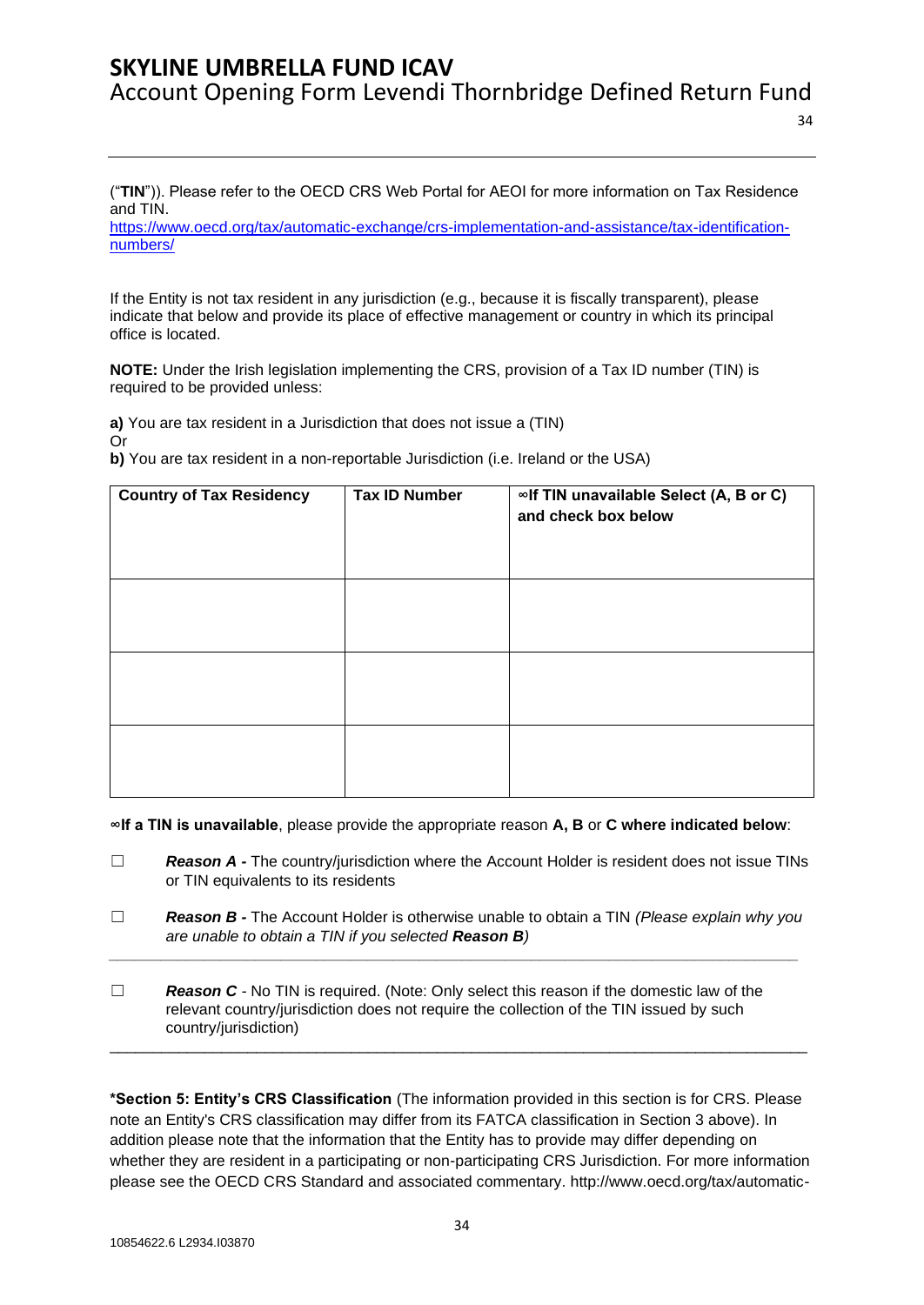35

exchange/common-reporting-standard/common-reporting-standard-and-relatedcommentaries/#d.en.345314

### **5.1 Financial Institutions under CRS:**

If the Entity is a *Financial Institution***, Resident in either a Participating or Non-Participating CRS Jurisdiction** please review and tick one of the below categories that applies **and** specify the type of Financial Institution below.

*Note: Please check the Irish Revenue AEOI portal at the time of completion of this form to confirm whether your country of Tax Jurisdiction is considered Participating or Non-Participating for the purposes of CRS Due-Diligence in Ireland. <http://www.revenue.ie/en/business/aeoi/participating-jurisdictions.pdf>*

| $\mathsf{I}$ . | A Reporting Financial Institution resident in a participating CRS<br>jurisdiction                                                                                                                                                                                                                                                                   | П      |
|----------------|-----------------------------------------------------------------------------------------------------------------------------------------------------------------------------------------------------------------------------------------------------------------------------------------------------------------------------------------------------|--------|
| Ш.             | A Financial Institution Resident in a Non-Participating Jurisdiction.                                                                                                                                                                                                                                                                               | П      |
|                | $\Box$ An Investment Entity resident in a Non-Participating Jurisdiction and<br>managed by another Financial Institution (If this box is ticked, please<br>indicate the name of any Controlling Person(s) of the Entity in section 6<br>below and complete a separate individual self-certification forms for each of<br>your Controlling Persons") |        |
|                | $\Box$ An Investment Entity resident in a Non-Participating Jurisdiction that<br>is not managed by another Financial Institution                                                                                                                                                                                                                    |        |
|                | □Other Financial Institution, including a Depository Financial Institution,<br>Custodial Institution or Specified Insurance Company                                                                                                                                                                                                                 |        |
| III.           | Non-Reporting Financial Institution under CRS. Specify the type of Non-<br><b>Reporting Financial Institution below:</b>                                                                                                                                                                                                                            | $\Box$ |
|                | □Governmental Entity                                                                                                                                                                                                                                                                                                                                |        |
|                | □International Organization                                                                                                                                                                                                                                                                                                                         |        |
|                | $\Box$ Central Bank                                                                                                                                                                                                                                                                                                                                 |        |
|                | □Broad Participation Retirement Fund                                                                                                                                                                                                                                                                                                                |        |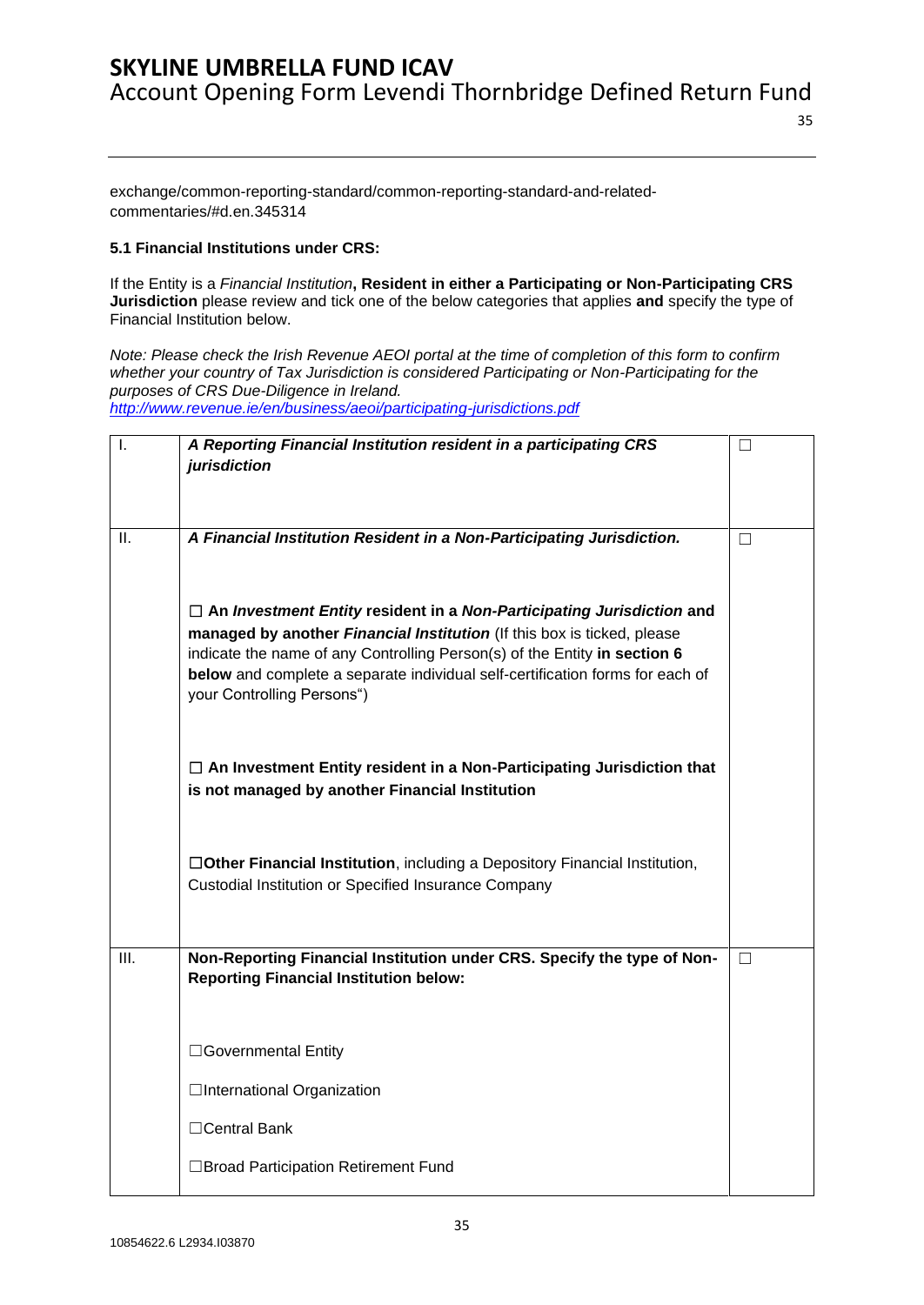# Account Opening Form Levendi Thornbridge Defined Return Fund

36

| □Narrow Participation Retirement Fund                                                                      |  |
|------------------------------------------------------------------------------------------------------------|--|
| □Pension Fund of a Governmental Entity, International Organization, or<br><b>Central Bank</b>              |  |
| □Exempt Collective Investment Vehicle                                                                      |  |
| $\Box$ Trust whose trustee reports all required information with respect to all CRS<br>Reportable Accounts |  |
| $\Box$ Qualified Credit Card Issuer                                                                        |  |
| $\Box$ Other Entity defined under the domestic law as low risk of being used to<br>evade tax.              |  |
| Specify the type provided in the domestic law:                                                             |  |
|                                                                                                            |  |
|                                                                                                            |  |
|                                                                                                            |  |

### **5.2 Non Financial Institutions ("NFE") under CRS:**

If the Entity is a *not defined as a Financial Institution under CRS then***,** please tick one of the below categories confirming if you are an Active or Passive NFE.

| I.   | Active Non-Financial Entity - a corporation the stock of which is regularly<br>traded on an established securities market.<br>Please provide the name if the established securities market on which the<br>corporation is regularly traded: | П  |
|------|---------------------------------------------------------------------------------------------------------------------------------------------------------------------------------------------------------------------------------------------|----|
| II.  | Active Non-Financial Entity - if you are a Related Entity of a regularly<br>traded corporation.                                                                                                                                             | П  |
|      | Please provide the name of the regularly traded corporation that the Entity is<br>a Related Entity of:                                                                                                                                      |    |
|      | Please provide details of the securities market that the entity is listed on :                                                                                                                                                              |    |
| III. | Active Non-Financial Entity - a Government Entity or Central Bank                                                                                                                                                                           | П  |
|      |                                                                                                                                                                                                                                             |    |
| IV.  | <b>Active Non-Financial Entity - an International Organisation</b>                                                                                                                                                                          | ×. |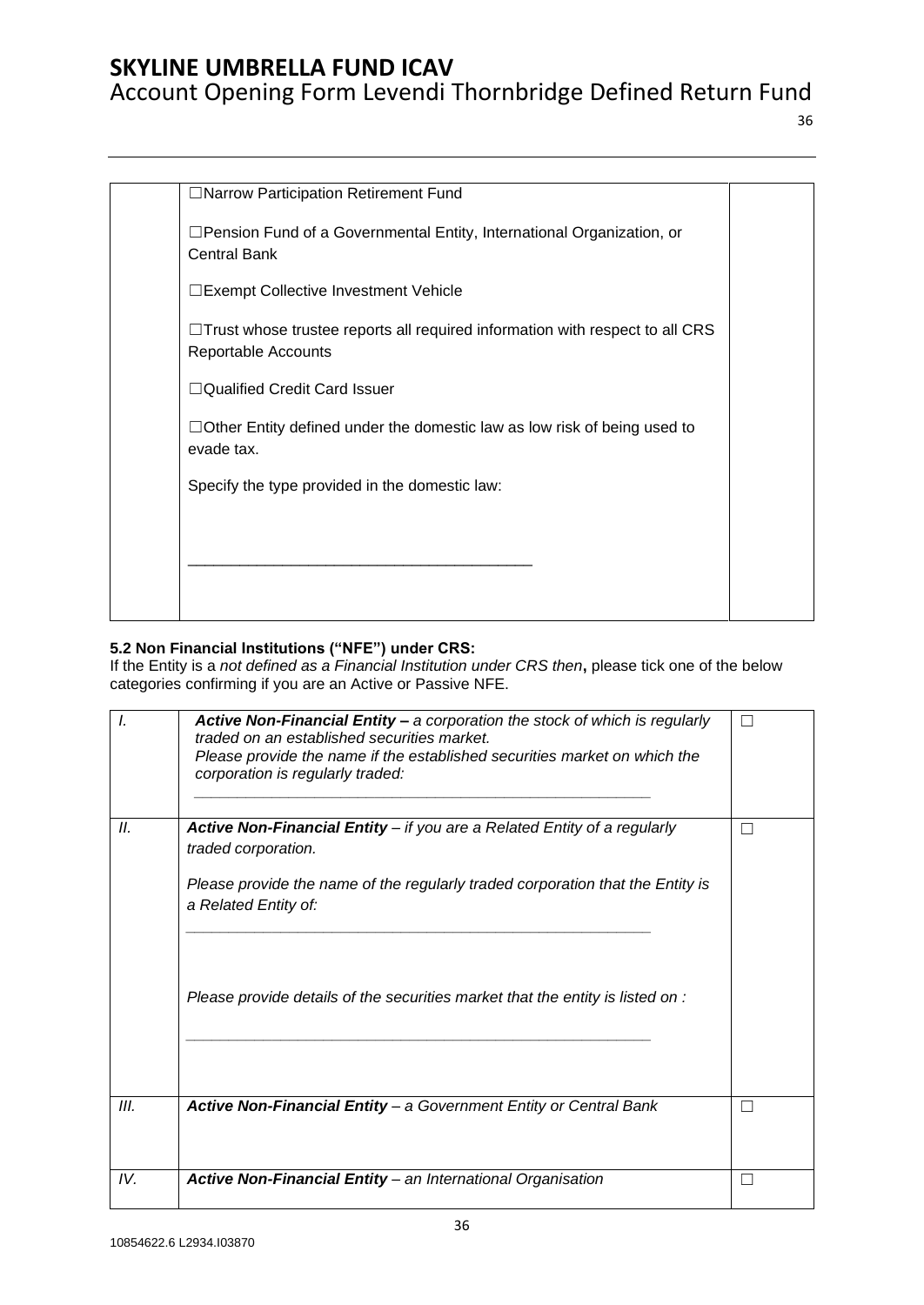Account Opening Form Levendi Thornbridge Defined Return Fund

37

| V.  | Active Non-Financial Entity - other than those listed in I, II, III or IV above.                                                                                                                                                                                                   |  |
|-----|------------------------------------------------------------------------------------------------------------------------------------------------------------------------------------------------------------------------------------------------------------------------------------|--|
|     | (for example a start-up NFE or a non-profit NFE)                                                                                                                                                                                                                                   |  |
| VI. | Passive Non-Financial Entity ("""If this box is ticked, please also complete<br>Section 6.1 below and indicate the name of all natural Controlling Person(s) of<br>the Entity and complete a separate Individual Self-Certification Form for each<br>of your Controlling Person(s) |  |

### **Section 6: Controlling Persons**

**NB: Please note that each Controlling Person must complete a Separate Individual Self-Certification form.** 

**If there are no natural person(s) who exercise control of the Entity then the Controlling Person will be the natural person(s) who hold the position of senior managing official of the Entity.** 

*For further information on Identification requirements under CRS for Controlling Persons, see the Commentary to Section VIII of the CRS Standard.* 

*[http://www.oecd.org/tax/automatic-exchange/common-reporting-standard/common-reporting-standard](http://www.oecd.org/tax/automatic-exchange/common-reporting-standard/common-reporting-standard-and-related-commentaries/#d.en.345314)[and-related-commentaries/#d.en.345314](http://www.oecd.org/tax/automatic-exchange/common-reporting-standard/common-reporting-standard-and-related-commentaries/#d.en.345314)*

### **Name of All Controlling Person(s) of the Account Holder:**

If you have ticked sections 5.1 VI above, then please complete section 6.1 and 6.2 below:

### **6.1 Indicate the name of all Controlling Person(s) of the Account Holder:**

| . . |  |
|-----|--|
| П.  |  |
|     |  |
| Ш.  |  |
|     |  |

**Note: In case of a trust**, Controlling Persons means the settlor(s), the trustee(s), the protector(s) (if any), the beneficiary (ies) or class(es) of beneficiary(ies), **AND** any other natural person(s) exercising ultimate effective control over the trust. With respect to an Entity that is a legal person, if there are no natural person(s) who exercise control over the Entity, then the Controlling Person will be the natural person who holds the position of senior managing official of the Entity.

#### **6.2 Complete a separate Individual (Controlling Person's) Self-Certification for FATCA and CRS for each Controlling Person listed in Section 6.1.**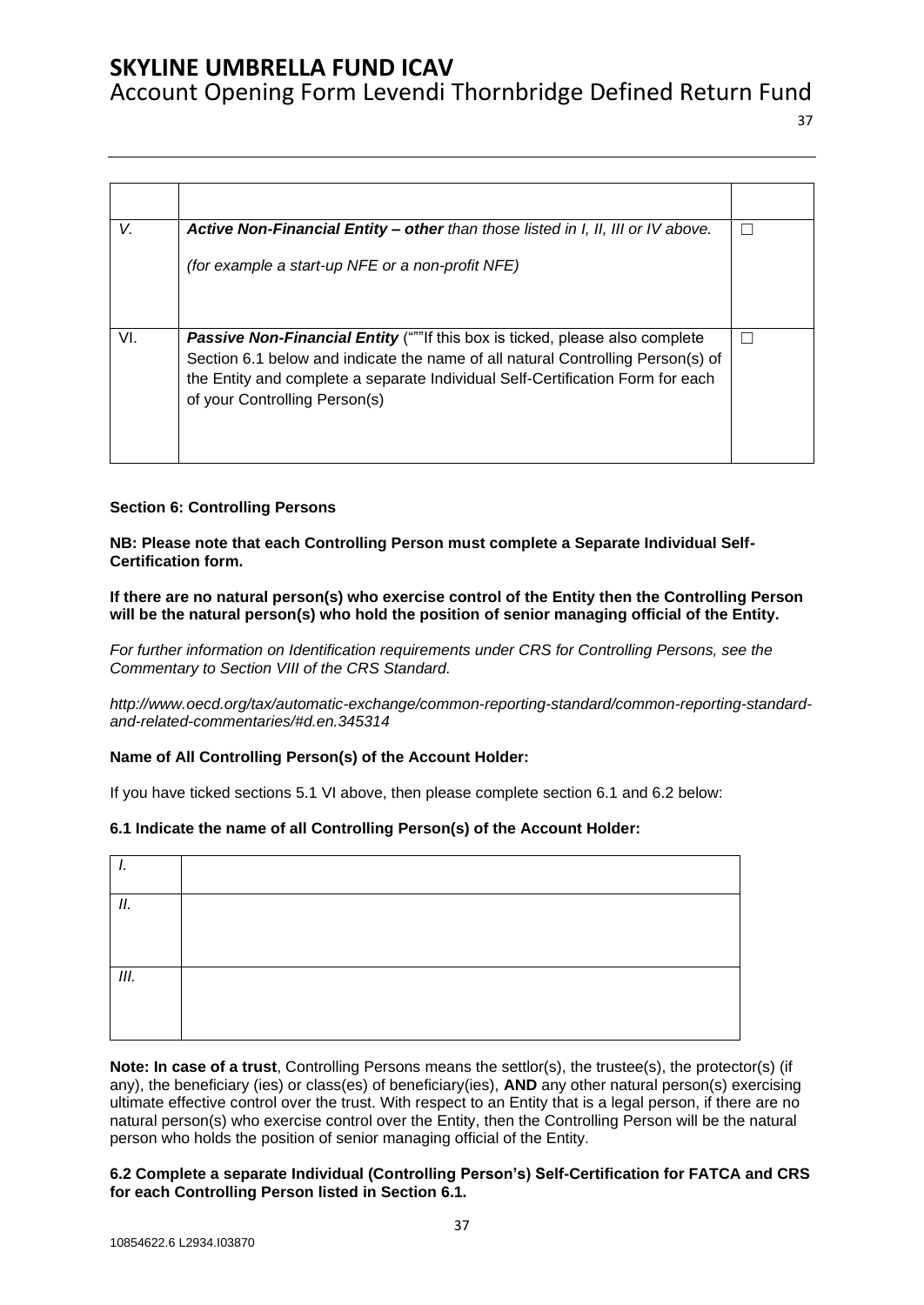38

#### **\*Section 7: Declarations and Undertakings**

I/We declare (as an authorised signatory of the Entity) that the information provided in this form is, to the best of my/our knowledge and belief, accurate and complete.

**I acknowledge and consent** to the fact that the information contained in this form and information regarding the Account Holder may be reported to the tax authorities of the country in which this account(s) is/are maintained and exchanged with tax authorities of another country or countries in which the Account Holder may be tax resident where those countries (or tax authorities in those countries) have entered into Agreements to exchange financial account information.

I/We on behalf of the Entity undertake to advise the recipient promptly and provide an updated Self-Certification form within 30 days where any change in circumstance (for guidance refer to Irish Revenue or OECD website) occurs which causes any of the information contained in this form to be incorrect.

\_\_\_\_\_\_\_\_\_\_\_\_\_\_\_\_\_\_\_\_\_\_\_\_\_\_\_\_\_\_\_\_\_\_\_\_\_ \_\_\_\_\_\_\_\_\_\_\_\_\_\_\_\_\_\_\_\_\_\_\_\_\_\_\_\_\_\_\_\_\_\_\_\_\_\_\_

\_\_\_\_\_\_\_\_\_\_\_\_\_\_\_\_\_\_\_\_\_\_\_\_\_\_\_\_\_\_\_\_\_\_\_\_\_ \_\_\_\_\_\_\_\_\_\_\_\_\_\_\_\_\_\_\_\_\_\_\_\_\_\_\_\_\_\_\_\_\_\_\_\_\_\_\_

\_\_\_\_\_\_\_\_\_\_\_\_\_\_\_\_\_\_\_\_\_\_\_\_\_\_\_\_\_\_\_\_\_\_\_\_\_ \_\_\_\_\_\_\_\_\_\_\_\_\_\_\_\_\_\_\_\_\_\_\_\_\_\_\_\_\_\_\_\_\_\_\_\_\_\_\_

#### **\*Authorised Signature(s):**

#### **\*Print Name(s):**

**\*Capacity in which declaration is made**:

```
*Date: (dd/mm/yyyy): _______________________________
```
<span id="page-37-0"></span>**7b. Individual (including Controlling Persons) Self-Certification for FATCA and CRS**

#### **Instructions for completion and data protection notice**

We are obliged under Section 891E, Section 891F and Section 891G of the Taxes Consolidation Act 1997 (as amended) and regulations made pursuant to those sections to collect certain information about each account holder's tax arrangements. Please complete the sections below as directed and provide any additional information that is requested. Please note that by completing this form you are providing personal information which may constitute personal data within the meaning of the Data Protection Acts, 1998 and 2003 of Ireland. Please note that in in certain circumstances we may be legally obliged to share this information, and other financial information with respect to an account holder's interests in the Sub-Fund, with Revenue, the Irish tax authority. They may in turn exchange this information, and other financial information with foreign tax authorities, including tax authorities outside the EU.

If you have any questions about this form or defining the account holder's tax residency status, please speak to a tax adviser or local tax authority.

For further information on FATCA or CRS please refer to the Irish Revenue or OECD websites at: *<http://www.revenue.ie/en/business/aeoi/index.html>*or the following link to the OECD CRS Information Portal at: *<http://www.oecd.org/tax/automatic-exchange/>*in the case of CRS only.

*If any of the information below about the account holder's tax residence or FATCA/CRS classification changes in the future, please advise of these changes promptly.*

*Please note that where there are joint account holders each account holder is required to complete a*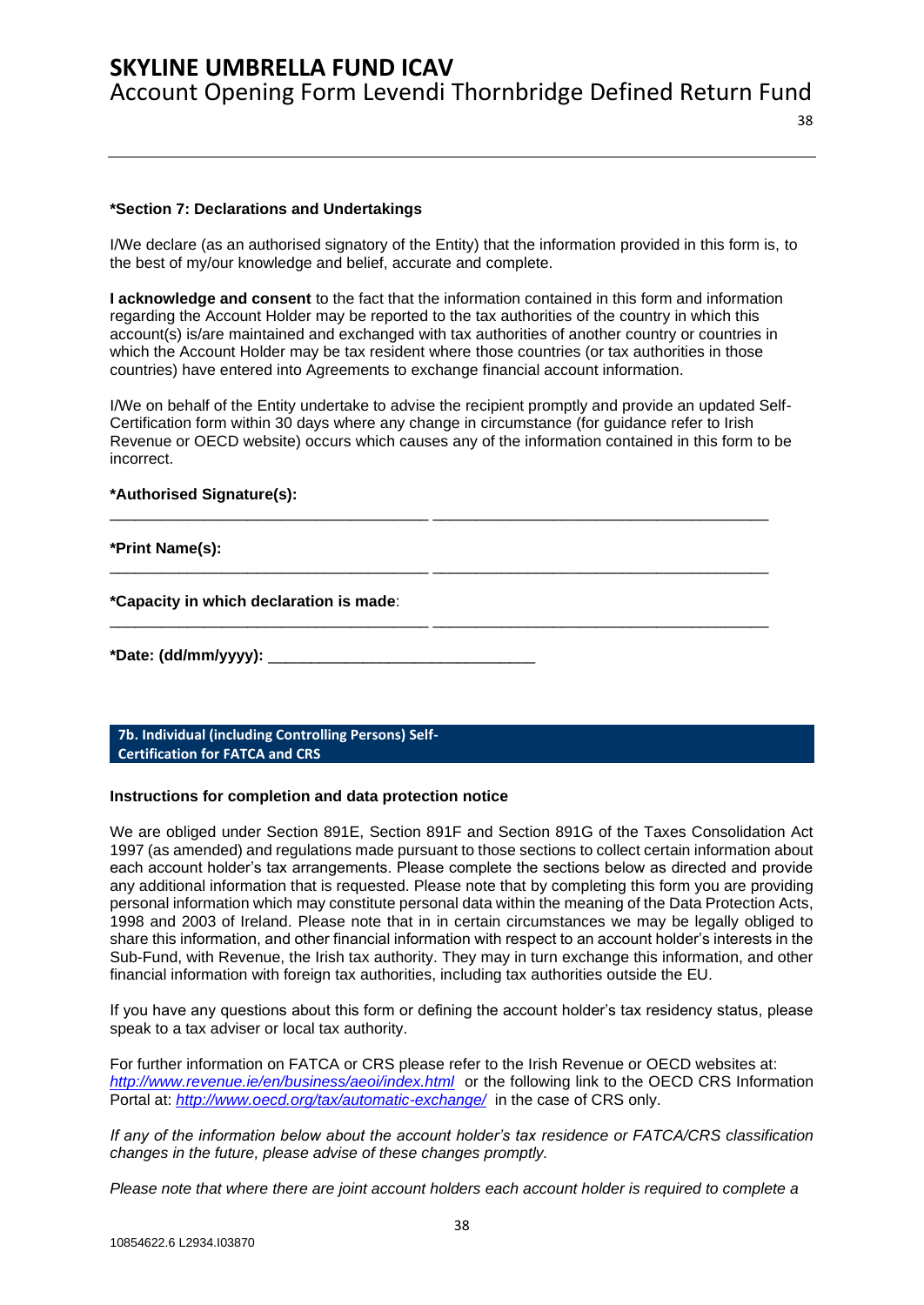*separate Self-Certification form.* 

*Section 1, 2, 3 and 5 must be completed by all Account holders or Controlling Persons.*

*Section 4 should only be completed by any individual who is a Controlling Person of an entity*  account holder which is a Passive Non-Financial Entity, or a Controlling Person of an Investment *Entity located in a Non-Participating Jurisdiction and managed by another Financial Institution.* 

*For further guidance see:http://www.oecd.org/tax/automatic-exchange/common-reportingstandard/common-reporting-standard-and-related-commentaries/#d.en.345314* 

*Unless otherwise defined in the Account Opening Form, capitalised terms used in this Individual Self-Certification Form shall have the same meaning as set-out under FATCA and/or CRS, as applicable.*

**(Mandatory fields are marked with an \*)** 

**\*Section 1**: **Account Holder/Controlling Person Identification** 

**\*Account Holder / Controlling Person Name:** 

| *Current Residential Address:                                                                                  |  |  |
|----------------------------------------------------------------------------------------------------------------|--|--|
| Number: ________________ Street:                                                                               |  |  |
| City, Town, State, Province or County:                                                                         |  |  |
| Postal/ZIP Code: _______________________Country: _______________________________                               |  |  |
| Mailing address (if different from above):                                                                     |  |  |
| Number: ________________ Street:                                                                               |  |  |
| City, Town, State, Province or County:                                                                         |  |  |
| Postal/ZIP Code: _______________________ Country:                                                              |  |  |
| *Place and Date Of Birth                                                                                       |  |  |
| *Town or City of Birth: ___________________________________*Country of Birth: ________________________________ |  |  |
| *Date of Birth: _______________________                                                                        |  |  |
| *Section 2: FATCA Declaration of U.S. Citizenship or U.S. Residence for Tax purposes:                          |  |  |

Please tick either (a) **or** (b) and complete as appropriate.

\_\_\_\_\_\_\_\_\_\_\_\_\_\_\_\_\_\_\_\_\_\_\_\_\_\_\_\_\_\_\_\_\_\_\_\_\_\_\_\_\_\_\_\_\_\_

(a)  $\Box$  I confirm that **I am** a U.S. citizen and/or resident in the U.S. for tax purposes and my U.S. federal taxpayer identifying number (U.S. TIN) is as follows: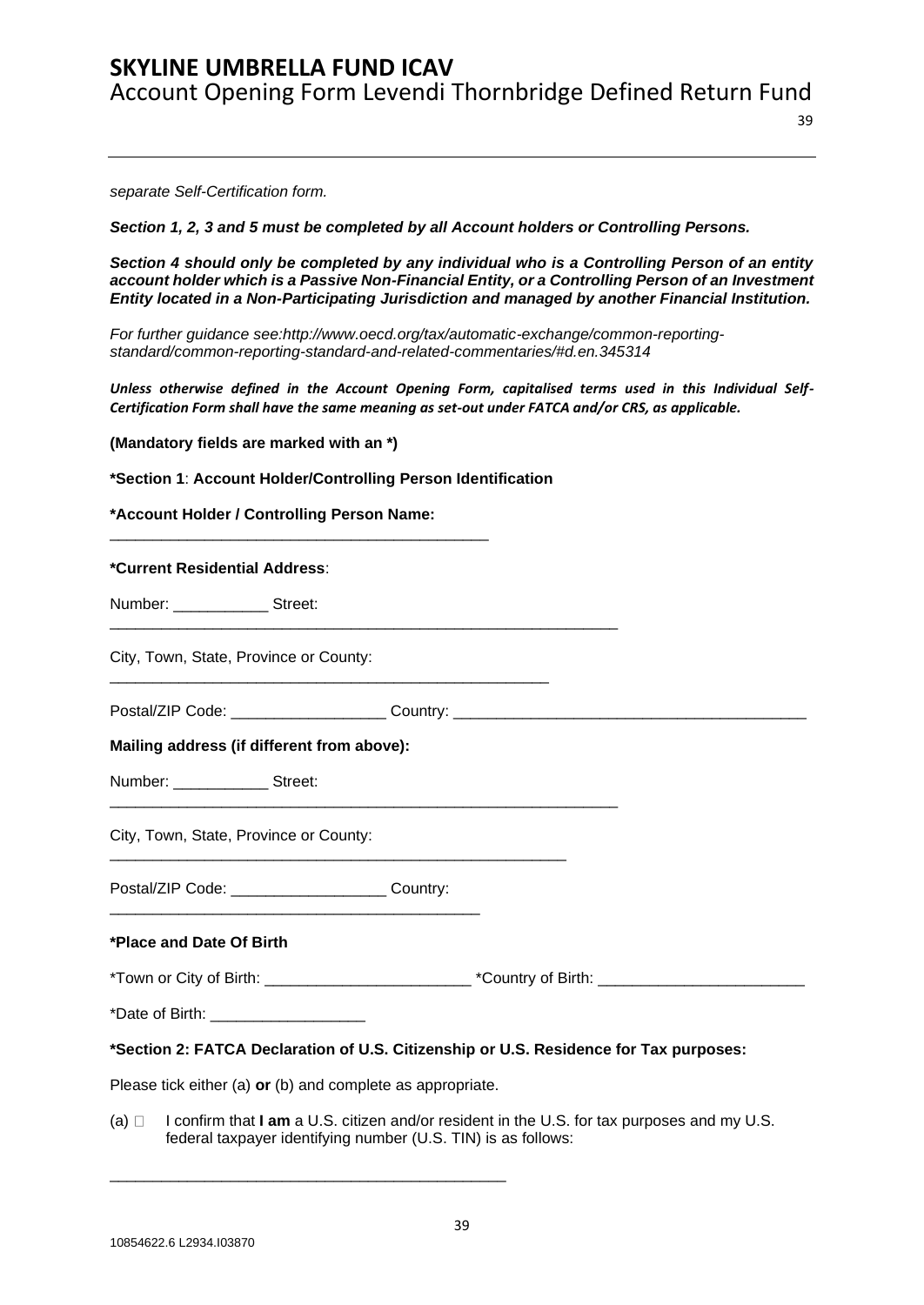### **OR**

(b) I confirm that **I am not** a U.S. citizen or resident in the U.S. for tax purposes.

### **\*Section 3: CRS Declaration of Tax Residency/Residencies (please confirm all Tax Residencies)**

Please indicate your country of tax residence (if resident in more than one country please detail all countries of tax residence and associated tax identification numbers ("**TINs**")). For further guidance please refer to the OECD CRS Information Portal [\(http://www.oecd.org/tax/automatic-exchange/\)](http://www.oecd.org/tax/automatic-exchange/).

**NOTE:** Under the Irish legislation implementing the CRS, provision of a Tax ID number (TIN) is required to be provided unless:

**a)** You are tax resident in a Jurisdiction that does not issue a (TIN), or, **b)** You are tax resident in a non-reportable Jurisdiction (i.e. Ireland or the USA)

| <b>Country of Tax Residency</b> | <b>Tax ID Number</b> | ∞If TIN unavailable Select (A,<br>B or C) and check box below |
|---------------------------------|----------------------|---------------------------------------------------------------|
|                                 |                      |                                                               |
|                                 |                      |                                                               |
|                                 |                      |                                                               |

**∞If a TIN is unavailable**, please provide the appropriate reason **A, B** or **C where indicated below**:

- *Reason A -* The country/jurisdiction where the Account Holder is resident does not issue TINs  $\Box$ or TIN equivalents to its residents
- $\Box$ *Reason B -* No TIN is required. (Note: Only select this reason if the domestic law of the relevant country/jurisdiction does not require the collection of the TIN issued by such country/jurisdiction)
- $\Box$ *Reason C -* The Account Holder is otherwise unable to obtain a TIN *(Please explain why you are unable to obtain a TIN if you selected Reason C)*

*\_\_\_\_\_\_\_\_\_\_\_\_\_\_\_\_\_\_\_\_\_\_\_\_\_\_\_\_\_\_\_\_\_\_\_\_\_\_\_\_\_\_\_\_\_\_\_\_\_\_\_\_\_\_\_\_\_\_\_\_\_\_\_\_\_\_\_\_\_\_\_\_*

### **Section 4 – Type of Controlling Person**

(**ONLY** to be completed by an individual who is a Controlling Person of an entity which is a Passive Non-Financial Entity or an Investment Entity located in a Non-Participating Jurisdiction and managed by another Financial Institution)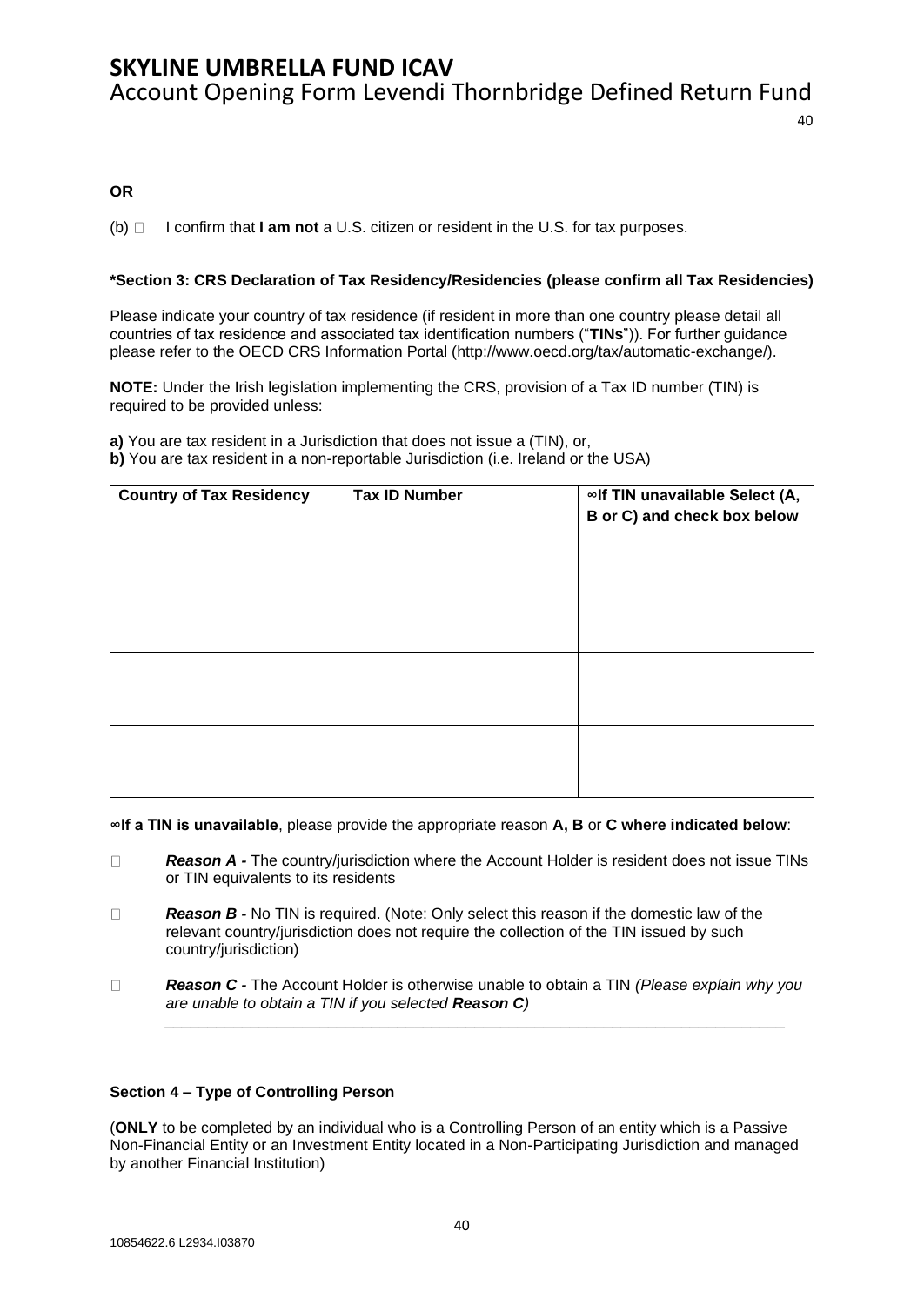For Joint or multiple Controlling Persons please use a separate Self-Certification form for each Controlling Person.

| Please Confirm the type of Controlling Person applicable under CRS that<br>applies to you/the Account holder by ticking the appropriate box | <b>Please</b><br>tick | <b>Entity Name</b> |
|---------------------------------------------------------------------------------------------------------------------------------------------|-----------------------|--------------------|
| Controlling Person of a legal person – control by ownership                                                                                 |                       |                    |
| Controlling Person of a legal person - control by other means                                                                               |                       |                    |
| Controlling Person of a legal person – senior managing official                                                                             |                       |                    |
| Controlling Person of a trust - settlor                                                                                                     |                       |                    |
| Controlling Person of a trust - trustee                                                                                                     |                       |                    |
| Controlling Person of a trust - protector                                                                                                   |                       |                    |
| Controlling Person of a trust - beneficiary                                                                                                 |                       |                    |
| Controlling Person of a trust - other                                                                                                       |                       |                    |
| Controlling Person of a legal arrangement (non-trust) - settlor-equivalent                                                                  |                       |                    |
| Controlling Person of a legal arrangement (non-trust) – trustee-equivalent                                                                  |                       |                    |
| Controlling Person of a legal arrangement (non-trust) – protector-equivalent                                                                |                       |                    |
| Controlling Person of a legal arrangement (non-trust) – beneficiary-equivalent                                                              |                       |                    |
| Controlling Person of a legal arrangement (non-trust) – other-equivalent                                                                    |                       |                    |

### **\*Section 5: Declaration and Undertakings:**

I declare that the information provided in this form is, to the best of my knowledge and belief, accurate and complete.

I acknowledge and consent to the fact that the information contained in this form and information regarding the Account Holder may be reported to the tax authorities of the country in which this account(s) is/are maintained and exchanged with tax authorities of another country or countries in which the Account Holder may be tax resident where those countries (or tax authorities in those countries) have entered into Agreements to exchange financial account information.

I undertake to advise the recipient promptly and provide an updated Self-Certification form within 30 days where any change in circumstances occurs which causes any of the information contained in this form to be incorrect.

### **Data Protection - Customer Information Notice:**

The Common Reporting Standard ("**CRS**"), formally referred to as the Standard for Automatic Exchange of Financial Account Information, is an information standard for the automatic exchange of information ("**AEoI**"), developed in the context of the Organisation for Economic Co-operation and Development ("**OECD**").

The standard requires that Financial Institutions in participating jurisdictions gather certain information from account holders (and, in particular situations, also collect information in relation to relevant Controlling Persons of such account holders).

Under CRS account holder information (and, in particular situations, information in relation to relevant Controlling Persons of such account holders) is to be reported to the relevant tax authority where the account is held, which, if a different country to that in which the account holder resides, will be shared with the relevant tax authority of the account holder's resident country, if that is a CRS-participating jurisdiction.

Information that may be reported includes name, address, date of birth, place of birth, account balance, any payments including redemption and dividend/interest payments, Tax Residency(ies) and TIN(s).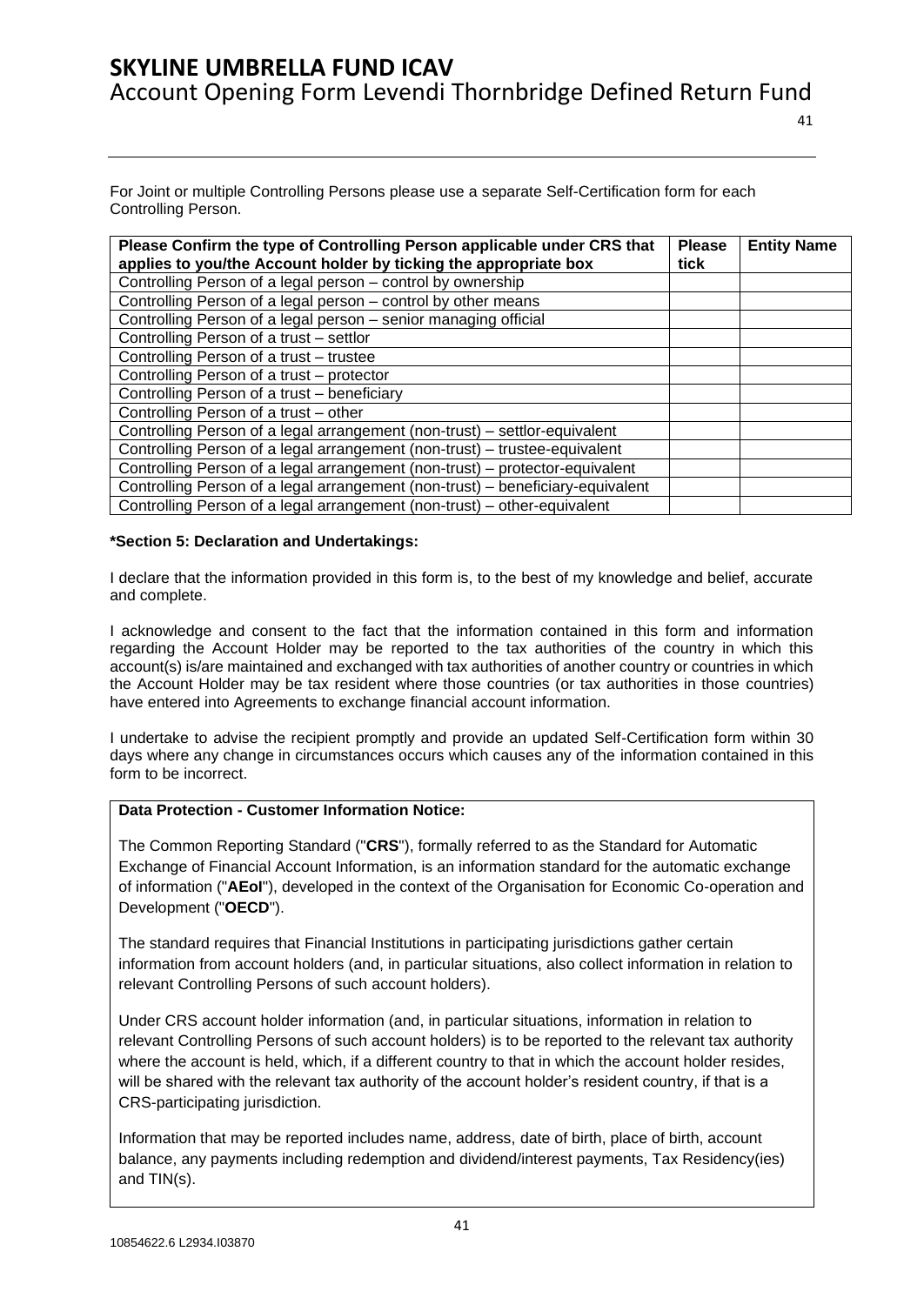Further information is available on the OECD website: http://oecd.org/tax/automatic-exchange/ and on the Irish Revenue website - [http://www.revenue.ie/en/business/aeoi/\)](http://www.revenue.ie/en/business/aeoi/)

\*Authorised Signature: \_\_\_\_\_\_\_\_\_\_\_\_\_\_\_\_\_\_\_\_\_\_\_\_\_\_\_\_\_\_\_\_\_\_\_\_\_\_\_\_

\*Print Name: \_\_\_\_\_\_\_\_\_\_\_\_\_\_\_\_\_\_\_\_\_\_\_\_\_\_\_\_\_\_\_\_\_\_\_\_\_\_\_\_

\*Date: (dd/mm/yyyy): \_\_\_\_\_\_\_\_\_\_\_\_\_\_\_\_\_\_\_\_\_\_\_\_\_\_\_\_\_\_\_\_\_\_\_\_\_\_\_\_

\*Capacity (if Controlling Person): \_\_\_\_\_\_\_\_\_\_\_\_\_\_\_\_\_\_\_\_\_\_\_\_\_\_\_\_\_\_\_\_\_\_\_\_\_\_\_\_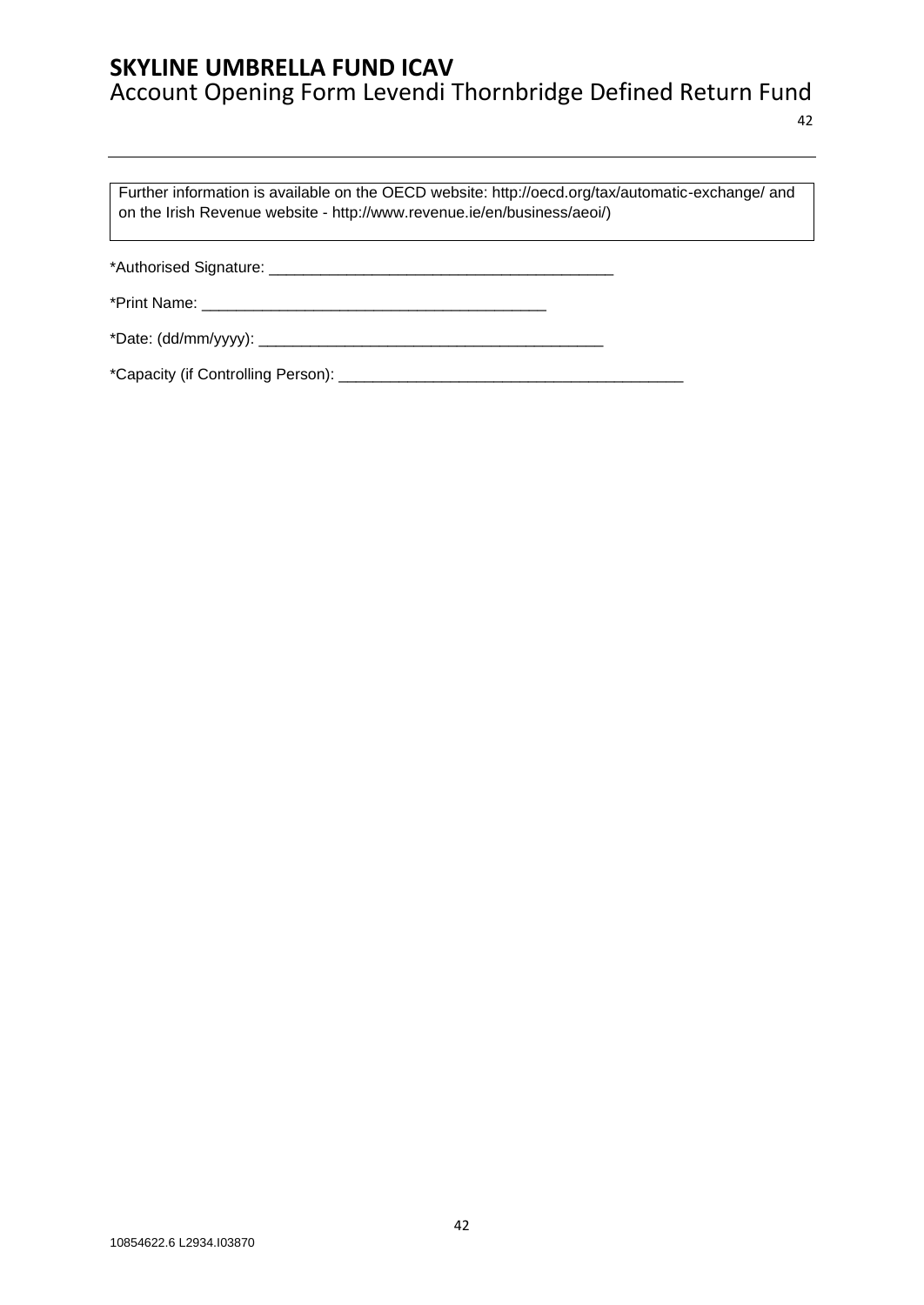Account Opening Form Levendi Thornbridge Defined Return Fund

#### <span id="page-42-0"></span>**8. Return of Values (Investment Undertakings) Regulations 2013 (for Irish resident investors only)**

Pursuant to the Return of Values (Investment Undertakings) Regulations 2013 (S.I. 245 of 2013) (the "Return Regulations"), the Sub-Fund is required to collect certain information from certain Irish residents. All applicants, whether individuals, bodies corporate or unincorporated bodies of persons, which are Irish resident or ordinarily resident should review the list of Exempt Irish Investors in the Prospectus. If the applicant is Irish resident or ordinarily resident and is not an Exempt Irish Investor, please provide the relevant Tax Identification Number (TIN) / PPS Number together with any one original or copy of the following additional documents: P60, P45, P21 Balancing Statement, Payslip (where employer is identified by name or tax number), Drug Payment Scheme Card, Tax Assessment, Tax Return Form, PAYE Notice of Tax Credits, Child Benefit Award Letter / Book, Pension book, Social Services Card, or Public Services Card. In addition, printed documentation issued by the Irish Revenue Commissioners or the Department of Social Protection which includes the applicant's name, address and tax reference number is also acceptable. In the case of joint account holders, the additional documentation is required for each applicant. By signing this Account Opening Form the applicant acknowledges that information relating to its investment in Shares in the Sub-Fund, the value of such investment and its name(s), address(es) and tax reference / PPS number may be subject to disclosure to the Revenue Commissioners in accordance with the Return Regulations.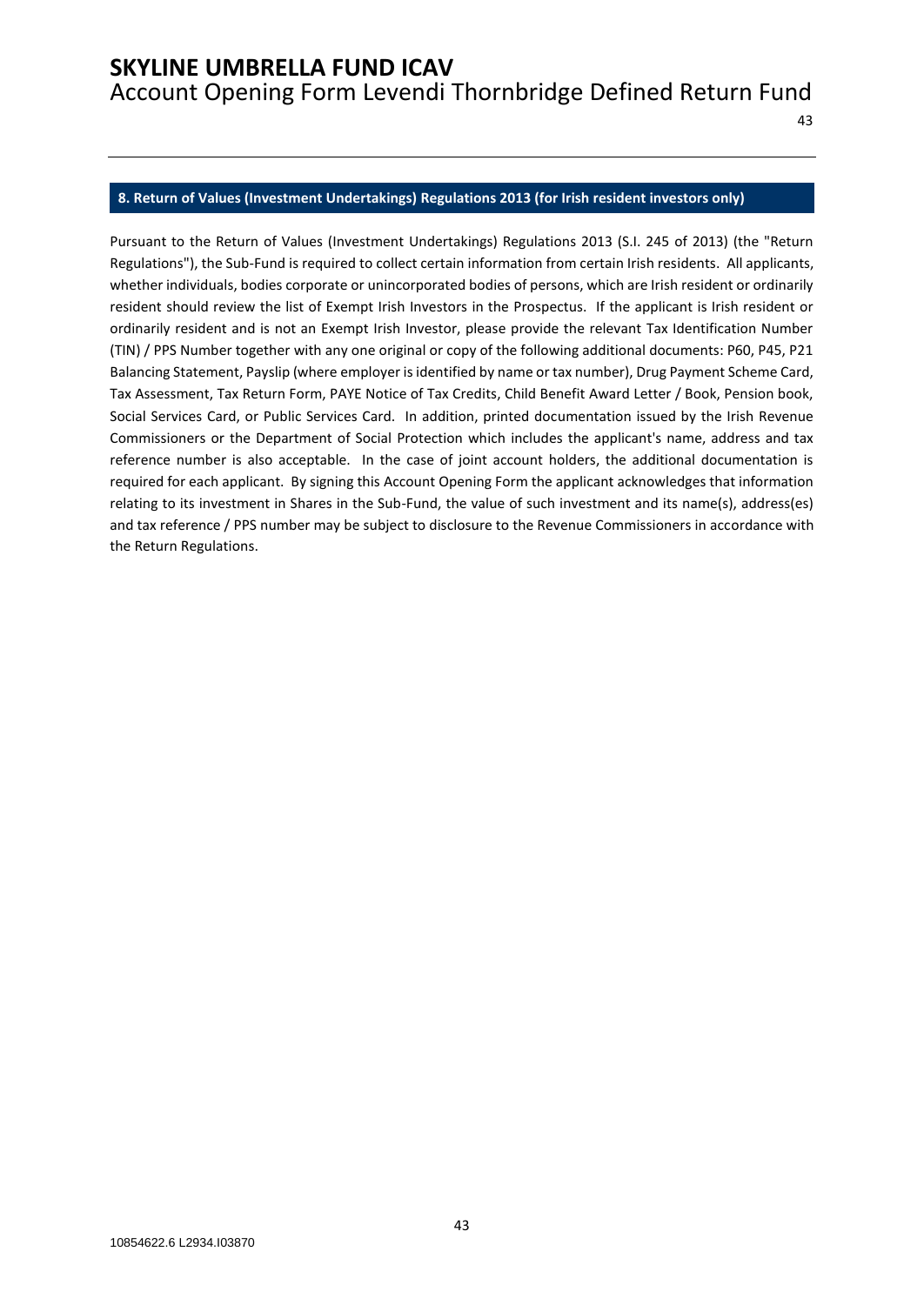Account Opening Form Levendi Thornbridge Defined Return Fund

44

### <span id="page-43-0"></span>**9. Applicant Signatures** *Please sign*

| Checklist prior to submission of the Account Opening Form to the Administrator (please tick $( \vee )$ when<br>complete where applicable)                                         |  |
|-----------------------------------------------------------------------------------------------------------------------------------------------------------------------------------|--|
| Section 1: Are all registration details completed?                                                                                                                                |  |
| Section 1: Are all registration details completed in relation to an authorised contactee/agent?                                                                                   |  |
| Section 2: Have all details been completed to include the amount of shares in figures and<br>words?                                                                               |  |
| Section 2: Are all bank account details provided?                                                                                                                                 |  |
| Section 3: Have you completed the Declaration of residency form (to include the tax exempt<br>declaration, where relevant) and completed and attached all relevant documentation? |  |
| Section 4: Have you completed the Identity verification section fully and attached the required<br>identity verification documentation?                                           |  |
| Section 6: Have you read and understood the Representations & Warranties section? Have<br>you signed it?                                                                          |  |
| Section 7a: Have you completed the FATCA form or CRS form if completing on behalf of an<br>entity?                                                                                |  |
| Section 7b: Have you completed the FATCA form or CRS form if you are an individual investor?                                                                                      |  |
| Section 8: Have you completed the Return of values (investment undertakings) section fully?<br>(Irish resident investors only)                                                    |  |
| Section 9: Have you fully signed and dated this Account Opening Form?                                                                                                             |  |
|                                                                                                                                                                                   |  |
| If applicable, have you attached supporting evidence for anti-money laundering purposes?                                                                                          |  |

I/we agree to be bound by the representations and statements set out in this Account Opening Form. If applicable, attach an authorised signatory list of those entitled to instruct on this investment.

**Signature Joint Applicant (if applicable) Signature**

**Date Date**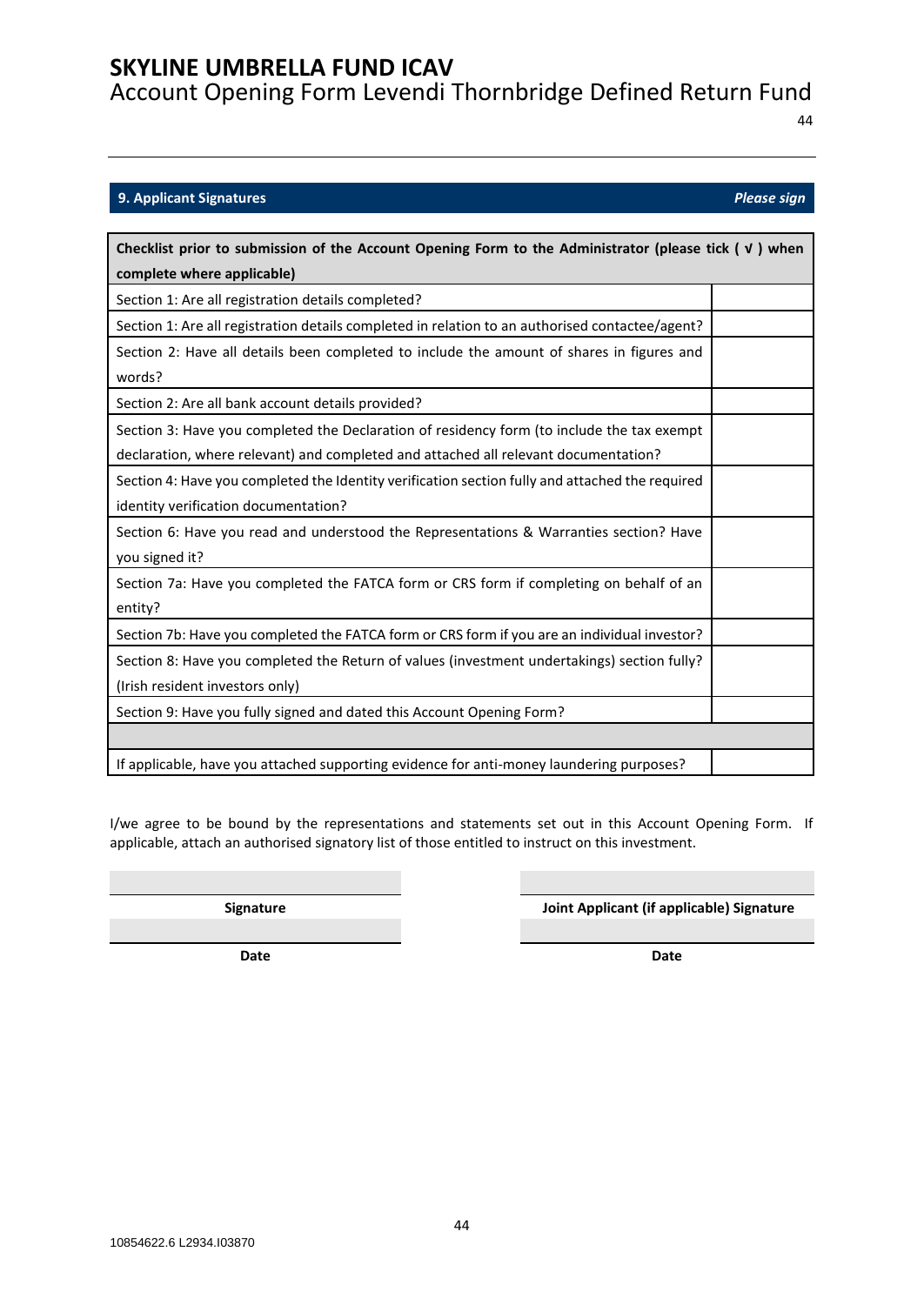#### <span id="page-44-0"></span>**Appendix I – SUBSCRIPTION FORM**

**This Subscription Form is for investors wishing to subscribe for shares or additional shares in the Sub-Fund(s) indicated below.**

The completed Subscription Form should be completed in compliance with the Prospectus and delivered to the Administrator, at the address below, by post, facsimile or as provided for in the Prospectus.

#### **ADDRESS FOR DOCUMENTATION**

| <b>Attention: Transfer Agency</b>                                               |
|---------------------------------------------------------------------------------|
| c/o Northern Trust International Fund Administration Services (Ireland) Limited |
| 2 <sup>nd</sup> Floor, Block A                                                  |
| <b>City East Plaza</b>                                                          |
| <b>Towlerton, Ballysimon</b>                                                    |
| <b>Limerick</b>                                                                 |
| <b>V94 X2N9</b>                                                                 |
| <b>Ireland</b>                                                                  |
| T+353 14345124                                                                  |
| F+353 14345285                                                                  |
| <b>E</b> davy ta queries @ ntrs.com                                             |

I/we hereby apply to purchase Shares in the amount of which sum will be paid by telegraphic transfer, and agree to be bound by the Instrument of Incorporation of the ICAV and its material contracts as set out in the Prospectus. I/we restate(s) all of the declarations made in the original Account Opening Form ("**Original Account Opening**") and certify that all of the information in the Original Account Opening remains accurate and complete.

| <b>Share Class Name</b>                                    |              |     | <b>Monetary</b><br>Amount* | <b>Monetary</b><br>words* | Amount in | Number of Shares* |
|------------------------------------------------------------|--------------|-----|----------------------------|---------------------------|-----------|-------------------|
| Class<br>Accumulation<br>Shares                            | $\mathsf{A}$ | GBP |                            |                           |           |                   |
| Class A Distributing<br>Shares                             |              | GBP |                            |                           |           |                   |
| Class<br>Accumulation<br>Shares                            | B            | GBP |                            |                           |           |                   |
| Class<br>Accumulation<br>Shares                            | $\mathsf{C}$ | GBP |                            |                           |           |                   |
| Class<br>Accumulation<br>Shares                            | D            | GBP |                            |                           |           |                   |
| (Retail)<br>Class<br>$\sim 1$<br>Accumulation<br>Shares    |              | GBP |                            |                           |           |                   |
| (Retail)<br>Class<br>$\perp$<br><b>Distributing Shares</b> |              | GBP |                            |                           |           |                   |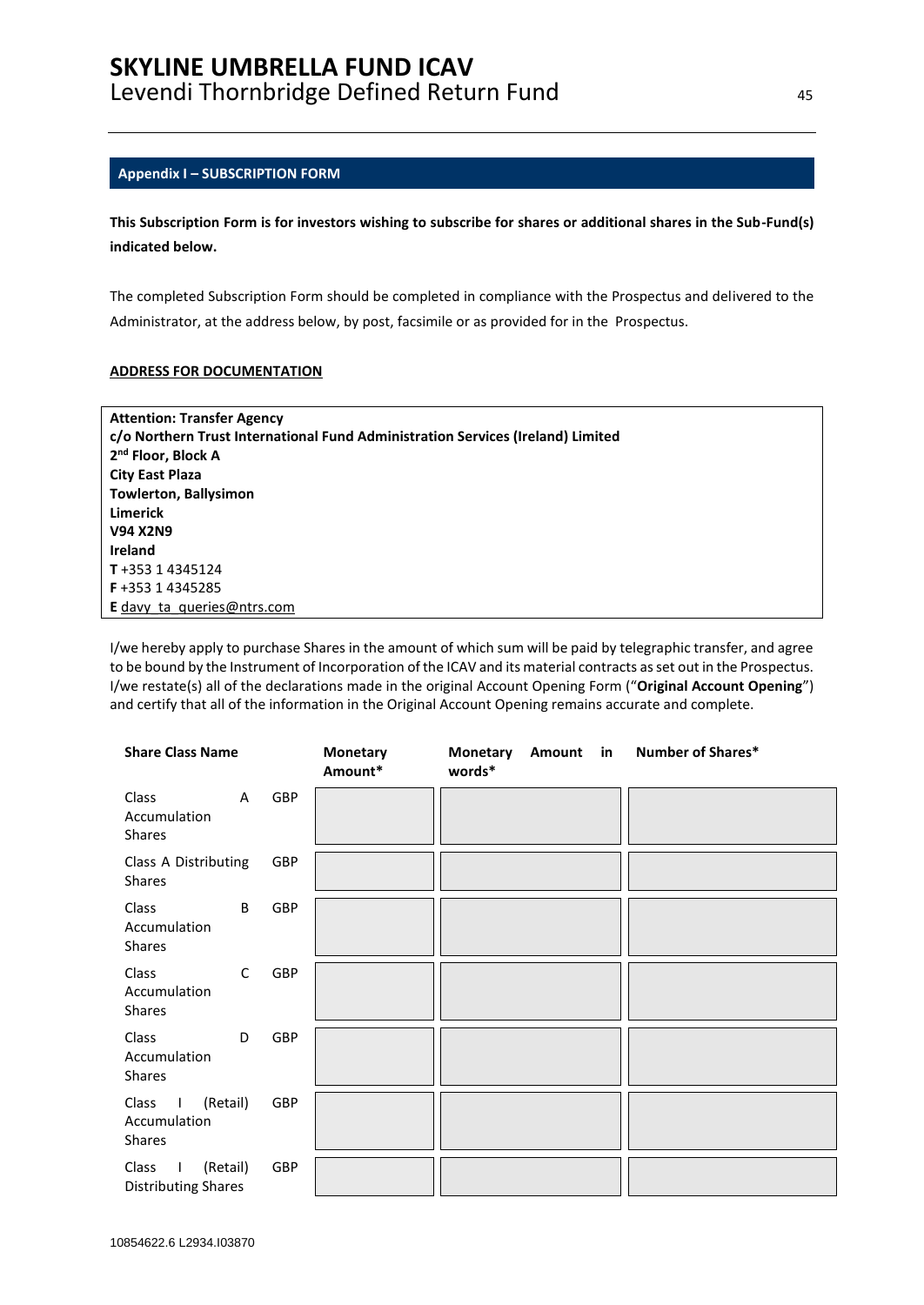| (Inst)<br>Class<br>Accumulation<br><b>Shares</b>                       | <b>GBP</b> |  |  |
|------------------------------------------------------------------------|------------|--|--|
| (Retail)<br>Class<br>$\blacksquare$<br>Accumulation<br>Shares (Hedged) | <b>USD</b> |  |  |
| Class W Shares                                                         | GBP        |  |  |

#### **\* Please complete EITHER monetary amount/monetary amount in words OR number of shares**

The minimum initial subscription amounts are set out below:

|                                                    |                                  | <b>Minimum initial</b> |
|----------------------------------------------------|----------------------------------|------------------------|
| <b>Share Class Name</b>                            |                                  | investment amount      |
| Accumulation<br>Class<br>A<br><b>Shares</b>        | <b>GBP</b>                       | 1,000                  |
| Class A Distributing Shares                        | <b>GBP</b>                       | 1,000                  |
| Accumulation<br>Class<br>B<br><b>Shares</b>        | GBP                              | 5,000,000              |
| <b>Class</b><br>Accumulation<br>C<br><b>Shares</b> | GBP.                             | 5,000,000              |
| Accumulation<br>Class<br>D<br><b>Shares</b>        | <b>GBP</b>                       | 5,000,000              |
| <b>Class</b><br>ı<br><b>Accumulation Shares</b>    | (Retail)<br>GBP                  | 1,000                  |
| Class I (Inst) Accumulation<br><b>Shares</b>       | GBP.                             | 5,000,000              |
| Class I (Retail) Distribution<br><b>Shares</b>     | <b>GBP</b>                       | 1,000                  |
| Class<br>ı<br>Accumulation<br>(Hedged)             | (Retail)<br>USD<br><b>Shares</b> | 1,000                  |
| Class W Shares                                     | GBP                              | 1,000                  |

| <b>Share Class Name</b>                   |   |              |            | <b>Minimum initial</b><br>investment amount | Minimum subsequent<br>subscription amounts |
|-------------------------------------------|---|--------------|------------|---------------------------------------------|--------------------------------------------|
| <b>Class</b><br><b>Shares</b>             | A | Accumulation | <b>GBP</b> | 1.000                                       | 1                                          |
| Class A Distributing Shares<br><b>GBP</b> |   |              |            | 1.000                                       | 1                                          |
| <b>Class</b><br><b>Shares</b>             | B | Accumulation | <b>GBP</b> | 5,000,000                                   | 1                                          |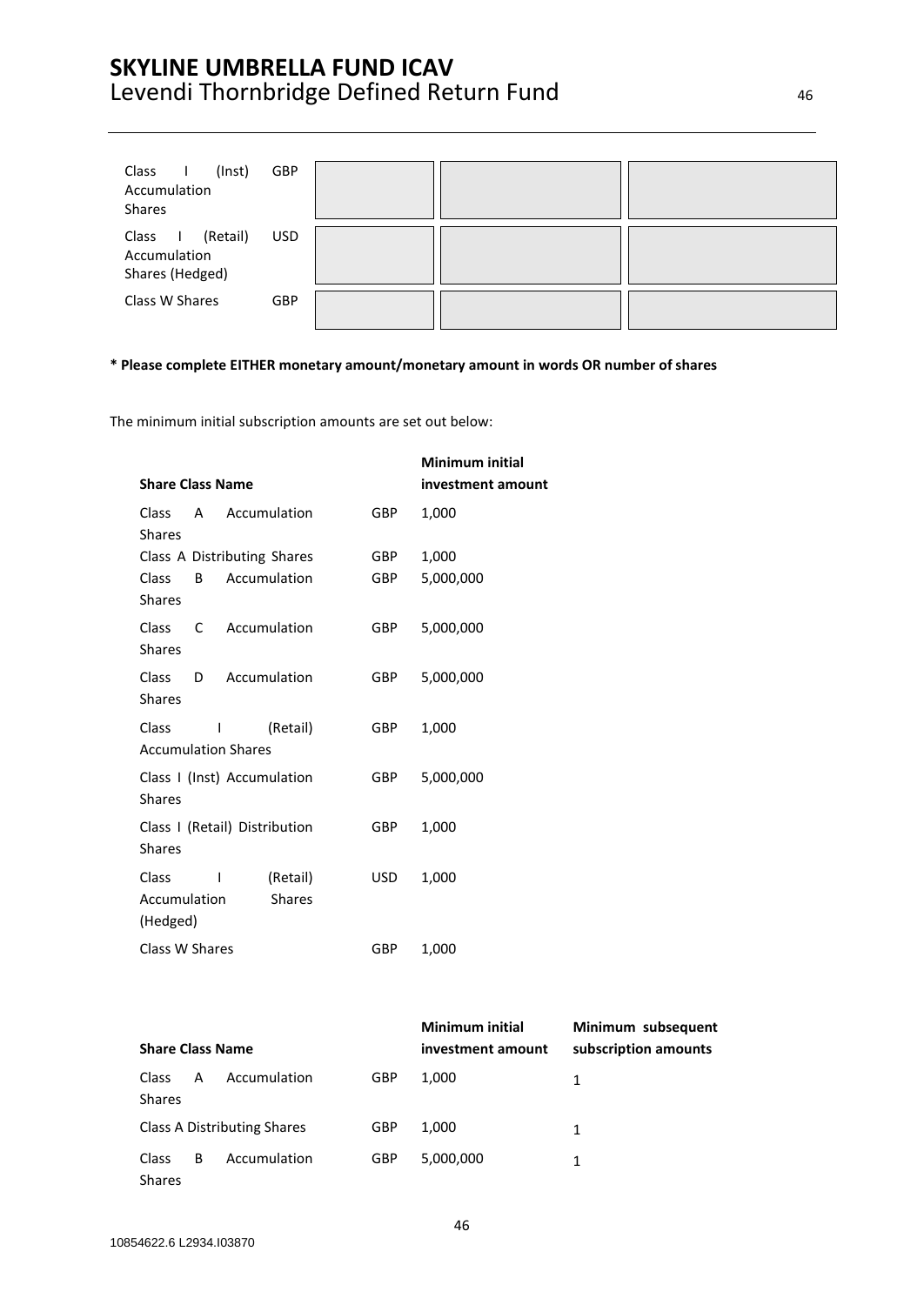| Class<br><b>Shares</b>            | C | Accumulation                  | <b>GBP</b> | 5,000,000 | 1 |
|-----------------------------------|---|-------------------------------|------------|-----------|---|
| <b>Class</b><br><b>Shares</b>     | D | Accumulation                  | GBP        | 5,000,000 | 1 |
| Class<br>Accumulation             | ı | (Retail)                      | GBP        | 1,000     | 1 |
| <b>Shares</b>                     |   | Class I (Inst) Accumulation   | GBP        | 5,000,000 | 1 |
| <b>Shares</b>                     |   | Class I (Retail) Distributing | GBP        | 1,000     | 1 |
| Class<br>Accumulation<br>(Hedged) | ı | (Retail)<br><b>Shares</b>     | USD        | 1,000     | 1 |
| Class W Shares                    |   |                               | GBP        | 1,000     | 1 |

| Signature:  | Signature:         |
|-------------|--------------------|
| Print name: | <b>Print name:</b> |

Position (only if signing on behalf of the beneficial owner)

### **Date: / / Date: / /**

#### *Please complete in Full*

Cleared subscription monies must be received no later than the **third Business Day following the Dealing Day**.

If payment in full in cleared funds is not received within the required number of Business Days any provisional allotment of shares may be cancelled.

**Please note any subscription proceeds paid in currencies other than the Base Currency of the relevant Sub-Fund or the designated currency of the relevant Share Class will be converted into that currency at prevailing exchange rates. This foreign exchange transaction will be arranged by the Administrator at the cost and risk of the relevant investor.**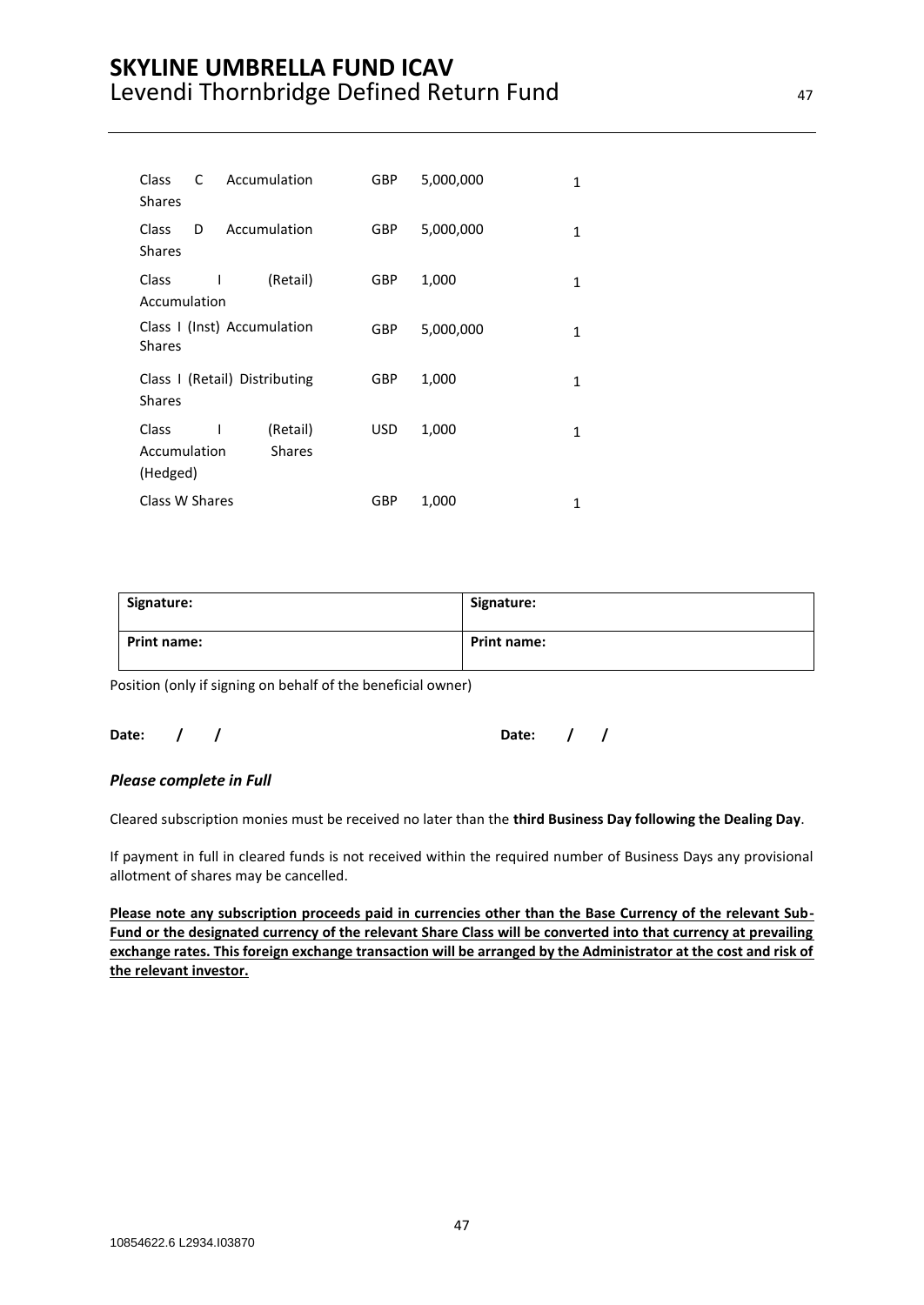#### **Bank account details for GBP Subscription Payments**

Pay subscription monies in GBP to the following bank account:

**British Pound – GBP**

**Intermediary Bank:** Barclays Bank, 1 Churchill Place, London E14 5HP

**SWIFT:** BARCGB22

**Beneficiary Bank:** The Northern Trust International Banking Corporation, New Jersey

**SWIFT:** CNORUS33

**A/C Number:** 53529495

**Beneficiary:** Skyline Umbrella Fund ICAV – Levendi Thornbridge Defined Return Fund – [649160-20019](tel:649160-20019)

**Reference:** Skyline Umbrella Fund ICAV – Levendi Thornbridge Defined Return Fund

**US Dollar - USD**

**Intermediary Bank:** The Northern Trust International Banking Corporation

**ABA/Sort Code:** Fedwire ABA: 026001122

CHIPS ABA: 0112

**SWIFT:** CNORUS33

**Beneficiary:** Skyline Umbrella Fund ICAV – Levendi Thornbridge Defined Return Fund & 194167-20010

**Reference:** Skyline Umbrella Fund ICAV – Levendi Thornbridge Defined Return Fund

#### **Note: Currency subscription settlement times**

GBP 16:00 GMT USD 16:00 GMT

#### **Distribution/Dividend Requirement**

Please indicate below opposite the relevant share class whether you would like you like your distributions/dividends paid by telegraphic transfer to the account specified below or re-invested.

| <b>Share Class Name</b>                         |            | Paid into my<br>account<br>(please tick) | <b>Reinvested</b><br>into the Fund<br>(please tick) |                                                                                  |
|-------------------------------------------------|------------|------------------------------------------|-----------------------------------------------------|----------------------------------------------------------------------------------|
| Class A Distributing Shares                     | <b>GBP</b> |                                          |                                                     | Please note that if no option                                                    |
| (Retail) Distributing<br>Class<br><b>Shares</b> | <b>GBP</b> |                                          |                                                     | distribution<br>indicated,<br>is<br>and dividend payments will<br>be reinvested. |

Distributions/ dividends paid by telegraphic transfer will be paid to the account details as completed below.

**Please complete the Bank Account Details for the account that you wish any redemption payment and any distribution proceeds to be paid:**

#### **Bank account details for any redemption payments and distribution proceeds**

| Name of Bank          |  |
|-----------------------|--|
| <b>SWIFT Code</b>     |  |
| <b>Account Number</b> |  |
| <b>Account Name</b>   |  |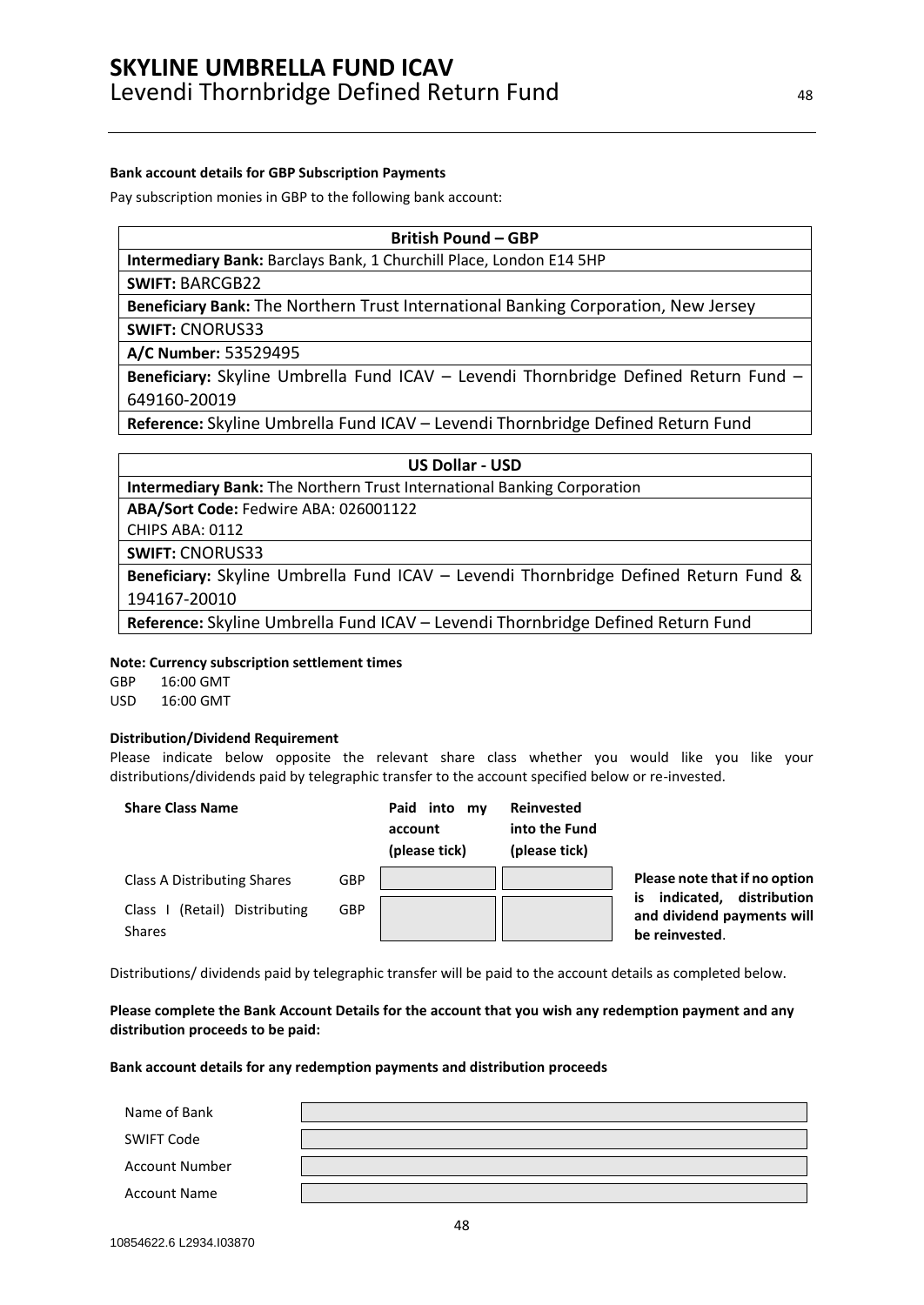Sort Code & IBAN

**Note: No third party payments will be undertaken**

#### **Note: A request to change bank account details must be made in writing to the administrator, requiring an original signed instruction, and must be accompanied by a bank statement or banker's reference**

Please contact the Administrator if payment details are required in any other currency. Any bank charges in respect of telegraphic transfers or otherwise will be deducted from the amount or value of subscriptions and the net amount invested in Shares. Requests for redemption or distribution payments to be made by telegraphic transfer will be subject to bank charges. The Base Currency of the Sub-Fund and the designated currency of any Shares will be set out in the Prospectus and is also noted above. Applications for Shares shall be accepted in the Base Currency of the relevant Sub-Fund or the designated currency of the relevant Share Class. At the discretion of the ICAV or the Manager, applications may be accepted in currencies other than the Base Currency. No redemption payment may be made until the original Account Opening Form has been received by the Administrator and the Administrator is satisfied that all necessary anti-money laundering documentation and checks have been received and completed in full.

By **ticking the box** opposite, I hereby consent to the provision of contract notes, statements and other reports, by secured or encrypted electronic transmission, which may be issued from time to time by the Administrator in respect of my holdings in the ICAV.  $\square$ 

#### **REGISTERED INFORMATION**

Registered Account Name

Account Number<sup>1</sup>

Your Company Contact

Name: Phone No:

Fax No:

49

<sup>&</sup>lt;sup>1</sup> Please note you would have received this by email from the Administrator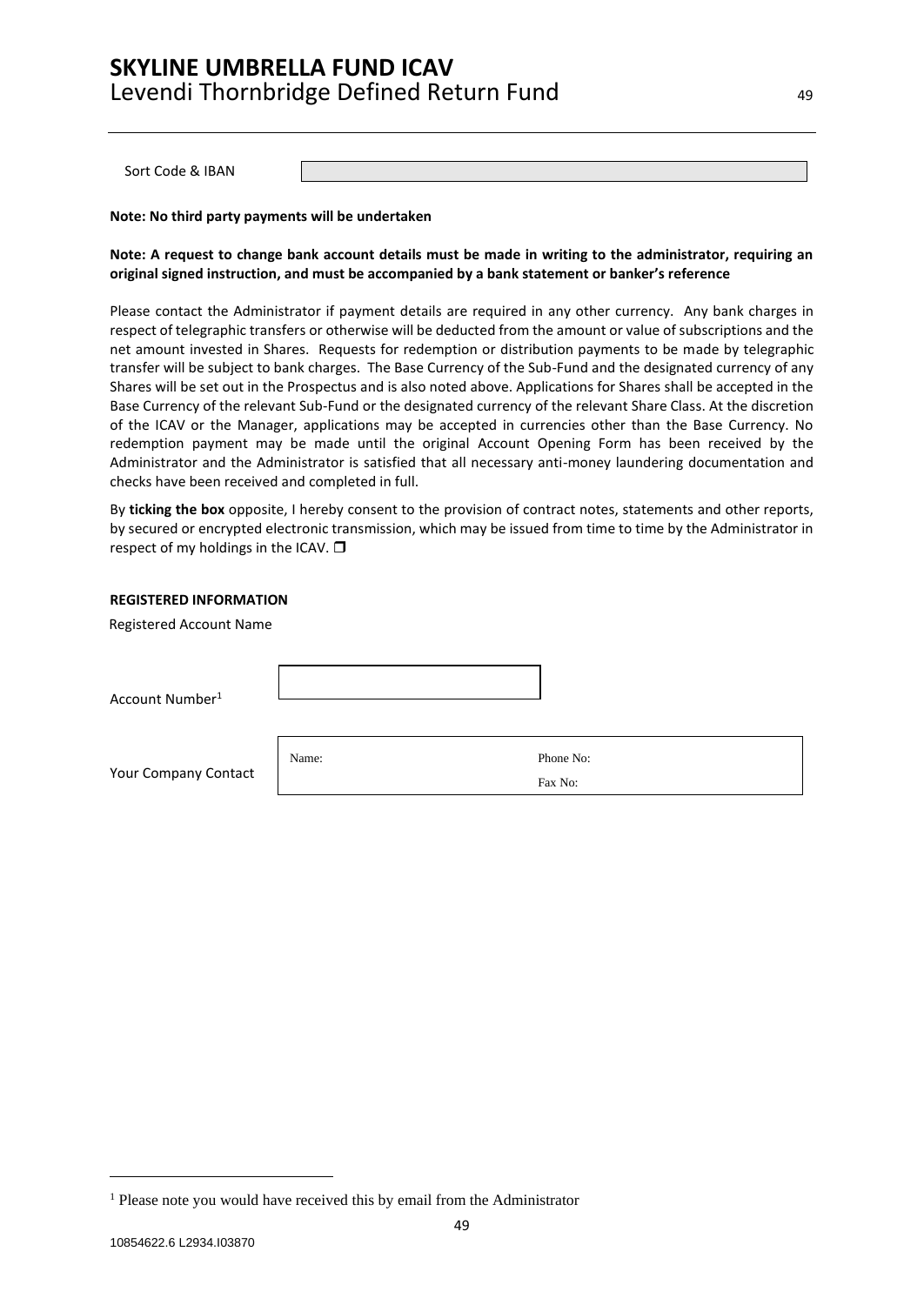#### <span id="page-49-0"></span>**Appendix II –REDEMPTION FORM**

#### **This Redemption Form is for client(s) redeeming Shares from the Sub-Fund(s) below.**

This completed Redemption Form should be posted or sent by facsimile to the Administrator at the address below no later than the Dealing Deadline. Redemptions will not be processed on non-cleared/verified accounts. **ADDRESS FOR DOCUMENTATION**

| <b>Attention: Transfer Agency</b>                                               |
|---------------------------------------------------------------------------------|
| c/o Northern Trust International Fund Administration Services (Ireland) Limited |
| 2 <sup>nd</sup> Floor, Block A                                                  |
| <b>City East Plaza</b>                                                          |
| <b>Towlerton, Ballysimon</b>                                                    |
| Limerick                                                                        |
| <b>V94 X2N9</b>                                                                 |
| Ireland                                                                         |
| T+353 14345124                                                                  |
| F+353 14345285                                                                  |
| E davy ta queries@ntrs.com                                                      |

Please see the Prospectus for full details of how to apply for a redemption of shares.

Any redemption request which would reduce the value of your aggregate shareholding below the Minimum Subscription amounts specified in the Prospectus may be refused or may result in the redemption of all of your shares.

It should be noted that any outstanding unpaid interest that you owe, arising due to late settlement of subscription monies, may be deducted from the redemption proceeds.

Redemption monies for the Classes of Shares in the ICAV will be remitted in the designated currency of the Class of Shares (or such other currency as the Directors may from time to time determine).

I/We, having received and read a copy of the Prospectus and Instrument of Incorporation of the ICAV wish to redeem Shares in the ICAV as indicated in the table below:

| <b>Share Class Name</b>                |   |     | <b>Monetary</b><br>Amount* | <b>Monetary</b><br>words* | Amount in | <b>Number of Shares*</b> |
|----------------------------------------|---|-----|----------------------------|---------------------------|-----------|--------------------------|
| Class<br>Accumulation<br><b>Shares</b> | A | GBP |                            |                           |           |                          |
| Class A Distributing<br><b>Shares</b>  |   | GBP |                            |                           |           |                          |
| Class<br>Accumulation<br><b>Shares</b> | B | GBP |                            |                           |           |                          |
| Class<br>Accumulation<br><b>Shares</b> | C | GBP |                            |                           |           |                          |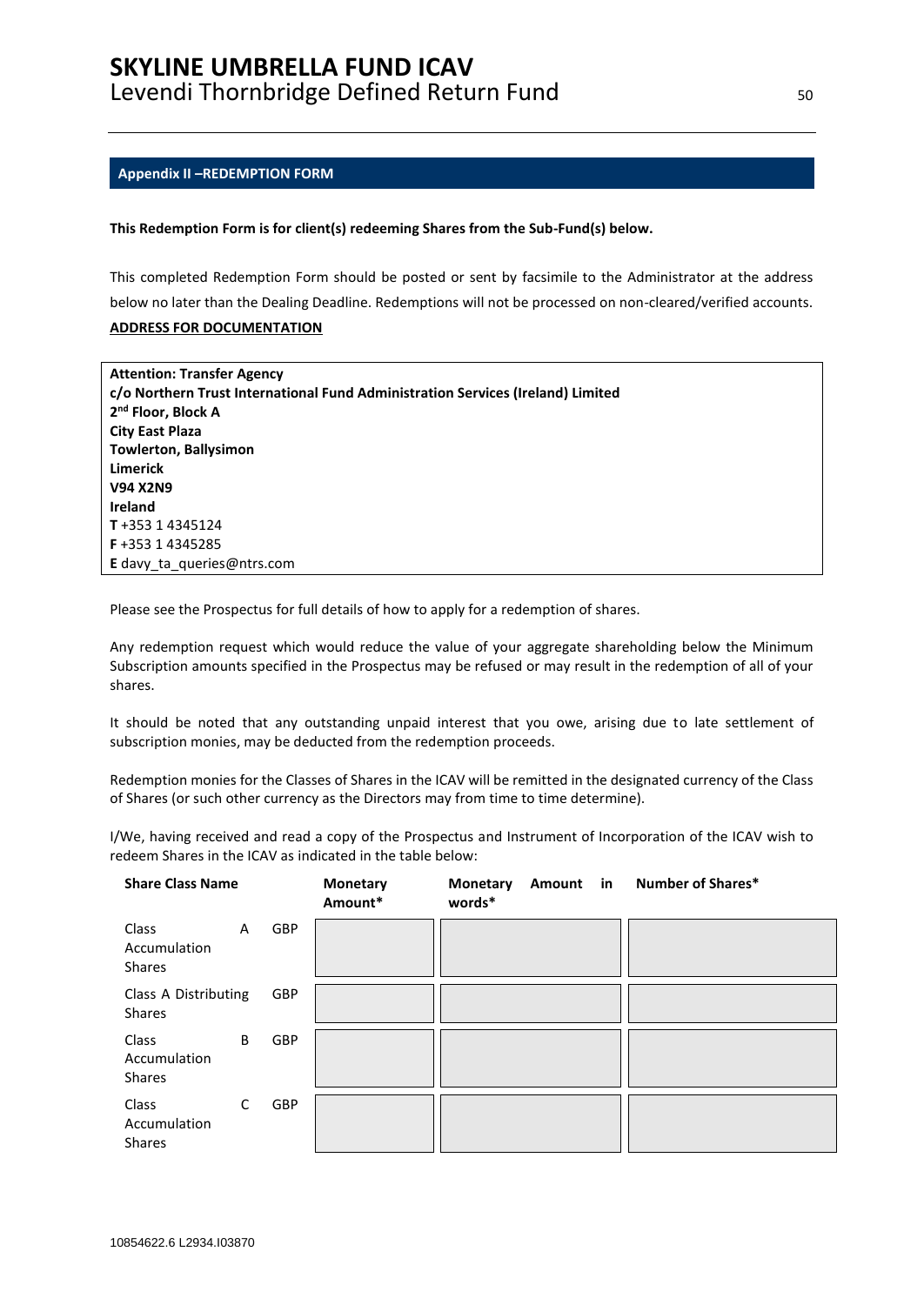| Class<br>D<br>Accumulation<br>Shares                            | GBP        |  |  |
|-----------------------------------------------------------------|------------|--|--|
| I (Retail)<br>Class<br>Accumulation<br>Shares                   | GBP        |  |  |
| Class<br>(Inst)<br>$\mathbf{L}$<br>Accumulation<br>Shares       | GBP        |  |  |
| (Retail)<br>Class<br>$\mathbf{I}$<br><b>Distributing Shares</b> | GBP        |  |  |
| Class I (Retail)<br>Accumulation<br>Shares (Hedged)             | <b>USD</b> |  |  |
| Class W Shares                                                  | GBP        |  |  |

|                                   |              |                                    |            | <b>Minimum initial</b><br>investment |
|-----------------------------------|--------------|------------------------------------|------------|--------------------------------------|
| <b>Share Class Name</b>           |              |                                    |            | amount                               |
| Class<br><b>Shares</b>            | A            | Accumulation                       | <b>GBP</b> | 1,000                                |
|                                   |              | <b>Class A Distributing Shares</b> | <b>GBP</b> | 1,000                                |
| Class<br><b>Shares</b>            | B            | Accumulation                       | <b>GBP</b> | 5,000,000                            |
| <b>Class</b><br><b>Shares</b>     | C            | Accumulation                       | GBP        | 5,000,000                            |
| <b>Class</b><br><b>Shares</b>     | D            | Accumulation                       | <b>GBP</b> | 5,000,000                            |
| Class<br>Accumulation             | $\mathsf{I}$ | (Retail)                           | <b>GBP</b> | 1,000                                |
| <b>Shares</b>                     |              | Class I (Inst) Accumulation        | <b>GBP</b> | 5,000,000                            |
| <b>Shares</b>                     |              | Class I (Retail) Distributing      | <b>GBP</b> | 1,000                                |
| Class<br>Accumulation<br>(Hedged) | $\mathsf{I}$ | (Retail)<br><b>Shares</b>          | USD.       | 1,000                                |
| Class W Shares                    |              |                                    | GBP        | 1,000                                |

Payments will be made by default to the details provided at the time of registration. If these details have changed please complete the following and contact the Administrator.

**Bank Details (for the purposes of receiving redemption monies):**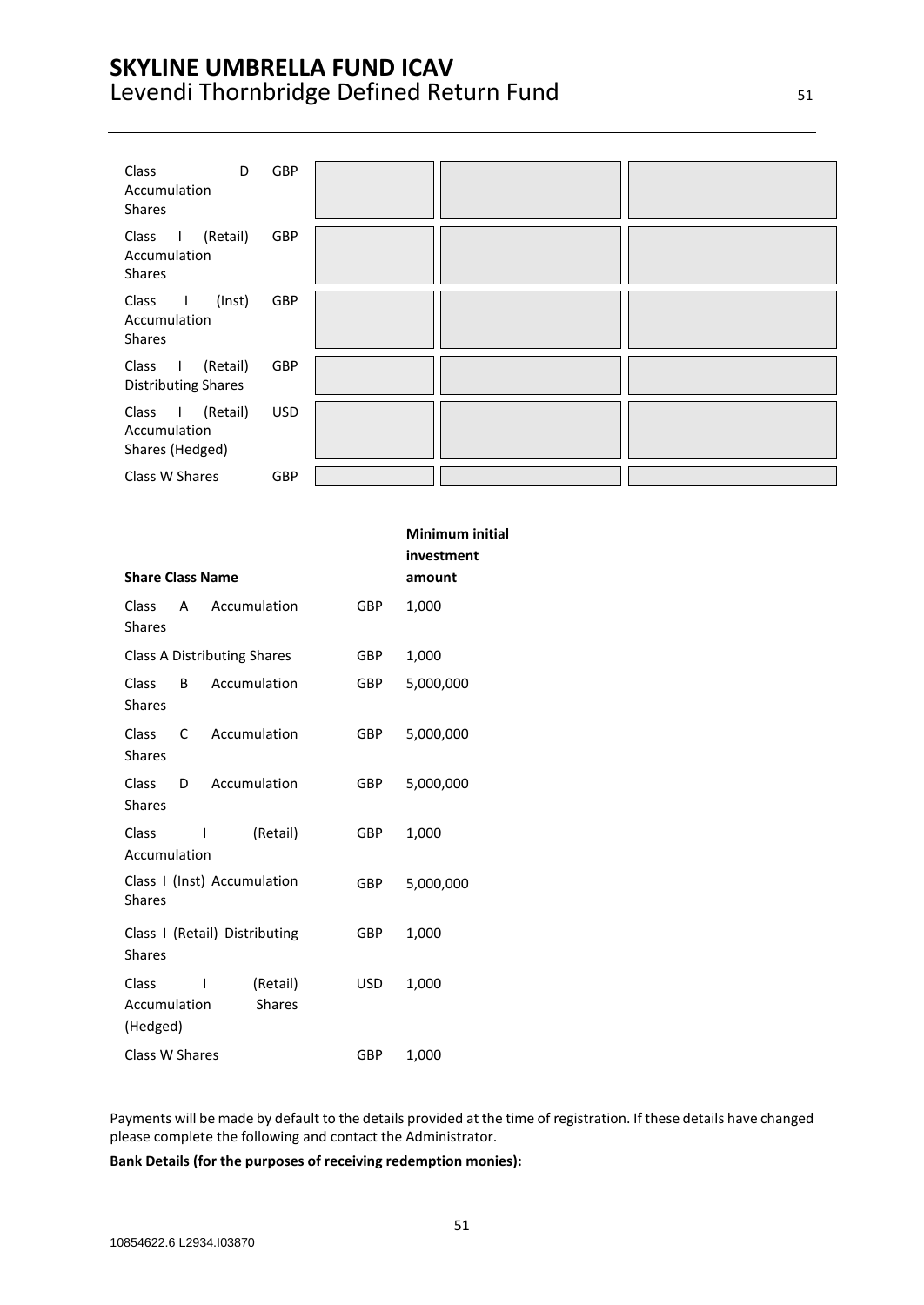| <b>Bank Name:</b>      |  |
|------------------------|--|
| <b>Branch Name:</b>    |  |
| IBAN:                  |  |
| BIC:                   |  |
| <b>Account Name:</b>   |  |
| <b>Account Number:</b> |  |
| <b>Sort Code:</b>      |  |

I/we acknowledge and agree that if all of the relevant anti-money laundering ("**AML**") information and Tax information requested under Account Opening Form has not been supplied to the Administrator, that my/our shareholding will be redeemed but that the related monies will be held by the Administrator until such documentation requested has been supplied.

| Signature:  | Signature:         |
|-------------|--------------------|
| Print name: | <b>Print name:</b> |

Position (only if signing on behalf of the beneficial owner)

**Date: / / Date: / /**

#### **REGISTERED INFORMATION**

Registered Account Name

| Account Number <sup>2</sup> |       |           |
|-----------------------------|-------|-----------|
| Your Company Contact        | Name: | Phone No: |
|                             |       | Fax No:   |

<sup>2</sup> Please note you would have received this by email from the Administrator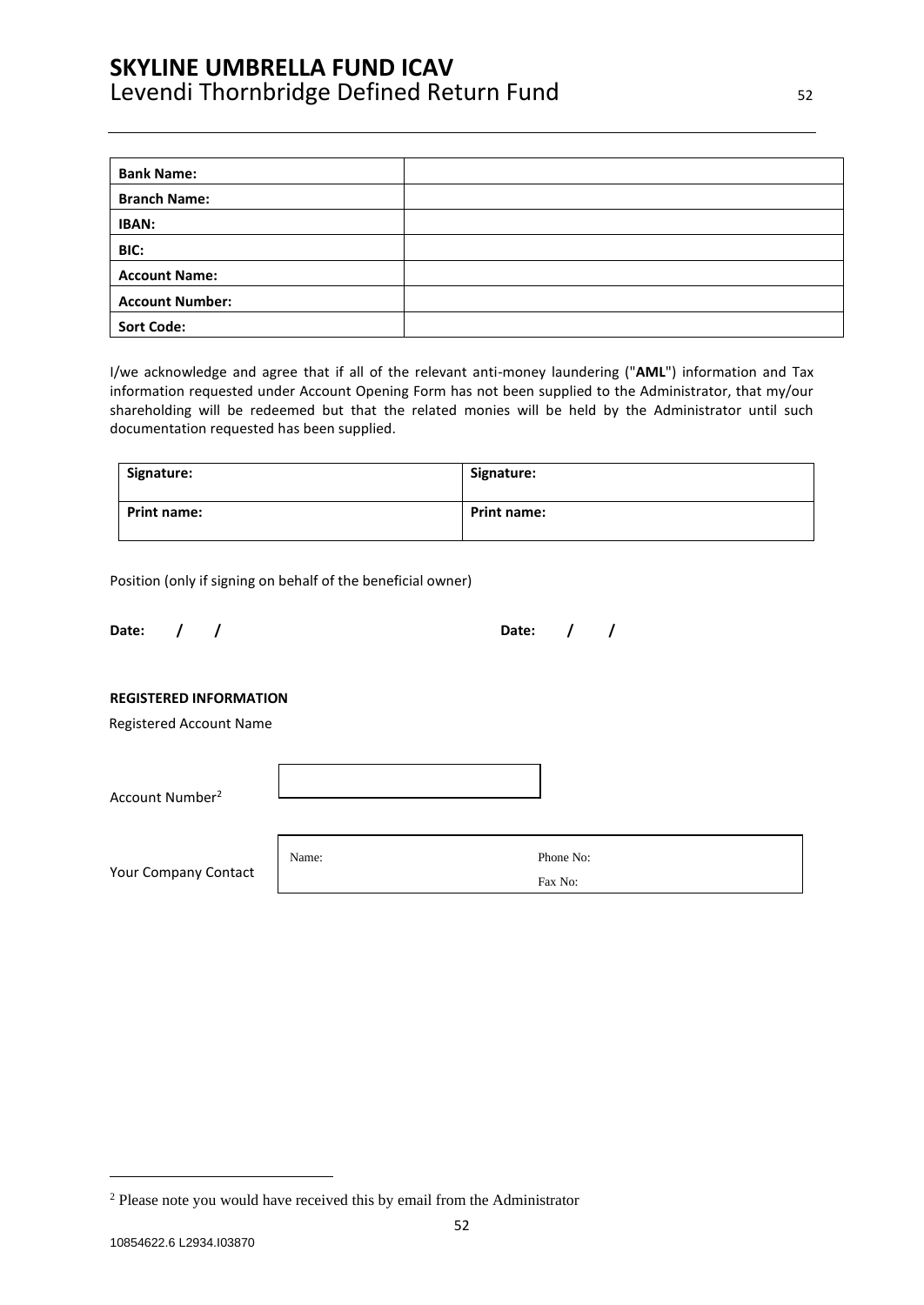#### <span id="page-52-0"></span>**Appendix III – DATA PROTECTION DISCLOSURE STATEMENT**

#### **Introduction**

This document outlines our data protection obligations and your data protection rights as they relate to your investment in the Fund under the EU data protection regime introduced by the General Data Protection Regulation (Regulation 2016/679, the "**Data Protection Legislation**").

The Fund will be characterised as a "data controller" under the Data Protection Legislation. The Management Company, the Investment Manager and the Investment Advisor and its affiliates and delegates may act as "data processors" under the Data Protection Legislation.

In this document, "we", "us" and "our" refers to the Fund, the Management Company, the Investment Manager and the Investment Advisor and its affiliates and delegates.

#### **Your personal data**

You understand that by virtue of making an investment in the Fund and your associated interactions with us (including this application, and including the recording of electronic communications or phone calls where applicable) or by virtue of you otherwise providing us with personal information on individuals connected with you as an investor (for example directors, trustees, employees, representatives, shareholders, investors, clients, beneficial owners or agents), you will provide us with certain personal information which constitutes personal data within the meaning of the Data Protection Legislation. This includes, but is not restricted to, data such as your name, residential address, email address, place of birth, date of birth, bank account details and details relating to your investment activity.

#### **Why we may use your personal data**

You understand that we may collect, store and use this data for lawful purposes including, in particular: (i) where this is necessary for the performance of the contract to purchase shares in the Fund; (ii) where this is necessary for compliance with a legal obligation to which we are subject (such as the anti-money laundering obligation to verify the identity of our customers (and, if applicable their beneficial owners) and retain copies of materials in respect thereof for five years after the relationship terminates); and/or (iii) where this is necessary for the purposes of the legitimate interests of us or a third party and such legitimate interests are not overridden by your interests, fundamental rights or freedoms.

It is noted that the Data Protection Legislation states that the use of personal data for direct marketing purposes (that is, providing you with information on products and services that may be of interest) may be regarded as being for the purposes of a legitimate interest. Analysing personal data for quality control, business and statistical analysis, tracking fees and costs, training and related purposes are also legitimate interests for using your personal data.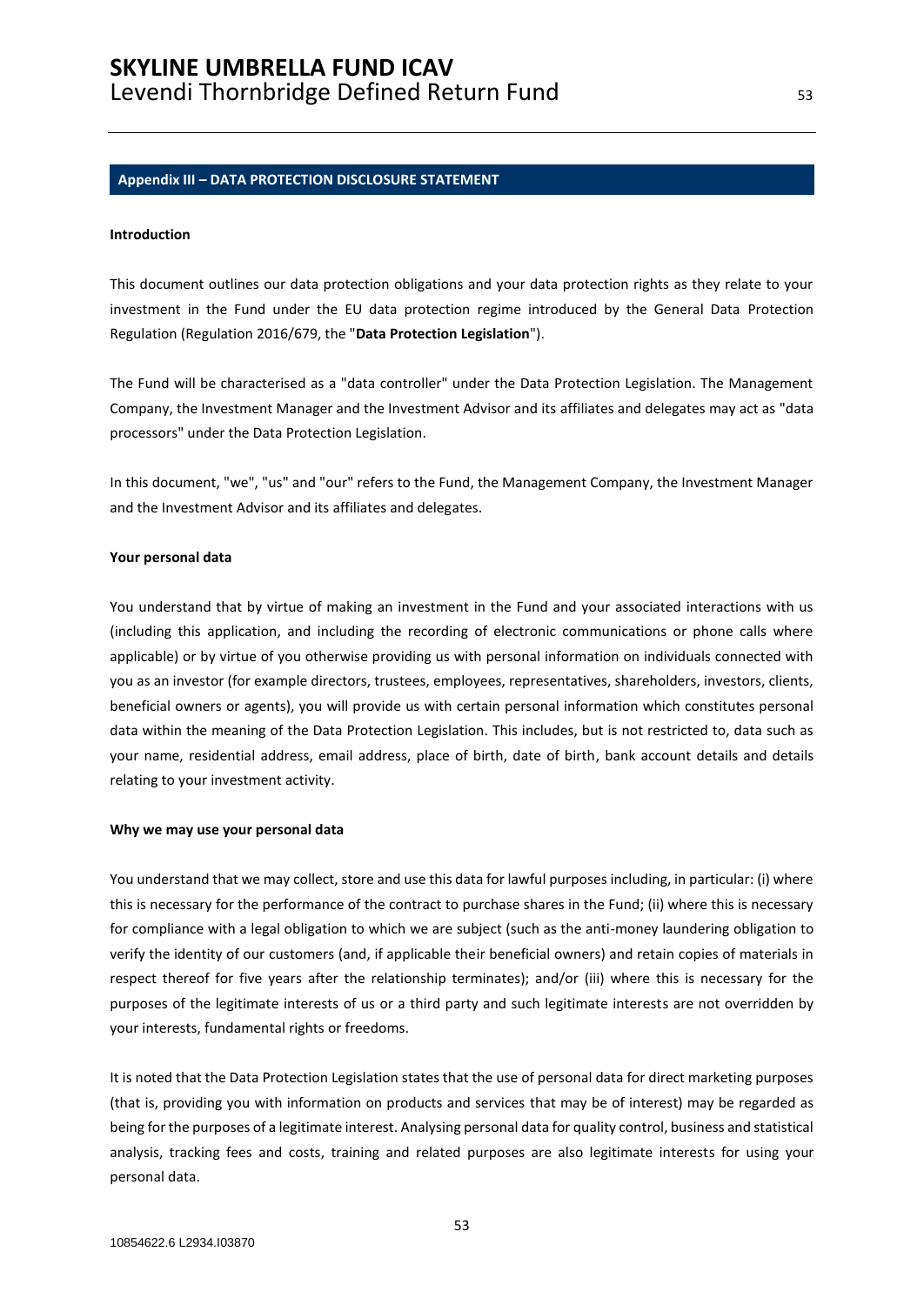Accordingly, you understand that we may use your personal data for such purposes as described above, provided that we are acting in a fair, transparent and accountable manner and have taken appropriate steps to prevent such activity having any unwarranted impact on you and also noting your right to object to such use, as discussed below.

Given the specific purposes for which we envisage using your personal data, under the provisions of the Data Protection Legislation, we do not anticipate being required to obtain your consent to do so. Should we wish to use your personal data for other specific purposes that require your consent, we will contact you to request this.

#### **Why we may transmit your personal data**

You understand that in certain circumstances we and/or our authorised delegates may be legally obliged to share your data and other financial information with respect to your interest in the Fund with the Irish Revenue Commissioners and they, in turn, may exchange this information with foreign tax authorities including tax authorities located outside the EEA.

We anticipate disclosing your personal data to the Administrator, the Management Company, the Investment Manager and the Investment Advisor and their respective affiliates and this may include certain entities located outside the EEA.

#### **The data protection measures we take**

Any transmission of personal data by us or our duly authorised delegates outside the EEA shall be in accordance with the conditions in the Data Protection Legislation.

We and our duly authorised delegates shall apply appropriate information security measures designed to protect data in our/our delegates' possession from unauthorised access by third parties or any form of computer corruption.

We shall notify you of any personal data breach affecting you that is likely to result in a high risk to your rights and freedoms.

#### **Your data protection rights**

You understand that you have certain rights regarding our use of this data such as:

- the right to access your data (in an easily readable form);
- the right to examine and correct your data;
- the right to restrict the use of your data;